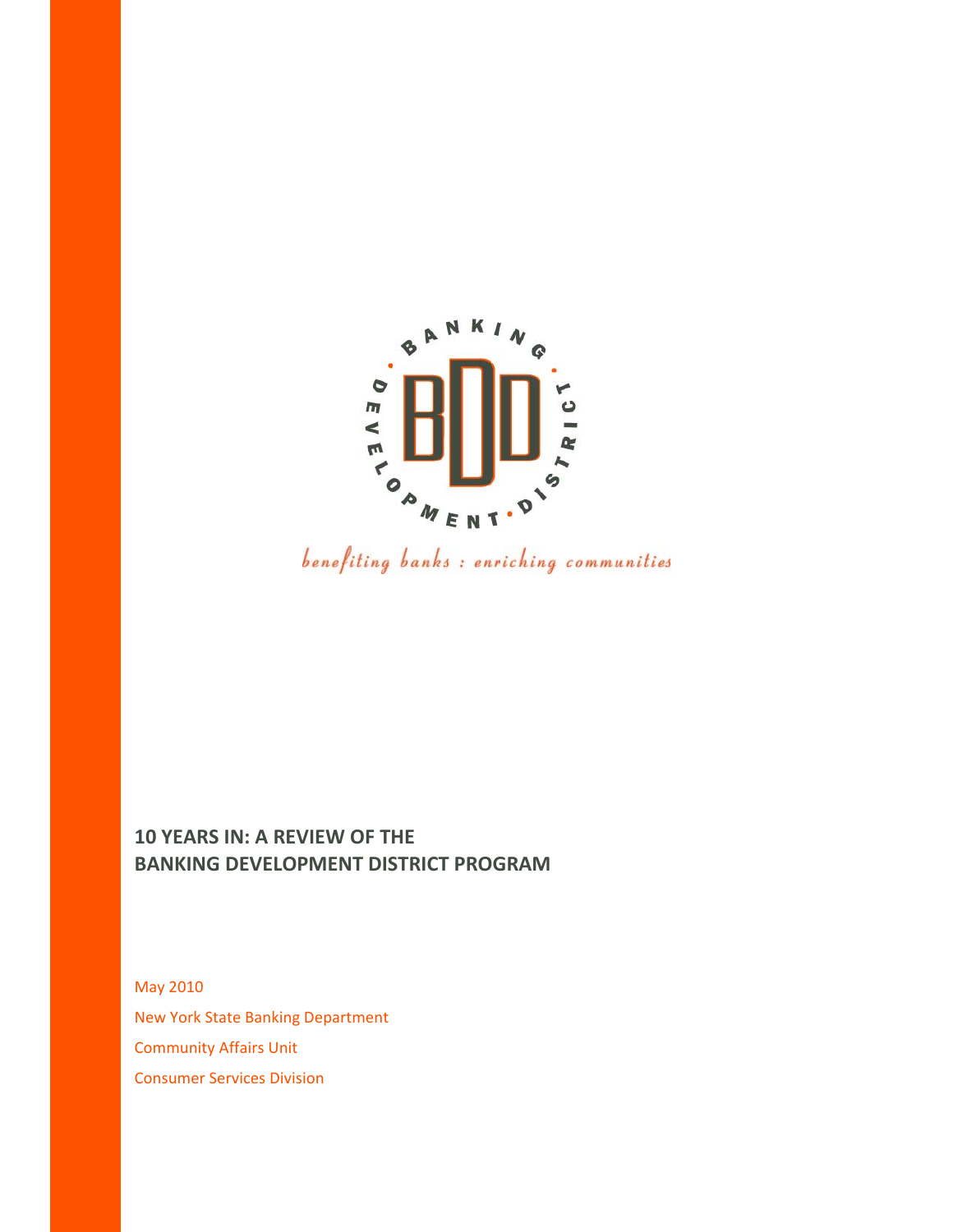

# **Richard H. Neiman** Superintendent of Banks

# **Dianne E. Dixon**

Deputy Superintendent of Banks Consumer Services Division

# **Akua Soadwa**

Director Community Affairs Unit Consumer Services Division

# **Yulitza Franklin**

Urban Analyst 3 Community Affairs Unit Consumer Services Division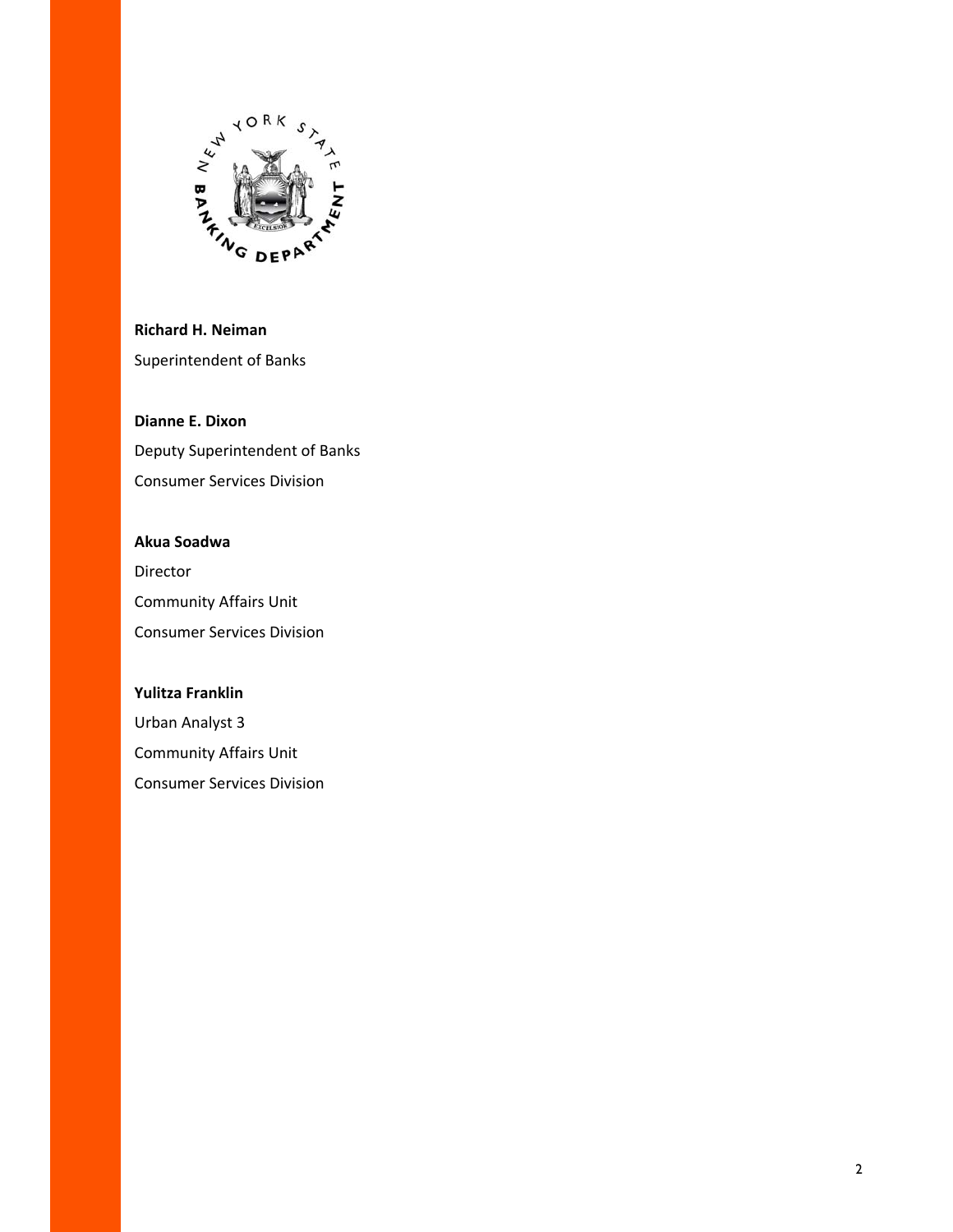# **TABLE OF CONTENTS**

#### **I. EXECUTIVE SUMMARY Page 5**

# **II. BACKGROUND AND OBJECTIVES Page 11**

*How the BDD Program Works*

 The Application Process The Renewal Request Process The New York City BDD Program General BDD Statistics *Methodology Used for the Review* 

### **III. FINDINGS Page 15**

### *Survey Findings ‐ The Perspective of the Banks*

 Assessing and Addressing the District's Banking Needs Addressing the District's Non‐Economic Needs: BDD Branches and Community Group Partnerships Conclusion

#### *Survey Findings ‐ The Perspective of the Community*

 Assessing and Addressing the District's Banking Needs Addressing the District's Non‐Economic Needs: BDD Branches and Community Group Partnerships Conclusion

#### *Public Hearings*

Eligibility for the BDD Program

Expanding Eligibility to Include Credit Unions

Overlapping BDDs

Extending BDD Benefits to Banks that Acquire a BDD Branch

Extending BDD benefits to Existing Branches

#### Mechanics of the Program

Mandatory Financial Education

Extending the CD Deposit Maturity Term

Capping the Number of Renewal Requests

#### General Feedback on the BDD Program

Meeting the Banking Needs of the District

Benefits of the BDD Program to Communities

Expanding Bank Participation in the BDD Program

Better Meeting the Needs of the Unbanked and Underbanked

### Improving the BDD Program

Reduce the Economic Costs of the BDD Program

Require More Affordable Products and Services

Improve the Administration of the BDD Program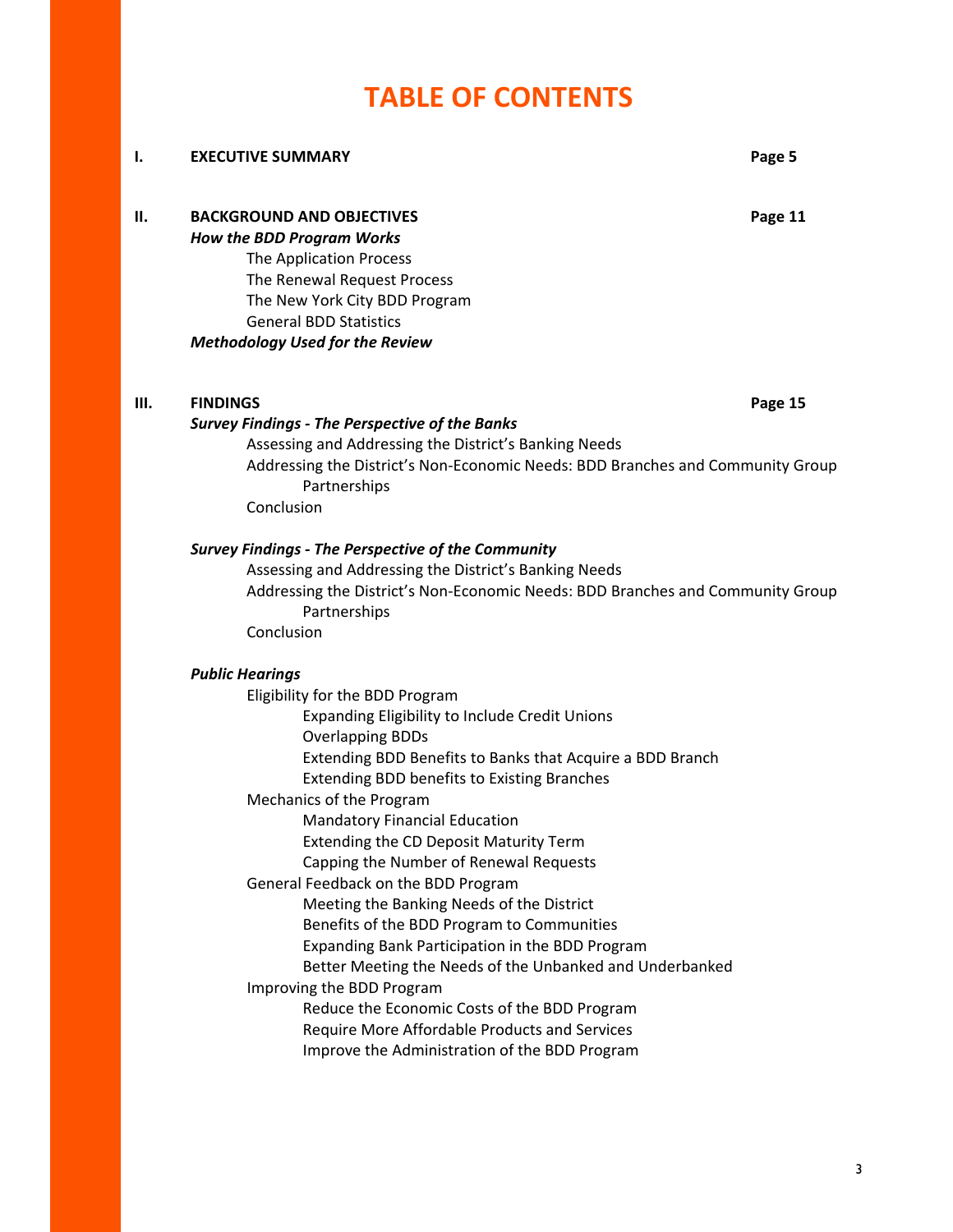# **IV. NEXT STEPS Page 31**

Programmatic Changes that Directly Benefit Consumers Programmatic Changes that Remove Unnecessary Restrictions on Bank Participation Programmatic Changes Affecting the Creation of a BDD branch Programmatic Changes Affecting the Administration of the BDD Program Other Issues

# **IV. CONCLUSION Page 35**

# **V. APPENDIX Page 36**

| Appendix A | List of Current BDD Branches                     |
|------------|--------------------------------------------------|
| Appendix B | Banking Law §96-d & Related Laws                 |
| Appendix C | General Regulations of the Banking Board, Part 8 |
| Appendix D | Survey of the BDD Banks                          |
| Appendix E | Survey of Organizations in BDD Communities       |
| Appendix F | Notice of Hearings                               |
| Appendix G | List of Persons who Testified & Testimonies      |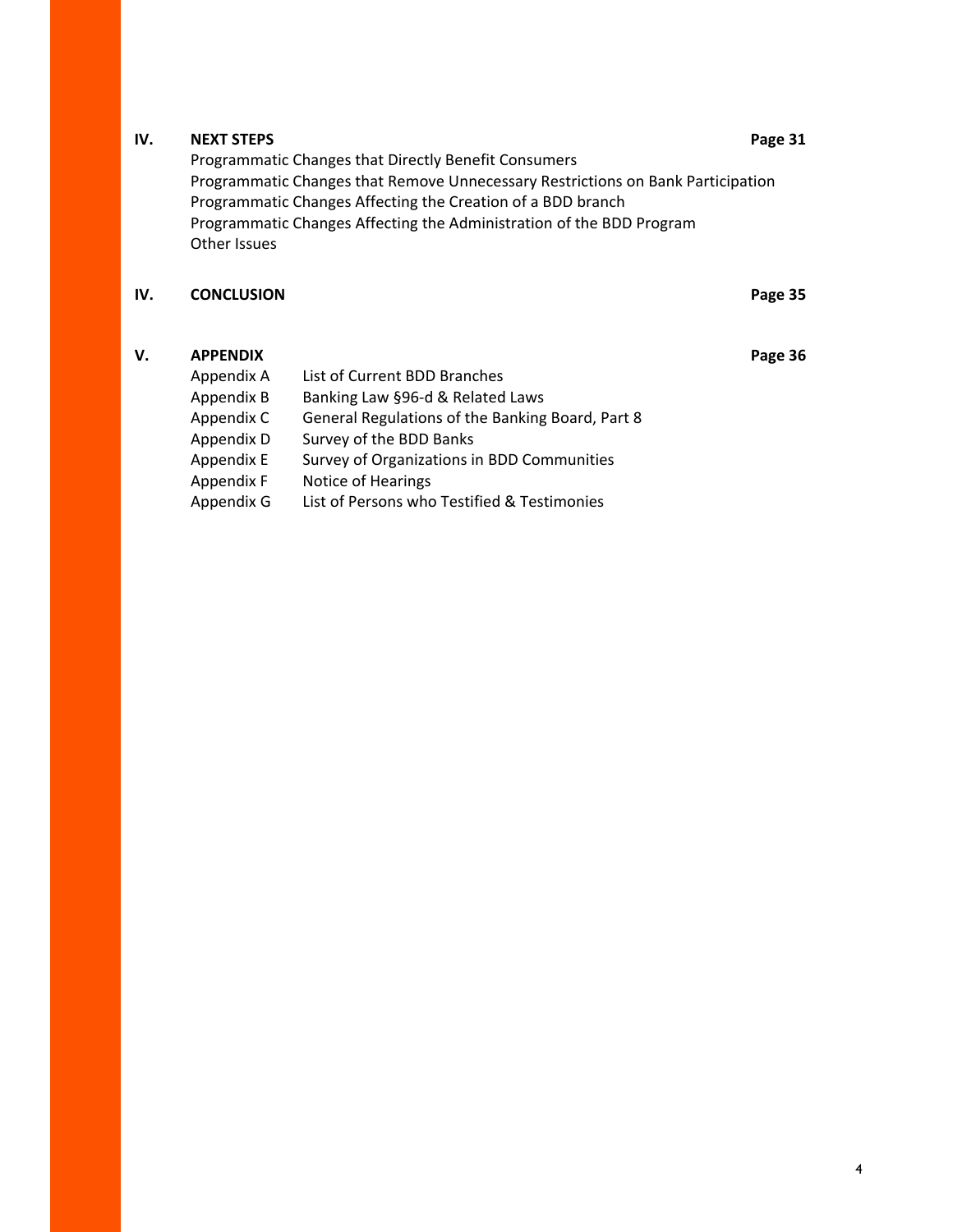# **I. EXECUTIVE SUMMARY**

It is estimated that there are approximately 761,000 (9.8%) households in New York State that do not have a bank account of any kind (unbanked), and 1.5 million (19.3%) that have a bank account, but rely on other, more expensive types of financial institutions such as check cashers to meet their banking needs (underbanked).<sup>[1](#page-4-0)</sup> The failure to establish a banking relationship may negatively impact an individual's ability to create wealth.<sup>[2](#page-4-1)</sup> Thus, the New York State Banking Department ("Banking Department") has set as one of its priorities reducing the unbanked/underbanked population in the state. Most notable among the measures undertaken by the Banking Department to address this problem is the administration of the Banking Development District ("BDD") program. The BDD program provides an incentive to banks to promote the establishment of new bank branches in communities with no or few branches and thereby stimulate the opening of bank accounts by the community residents. An incentive of public deposits and other benefits is provided to those banks that open a BDD branch in an underserved community to better ensure that the new branch will have sufficient deposits to provide loans and other services.

The BDD program was created in 1997, with the first BDD branch opening in 1999, $3$  and the program has been in active operation since then. There are currently a total of 38 BDDs in New York, 25 (65.8%) of which are located in New York City ("NYC"). However, no comprehensive review of the program had been conducted to determine its effectiveness since the program was created. Recognizing the potential of the BDD program to aid the economic development of communities and to jump‐start the creation of wealth for individuals, the Banking Department decided to undertake a review of the BDD program during its 10‐year anniversary of the program's operation.

The review was designed to identify the strengths and weaknesses of the program as it is currently operating, and to assist the Banking Department in developing appropriate measures that would build on those strengths and eliminate (to the extent possible) the identified weaknesses. It should be noted that the majority of the information gathered was driven by input from downstate respondents because 25 of the 38 BDD districts are located in NYC. The metrics used for the review included written surveys of the participating BDD banks that have been designated under the program and some of the community organizations within those 38 districts; public hearings (upstate and downstate) on the operation of the program; and information culled from the annual performance reports submitted by the BDD branches to the Banking Department. A total of 27 BDD branches and 39 community organizations responded to the survey; 16 financial institutions, 11 community organizations, and seven public officials testified and/or submitted testimony for the public hearings.

Although the methodology adopted for the review was neither designed nor intended to constitute a scientific study of the BDD program, the tools used to gather information did provide significant and meaningful insight on its operation and effectiveness.

 $\overline{a}$ 

<span id="page-4-0"></span><sup>&</sup>lt;sup>1</sup> Federal Deposit Insurance Corporation (FDIC). (2009). National Survey of Unbanked and Underbanked Households. [Table B-34 Banking Status by Household Characteristics: New York].

<span id="page-4-1"></span>Available on FDIC Website: <http://www.economicinclusion.gov/><br><sup>2</sup> Fellowes, Matt and Mia Mabanta. Banking on Wealth: America's New Retail Banking Infrastructure and Its Wealth-Building Potential. Brookings Institute. (2008). [pg. 3-4].<br><sup>3</sup> Spring Valley in Rockland County was the first designated BDD. The branch was operated by Union State Bank (acquired by

<span id="page-4-2"></span>KeyBank in 2008).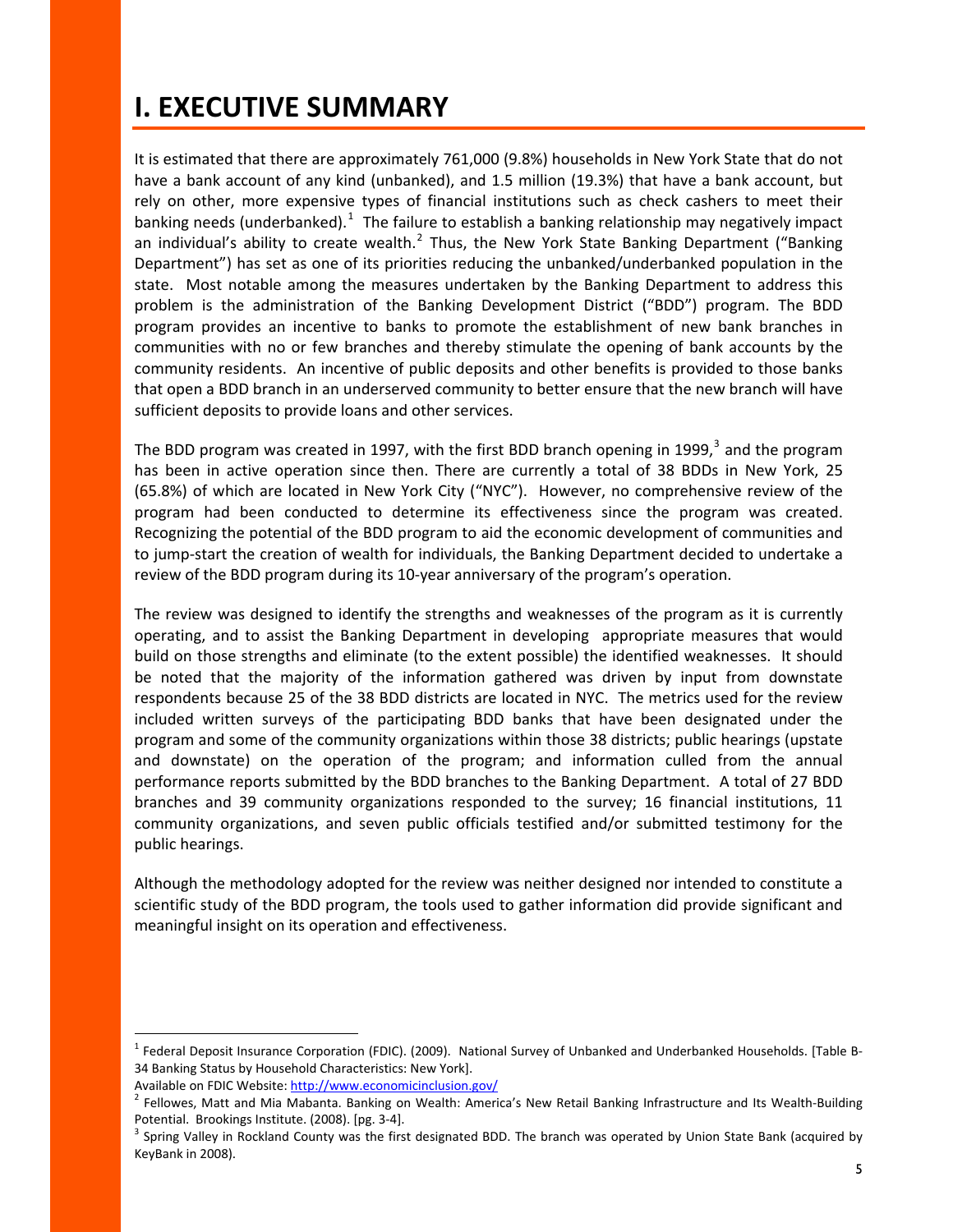# **Key Findings of the BDD Review**

# **General Findings on the BDD Program**

• *Overall, the BDD program plays an important role in reducing the number of unbanked and underbanked populations in New York State.*

A majority of those who testified and/or responded to the survey and who expressed an opinion stated that the program helps meet the financial needs of the unbanked and underbanked by providing communities with access to financial products and services and providing growth opportunities for local businesses.

• *Despite its successes, the BDD program could be dramatically improved by mandating that BDD branches provide financial education, encouraging the development of more affordable products and services and encouraging more collaboration between the BDD branches and local community groups.*

# **Expanding Eligibility for the BDD Program**

• *In general, non‐bank participants (credit unions, community‐based organizations ("CBOs"), and public officials) in the survey and at the hearings favored expanding eligibility for the program to non‐bank entities, (e.g., credit unions), while bank participants did not.* 

Banks reported that an expansion of the program to include credit unions would unfairly disadvantage banks because credit unions do not pay most taxes. Credit unions highlighted that there is no profit income on which a credit union would pay taxes, thus there is no advantage over banks in allowing credit union participation in the program.

• *Most urban banks favored allowing new BDDs to overlap with currently existing BDDs while most rural banks disfavored such a measure.* 

Most rural banks worried that such an overlap would be unwise because rural areas have smaller populations and therefore fewer potential depositors from which multiple BDDs could draw sufficient business to be profitable.

• *An overwhelming majority of those commenting on the issue requested that banks acquiring an* existing BDD branch be allowed to apply to have the newly acquired branch enjoy the benefits of the *BDD program despite the change in ownership of the branch.*

# **Banks' Concerns with the BDD Program**

• *Collateralization*: *Four of the 12 (33%) BDD banks that testified at the hearings reported that the cost of collateralizing the subsidized deposits severely diminished the benefits of the deposits.*

This finding is quite disturbing because the subsidized public deposits are the most significant incentive of the BDD program for motivating a bank to establish a new branch in an underserved community. To the extent that banks may be unwilling to assume the costs associated with collateralizing the deposits, the future of the BDD program is in jeopardy.

• *Certificates of Deposits ("CD") Maturity terms: Aside from the cost of collateralization, banks participating in the BDD program are most concerned that the initial two‐year CD maturity term be extended.*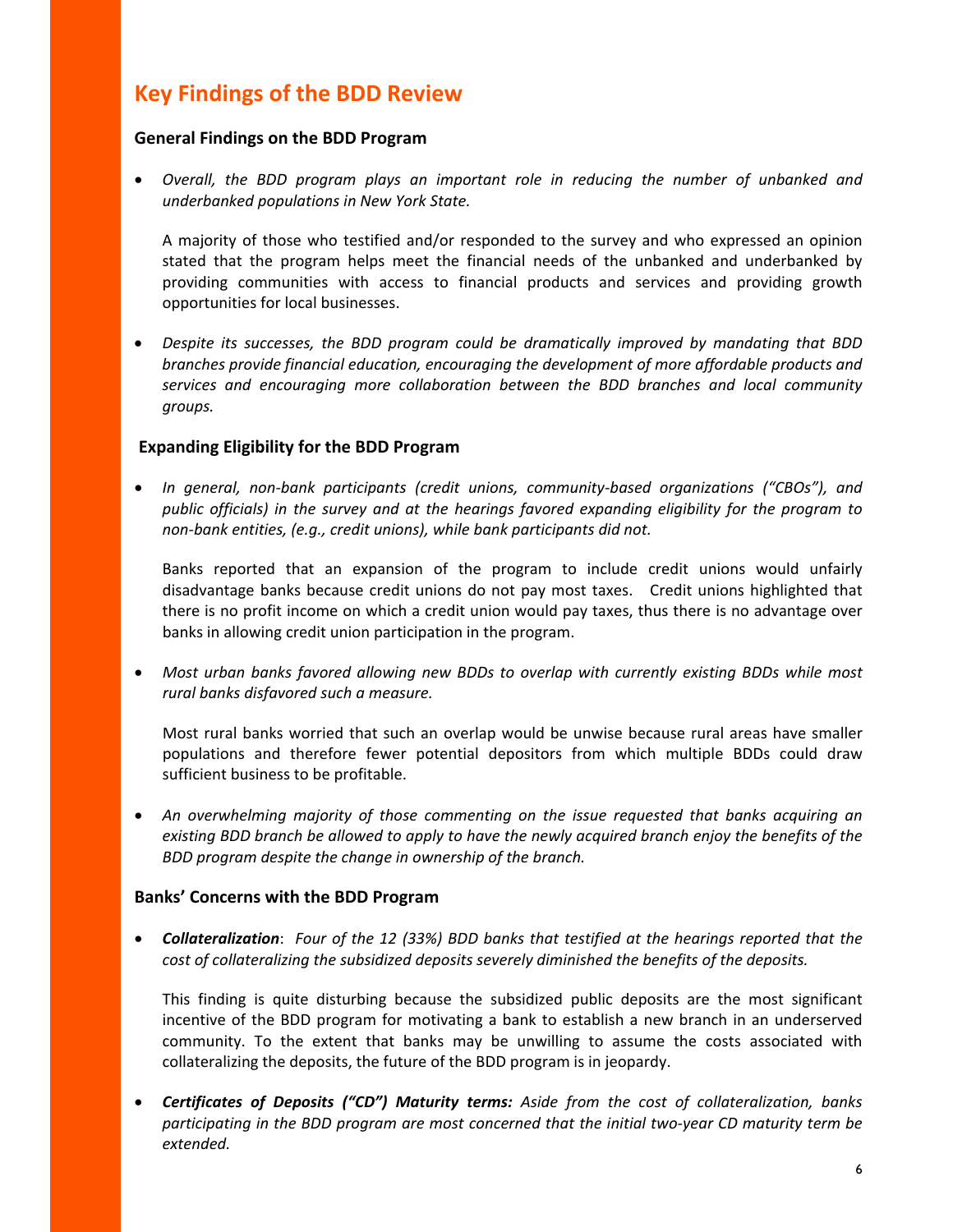Banks reported that the two‐year limitation hampered the ability of a newly established branch to develop appropriate profitability projections during its start-up period because the branch is unable to rely on the existence of the deposits for a reasonable amount of time.

• *Deposit Renewals: BDD branches requested that no limit be placed on the number of times a BDD branch can seek to renew its subsidized deposits.*

Although no one suggested that BDD branches should not be striving to become profitable independent of subsidized deposits, those addressing this issue underscored the difficulty of becoming profitable in an underserved area and urged that no arbitrary limit be placed on the number of deposit renewals.

# **Community‐Based Organizations' Concerns with the BDD Program**

• *Financial Education: More than 75% of the BDD branches reported that they conduct financial education workshops within the BDD. Nevertheless, at least one‐third of the CBOs identified the need for more financial education opportunities as the most prevalent banking need.*

Twenty‐five percent supported the idea that the BDD program should require participating banks to provide financial education to consumers and/or businesses through partnerships with nonprofit entities whose mission is to provide such services. Only 34.7% of the CBOs reported that they collaborate with a BDD branch in either developing financial education workshops/events, or using the branch's currently existing financial education program.

• *Products and Services: Although most of the CBOs offering a viewpoint found that the branches* provided much needed low-cost products and services, at least one-third of the CBOs urged that *more be done to lower the cost of banking in the BDD communities.* 

Nearly half (47.6%) of the branches reported that they offer convenient access to low‐cost consumer banking products that address the credit needs of low‐ and moderate‐income persons in their districts. However, 30.3% of the CBOs expressed that the branches need to offer more no‐cost and/or low‐cost check cashing services and checking accounts with targeted services for immigrants, and extended banking hours.

This view echoes the NYC Department of Consumer Affairs' June 2008 Study on Neighborhood Financial Services, which stated that there is a….

*"… fundamental mismatch between current financial products offered by mainstream financial institutions, and consumer transactional needs – getting cash, paying bills, and buying goods.[4](#page-6-0) "*

• *BDD branches and Community Group Partnerships: The CBOs perceived a need for the banks to develop more lasting relationships and partnerships with local groups.*

A majority (56.4%) of the CBOs reported that they interact with the BDD branches on a "regular" basis, with "regular" running the gamut from weekly meetings to contact on an "as needed" basis. The organizations expressed an interest in collaborating more with the BDD branches on financial education initiatives and in learning more about the branch's loan products.

 $\overline{a}$ 

<span id="page-6-0"></span><sup>4</sup> NYC Department of Consumer Affairs, Office of Financial Empowerment. (June 2008). Neighborhood Financial Services Study: An Analysis of Supply and Demand in Two New York City Neighborhoods. [pg. 7].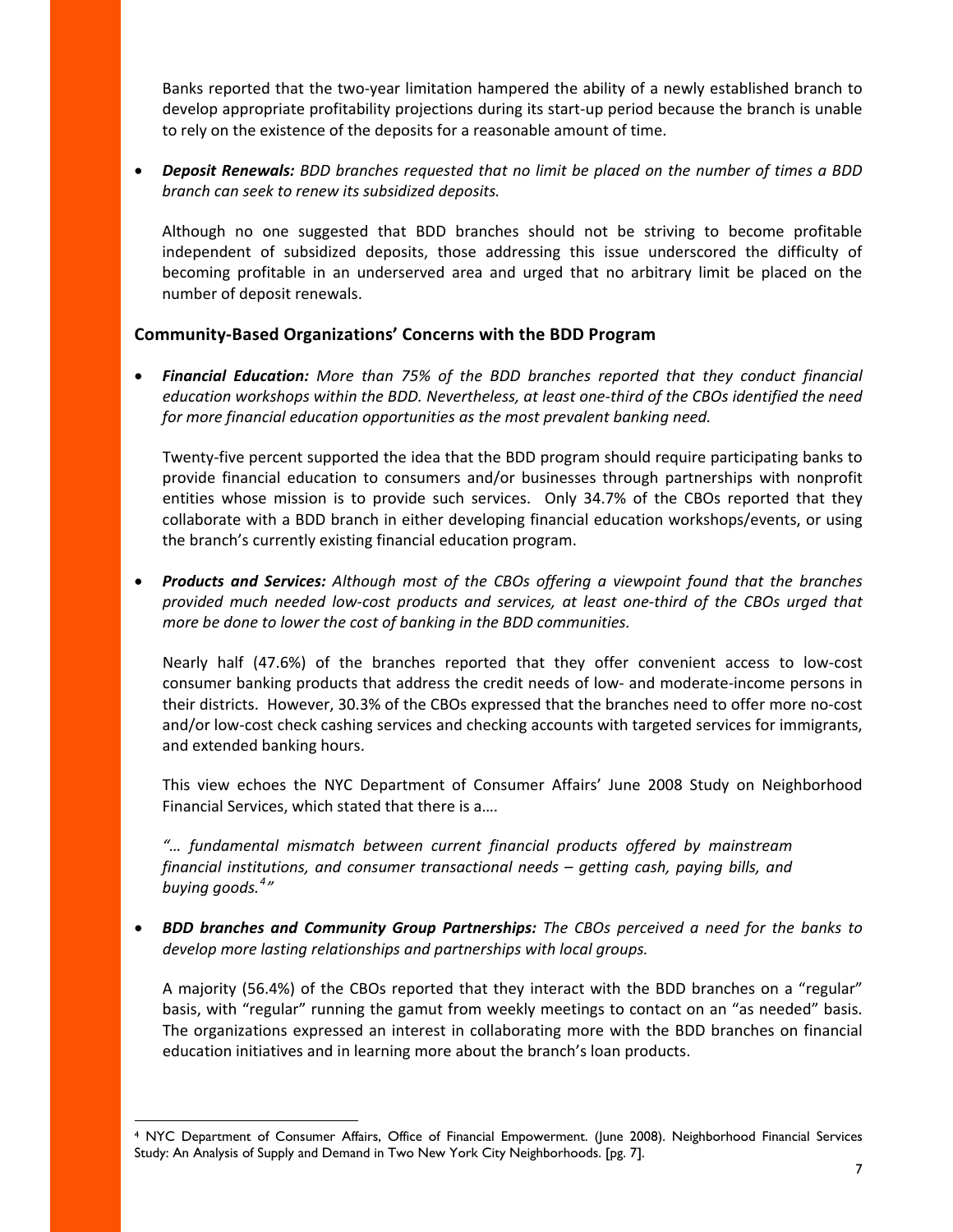# **Next Steps**

Overall, the feedback collected from the banks, community groups and other community stakeholders who participated in this review of the BDD program reflected positively on the benefits, effectiveness and efficiency of the program. All lauded its existence, finding that its mission addresses an important need in the state, while also recognizing that the program faces some significant challenges.

The Banking Department has considered the insightful ideas and thoughtful comments that were presented during this process and has determined that many of the recommendations offered should be implemented. The Banking Department will seek the following programmatic changes:

# **Programmatic Changes that Directly Benefit Consumers**

*Include the provision of financial education as a requirement for participation in the program.* Because the need for financial education, particularly among the unbanked and underbanked populations, is great, BDD branches should be required to provide financial education to the residents and businesses in their districts. However, rather than provide these services directly through bank staff, who despite their financial experience may not necessarily have the appropriate skills or training to conduct effective financial education, the Banking Department strongly recommends that BDD branches partner with a third‐party whose primary mission is to provide financial education.

*Encourage BDD branches to provide additional affordable banking products and services.* Currently, the Banking Department does not require BDD branches to offer products or services with any specific feature or cost. This gives a bank more latitude to develop products that are responsible and responsive to the needs of the community. However, the Department does insist that a BDD branch offer "affordable" products and services. This review of the BDD program has made clear that more needs to be done to ensure this is happening. Thus, the Banking Department will require both new applicants and those seeking to renew current deposits, to include more detailed information on the costs and features associated with the "affordable" products that a current or prospective BDD branch will offer a community. And the affordability of an applicant's offerings may be a determining factor on the outcome of the application. While the Banking Department does expect a participating financial institution to adhere to sound business practices, it also expects to see checking and savings accounts and loan products that truly meet the needs of the community.

# **Programmatic Changes that Remove Unnecessary Restrictions on Banks' Participation in the BDD Program**

#### *Reduce the cost of collateral by amending Section 105 of the State Finance Law.*

The banks have made clear that the cost of obtaining Treasury securities or Federal Home Loan Bank letters of credit as collateral for the subsidized deposits erodes or even exceeds the benefit of the subsidized deposits, jeopardizing the viability of the branch and the future of the BDD program. To the extent that the New York State Office of the State Comptroller ("the State Comptroller") is of the opinion that changing the acceptable forms of collateral requires legislation to amend Section 105 of the State Finance Law, the Banking Department is committed to working with the State Comptroller and the Legislature to enable the State Comptroller to accept Certificate of Deposit Account Registry Service ("CDARS") deposits in lieu of the collateralization requirement. Doing so, would dramatically reduce the costs for BDD branches while maintaining the security of the public funds.

#### *Extend the length of the initial CD maturity term.*

The Banking Department has already begun discussions with the State Comptroller, who authorizes the length of the initial subsidy, to have the maturity term extended from two to four years.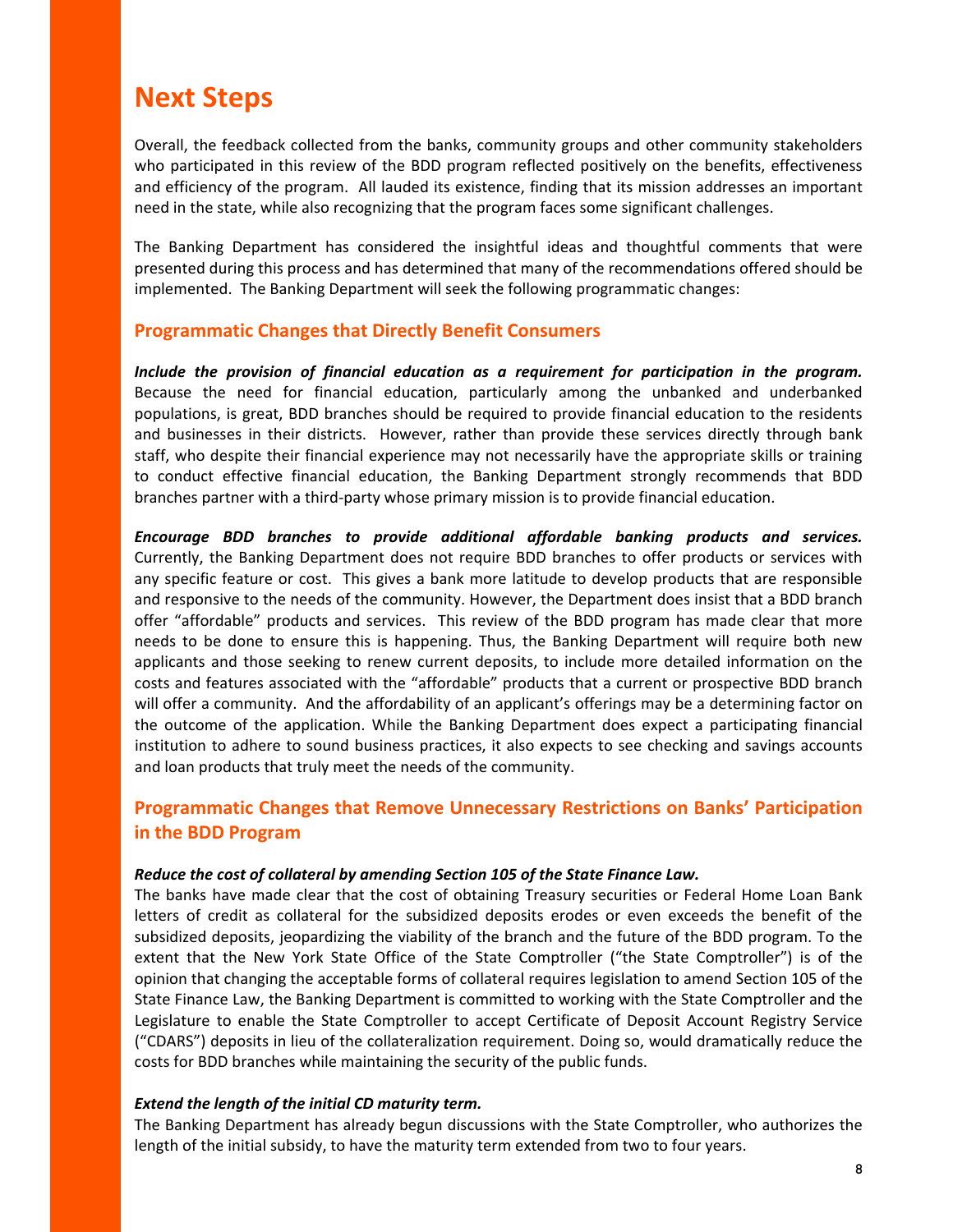### *Refrain from imposing a limit on the number of deposit renewals.*

Recognizing that establishing and maintaining a bank or credit union in an underserved community may require more time to reach stability than would normally be required in a community not underserved, the Banking Department has decided not to impose an arbitrary limit on the number of deposit renewals. There is currently no cap on the length or number of times that an institution may seek to renew its subsidized deposits. However, should the State Comptroller place a cap on the amount of public funds available to be used by the BDD program, the Banking Department will necessarily revisit this issue.

# **Programmatic Changes Affecting the Creation of a BDD Branch**

### *Allow multiple BDD branches within a single designated district.*

Recent state legislation makes clear that the Banking Department may designate multiple BDD branches within a single district subject to Department approval. In addition to the criteria currently considered in approving any BDD, $<sup>5</sup>$  $<sup>5</sup>$  $<sup>5</sup>$  the Banking Department will consider whether the products and services that</sup> will be offered by the branch will meet the needs of the community, and evaluate the impact on the existing BDD branch's ability to continue to offer affordable financial services within the district.

# *Allow the creation of a new Banking Development District that overlaps the boundaries of an existing BDD.*

Many of the same considerations and concerns that are relevant to determining whether to allow multiple BDD branches within a single district come into play in determining whether to permit new BDDs that overlap with existing BDDs. Although allowing districts to overlap will result in the creation of more BDDs, the Banking Department recognizes that overlapping districts have the potential to adversely affect branches in rural areas. Rural branches have smaller populations from which they can draw depositors. Thus, a new BDD branch with geographic boundaries that overlap an existing BDD branch will necessarily tap into part of the same population being served by the existing branch. However, to ensure that both branches are viable, the Banking Department will consider the impact the proposed overlapping BDD may have on the existing branch as part of the application criteria in determining whether to grant the application.

# *Allow a bank purchasing a BDD branch from another bank to enjoy the program benefits that the previous BDD branch enjoyed, provided that the purchasing bank's "new" branch either adopt in whole the former bank's plan for meeting the banking needs of the district, or the purchasing bank creates a different plan by which the "new" branch will offer products and services that meet the banking needs of the district.*

This programmatic change would allow an existing branch that is purchased by a different bank to participate in the BDD program. Although the program focuses primarily on establishing new branches in an underserved area, this change recognizes the need to preserve BDD branches in underserved communities, but only to the extent that these branches continue to operate under the mandates of the BDD program and provide affordable products and services to these communities.

# **Programmatic Changes Affecting the Administration of the BDD Program**

*Improve the BDD application process and provide more assistance to BDD branches.* The Banking Department is committed to improving the administration of the BDD program to make it more efficient and convenient for the participating institutions. Already, the Department has streamlined the application and renewal forms. Additionally, recognizing that the BDD branches may have best practice recommendations that would improve the program, the Department is considering

 $\overline{a}$ 

<span id="page-8-0"></span><sup>&</sup>lt;sup>5</sup> For a further discussion of the criteria considered for approving a BDD, see Appendix C.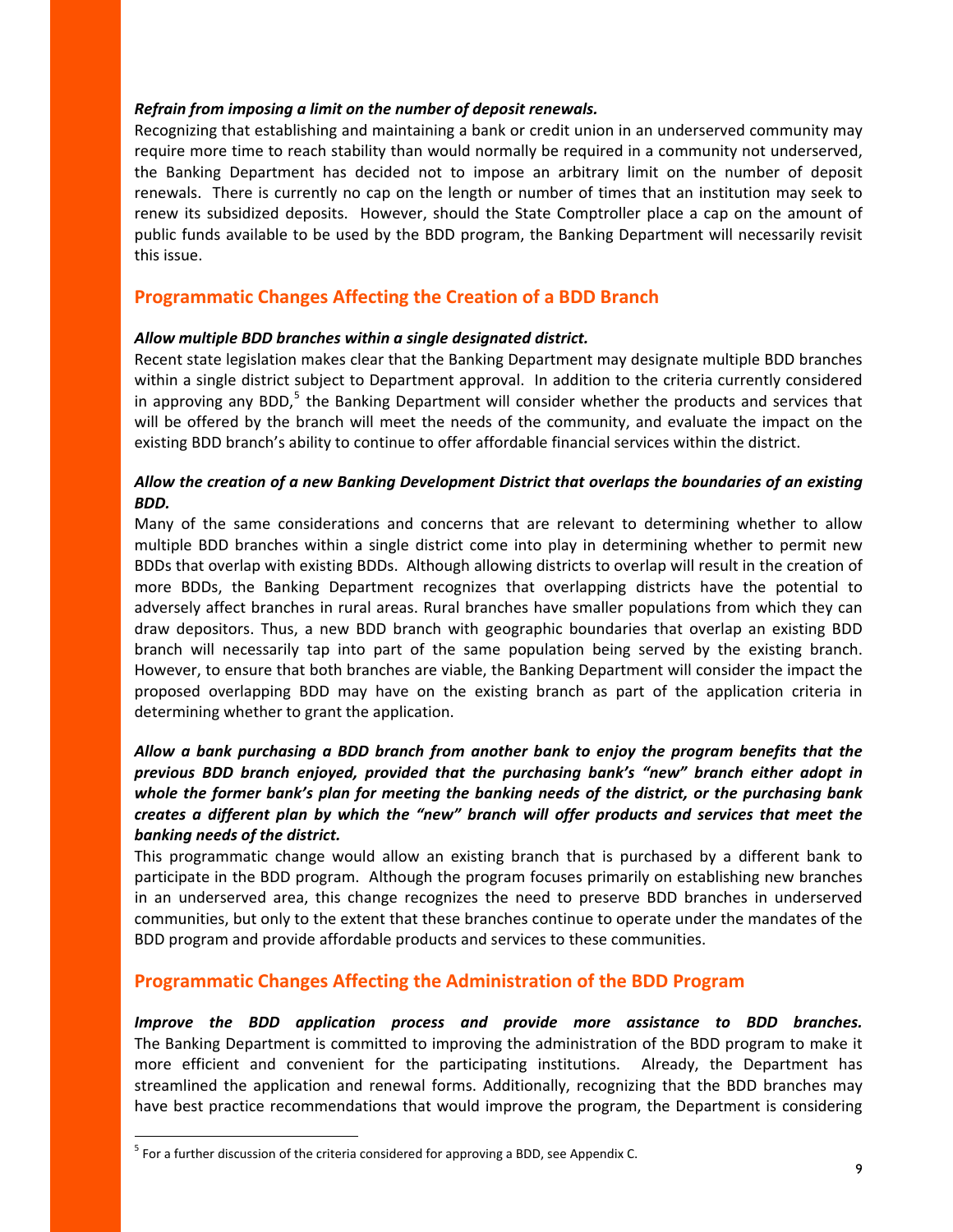convening forums that would promote an exchange of ideas and allow the branches to share information on their experiences with the Department and other BDD branches. The Department is also considering the development of a clearinghouse on its website to enable the BDD branches to easily access best practice recommendations; ideas for innovative product features; and information on the unbanked/underbanked.

### *Generate more awareness of the BDD program throughout New York State.*

Given the limited response to our request for public comment on the BDD program from banks and community groups outside New York City ("NYC") and Buffalo and the fact that only 13 of the existing 38 BDDs are located outside of NYC, we believe that the program is not sufficiently well‐known throughout the state. Consequently, the Banking Department will seek to increase awareness of the BDD program in upstate New York. We are committed to ensuring that more communities in the state have access to affordable and convenient banking services via the BDD program.

### *Investigate reconvening the Banking Development Working Group.*

In 2004, the Banking Department partnered with several state and NYC agencies to form a working group that focused on identifying NYC communities lacking bank branches. Eleven communities were identified by the group and the agencies offered additional incentives to those banks that sought to establish a district in one of these communities. Known as "Enriched BDDs," six of the 11 communities were designated by the Banking Department as BDDs. Reconvening the working group and developing additional incentives for banks may result in more BDD branches in NYC. Thus, the Banking Department will reach out to its former partners to discuss reviving the working group.

# **Other Issues**

### *The participation of credit unions in the BDD program.*

Credit unions are currently not eligible to receive public deposits pursuant to Section 10 of the General Municipal Law, thus there would need to be a change in state law to permit credit unions to receive such deposits. Additionally, there would need to be a change in the Banking Law which currently limits participation in the BDD program to banks. Bills are pending in both the NYS Assembly (A 04370) and the NYS Senate (S 1782) that propose amending the General Municipal Law to allow credit unions to accept and secure deposits from municipal corporations. Should the General Municipal Law be amended, then the Banking Department would be inclined to advocate for a change in the Banking Law. However, credit union participation in the BDD program would require some restrictions to ensure that such participation would not unfairly disadvantage bank participants.

The following report discusses the Banking Department's review of the BDD program, including its methodology for the review and the key findings resulting from the review. The report also discusses the next steps that the Banking Department will pursue based on those findings to improve the operation and effectiveness of the BDD program.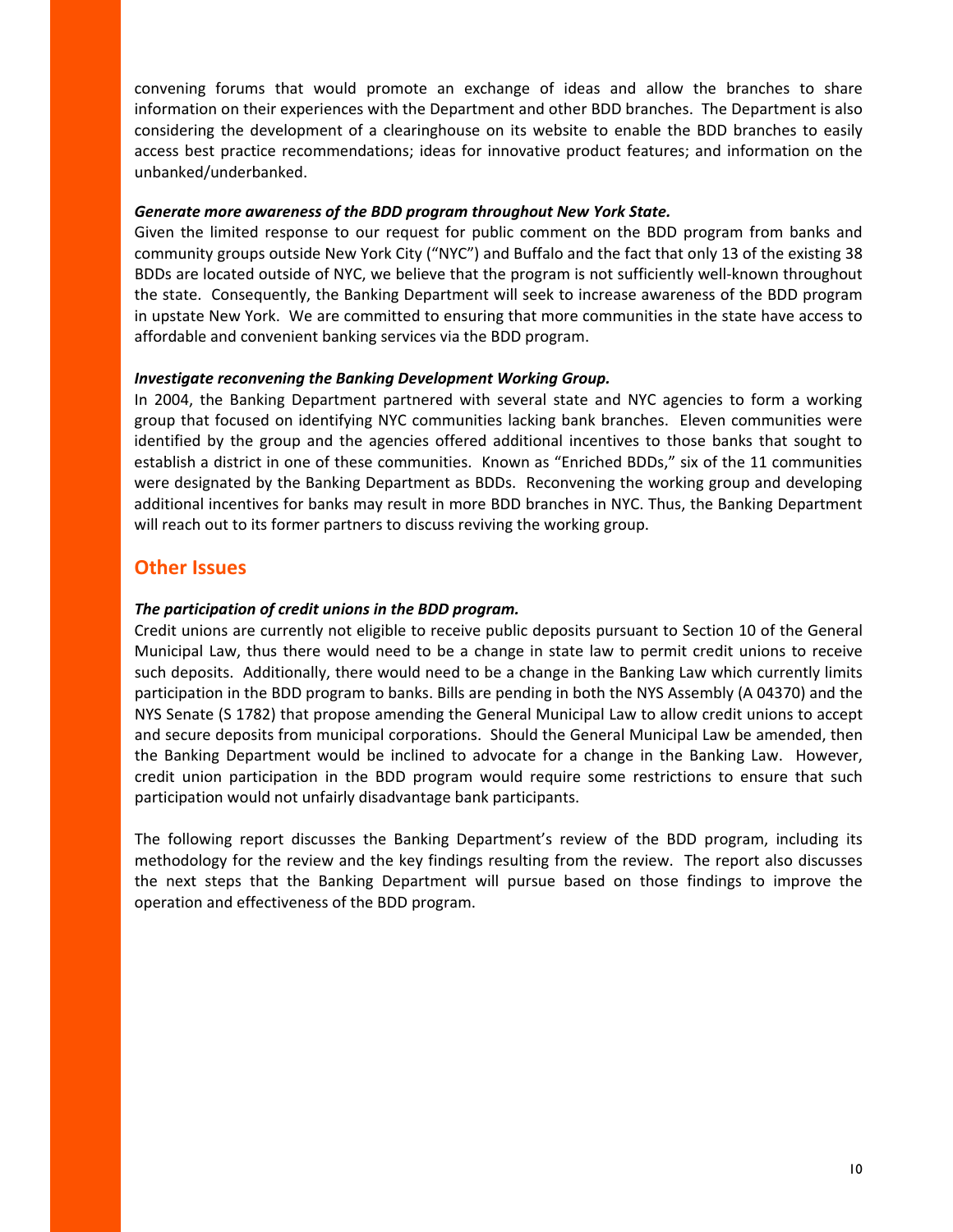# **II. BACKGROUND & OBJECTIVES**

The New York State Legislature created the Banking Development District ("BDD") program in 1997 by enacting Banking Law §96‐d, which became effective January 1, 1998. The program was designed to encourage the establishment of bank branches in areas across New York State with a demonstrated need for banking services. The program is administered by the New York State Banking Department in collaboration with the New York State Office of the State Comptroller ("the State Comptroller").

The program was created in recognition of the fact that banks play an important part in promoting individual wealth, community development, and revitalization.<sup>[6](#page-10-0)</sup> For example:

- 1. Banks are a source of capital for local businesses, which promotes job creation;
- 2. Banks are a source of capital for mortgages, which increases home ownership and allows home improvement;
- 3. Banks provide services that allow individuals to cash checks, pay bills, and transmit money more cheaply than other types of financial institutions, such as check cashers; and
- 4. Banks help people create wealth through savings programs and other banking services.

# **How the BDD Program Works**

# **The Application Process**

 $\overline{a}$ 

Pursuant to current Banking Law, only banks, trust companies or national banks, (which includes savings banks and savings and loan associations), whether state or federally chartered, are eligible to participate in the BDD program. A bank must complete an application in partnership with local government<sup>[7](#page-10-1)</sup> for the designation of an area as a BDD. The application must clearly define the geographical boundaries of the proposed district and must demonstrate not only that the community is in serious need of banking services, but also that this need is not being met by existing nearby financial institutions. The applicant also must show that by establishing a new<sup>[8](#page-10-2)</sup> branch in the proposed district, the institution is prepared to meet the specific, identified unmet need and that there is strong community support for the BDD designation.

In addition to reviewing the application, the Banking Department conducts a site visit of the proposed district to confirm that the area is underserved and/or underbanked. Once a completed application has been submitted and the site visit has been conducted, the Banking Department then has 60 days to issue a determination on the application. If approved, the applicant will then be directed to contact the State Comptroller's office to finalize the terms for deposit of the public funds (up to \$10 million). These public deposits lower the financial risks that the branch will incur by opening in an underserved community, usually comprised of low‐ and moderate‐income households.

Currently, a BDD branch receives the deposit of public funds in the form of a certificate of deposit ("CD") from the State Comptroller which the branch may maintain at an interest rate that is 100 basis points below the five-day average on New York jumbo CD's (per Bloomberg BQNY). The \$10 million in deposits must be collateralized in accordance with state law. BDD branches may also request that the State Comptroller deposit non‐subsidized, market rate deposits in the amount of \$25 million in the branch.

<span id="page-10-2"></span><span id="page-10-1"></span>

<span id="page-10-0"></span><sup>&</sup>lt;sup>6</sup> Part 8 of the General Regulations of the Banking Board. § 8.1 Explanation; Authority.<br><sup>7</sup> Local government is defined in the statute as a county, town, city, or village.<br><sup>8</sup> If a bank already has an open branch within BDD program only if the branch opened after December 31, 1996. Of course, all other application requirements also must be met.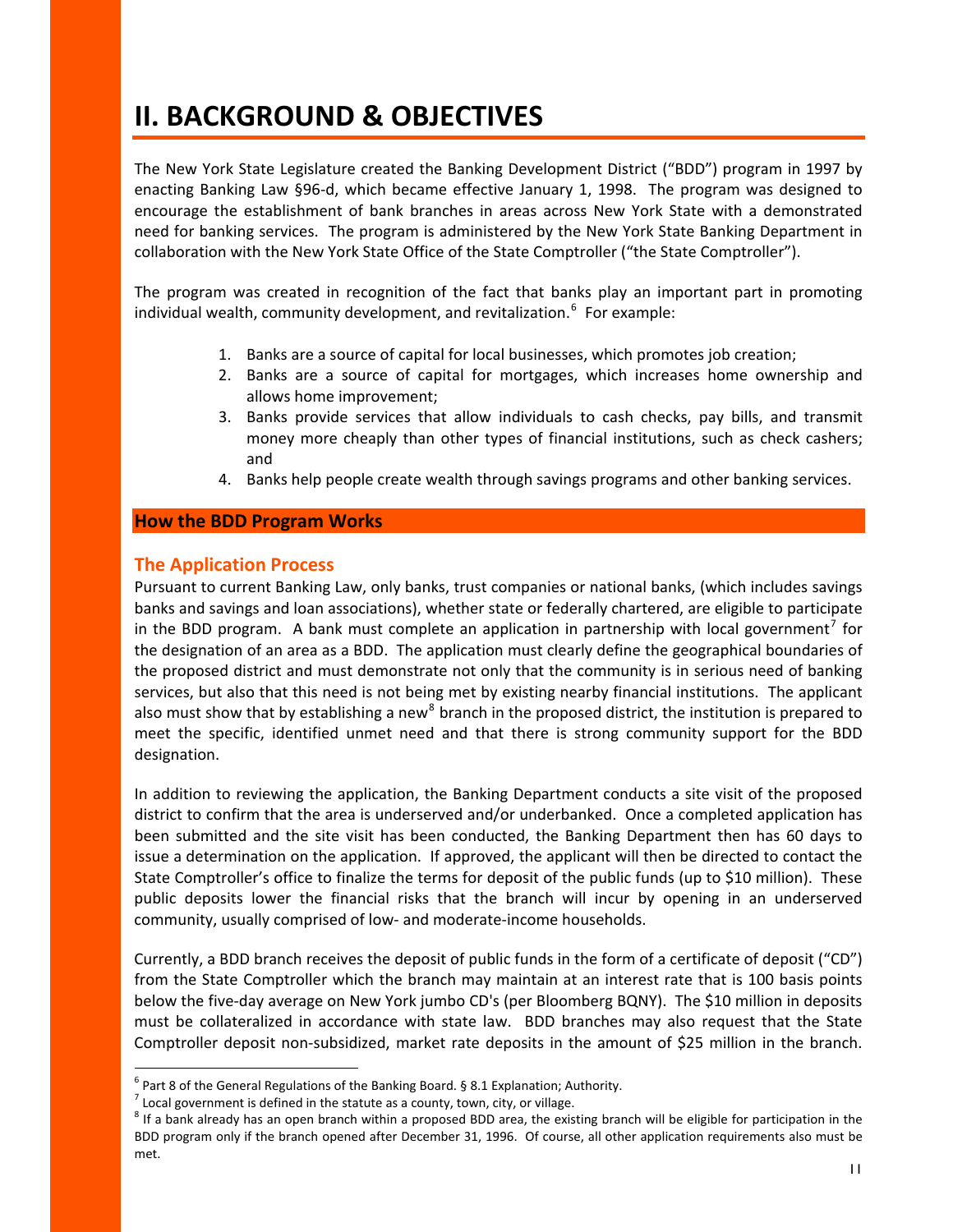The market rate funds remain in the branch for a total of five-years, with the possibility of one-year extensions, while the subsidized deposits remain in the branch for an initial two-year period. After the initial two‐year period has passed, the subsidized deposits must either be returned to the State Comptroller, or renewed by the branch.

# **The Renewal Request Process**

For subsidized deposits, once the initial two-year period has ended, a BDD branch may request renewal of its deposits. Renewal requests must be made annually prior to the maturation date of the deposits. The renewal process allows the Banking Department to assess each branch's progress in meeting the identified needs articulated in the original BDD application. To request renewal, a branch must complete the "BDD Renewal of State Deposits Application" and prepare a written statement describing, among other things, what new initiatives the branch undertook and what new, low‐cost bank products the branch developed during the preceding year. All of these materials are submitted to both the Banking Department and the State Comptroller.

The Banking Department reviews the submission and determines whether the branch has made adequate progress towards reaching its stated goals. Where sufficient progress is found, the funds are renewed for an additional year. Where insufficient progress is demonstrated, the branch may be placed on a one‐year probation and given specific directions for improvement. If no improvement is made upon completion of the probation, the Banking Department may recommend to the State Comptroller that the deposits not be renewed. Currently, there is no limitation on the number of times that a BDD branch may request renewal of the BDD deposits. Similarly, there are no limits on the number of districts that a bank may seek to establish in the state. Thus, several banks have been approved to establish multiple BDD branches.

# **The New York City BDD Program**

In 2003, New York City ("NYC") adopted a similar BDD program<sup>[9](#page-11-0)</sup> authorizing the deposit of below market rate city funds in newly established BDD bank branches located in any of the five boroughs. The program is governed by the New York City Banking Commission ("the Commission"), comprised of representatives from the offices of the Mayor, the NYC Comptroller and the NYC Commissioner of Finance. The Commission designates which banks are eligible for the city funds.

To be eligible, the branch must have opened after the area was designated a BDD by the Banking Department, or the branch must have been approved by the Banking Department for a BDD designation and opened on or after January 1, 1997. If the BDD application is approved, the successful NYC BDD applicant may be awarded an additional \$5 or \$10 million dollars in subsidized deposits from the City of New York.

In late 2004, the Banking Department, together with several New York State and City agencies formed the "Banking Development Working Group"<sup>[10](#page-11-1)</sup> (the "working group") to promote the newly established city BDD program. The working group identified  $11<sup>11</sup>$  $11<sup>11</sup>$  NYC communities that were decidedly lacking in bank services and developed a menu of additional state and city incentives to heighten the appeal of the program to banks as encouragement to locate a branch in one of the identified neighborhoods. Any BDD established in one of these communities is known as an "Enriched BDD" because of the additional

 $\overline{a}$ 

<span id="page-11-1"></span><span id="page-11-0"></span> $9$  §1524 of the New York City Charter.<br><sup>10</sup> The Banking Development Working Group is comprised of the Banking Department, State Comptroller, Empire State Development Corporation, NYC Comptroller, NYC Department of Finance, NYC Housing Authority, NYC Department of Small Business Services, NYC Economic Development Corporation, and NYC Schools Construction Authority.<br><sup>11</sup> Brooklyn: Bedford Stuyvesant (Community District 3) and Ocean Hill and Brownsville; Bronx: Highbridge/Concourse,

<span id="page-11-2"></span>Williamsbridge/Olinville, Soundview/Bruckner; *Manhattan*: Lower East Side, and Upper Central Harlem/Hamilton Heights; *Queens*: East Elmhurst/North Corona, Far Rockaway and Long Island City; *Staten Island*: Stapleton/Clifton.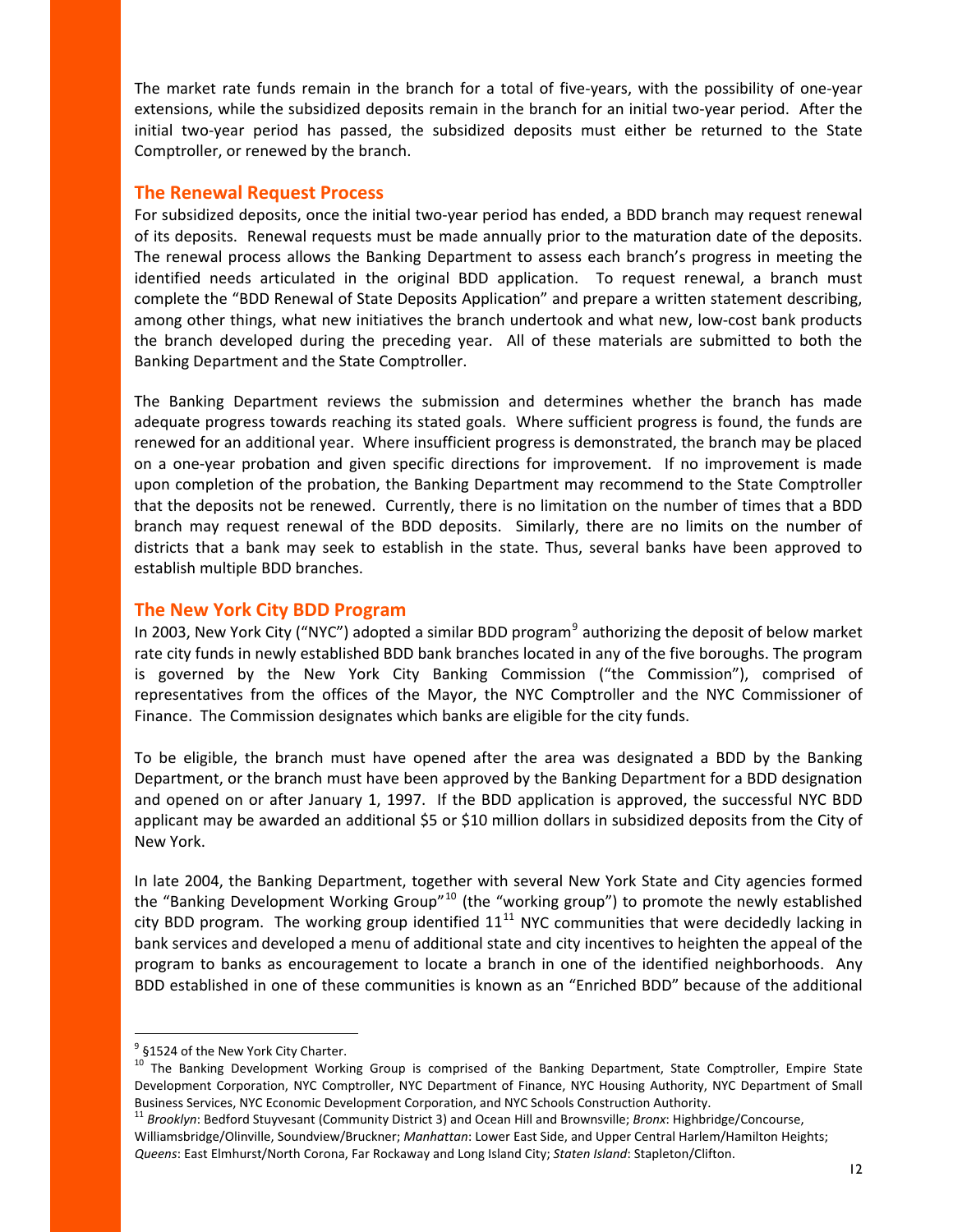incentives.<sup>[12](#page-12-0)</sup> A total of six<sup>[13](#page-12-1)</sup> "Enriched BDD's" have been designated as a result of the working group's outreach efforts.

# **General BDD Statistics**

As of April 2010, a total of 38 BDD's have been designated by the Banking Department across the state: 25 are in NYC, four are in the City of Buffalo (Erie County), and nine are spread out across New York State in the following counties: Albany, Cayuga, Jefferson, Nassau, Oneida, Onondaga, Orange, and Rockland. Between 2005 and February 2010<sup>[14](#page-12-2)</sup>, a total of 61,750 bank accounts (savings and checking), have been opened, and 6,673 loans (mortgages, small business and auto loans), totaling \$538.8 million have been extended to underbanked and underserved populations across the state at BDD branches.

However, no comprehensive review of the program had been conducted to determine its effectiveness since the program was created. Recognizing the potential of the BDD program to aid the economic development of communities and to jump‐start the creation of wealth for individuals, the Banking Department decided to undertake a review of the BDD program during its 10‐year anniversary.

# **Methodology Used for the Review**

In 2009, the Banking Department undertook a two‐pronged review of the BDD program. The review was designed to:

- Get feedback on the BDD program from the banks' perspective (both BDD and non‐BDD participants);
- Get feedback on the BDD program from the public's perspective (both the BDD community members specifically and the public‐at‐large); and
- Identify ways in which the program could be improved to operate more efficiently and effectively.

In January 2009 a survey was conducted of all 38 of the BDD branches and a separate survey was conducted of the 124 community groups that had either submitted letters in support of a particular BDD designation application, or had been identified by a BDD branch as an organization that partnered with the branch on various activities. The community groups consisted of local chambers of commerce, affordable housing advocates, social service agencies, churches, community development corporations, business associations, and a variety of other organizations. Thirty-nine<sup>[15](#page-12-3)</sup> (31.5%) of the communitybased organizations ("CBOs") and 27 (71.1%) of the BDD branches responded to the survey.

The survey sent to the banks asked a variety of questions on a bank's experience as a BDD branch, including, how the branch assessed the banking needs of the district residents and businesses, and what types of products and services the branch offered specifically to meet the banking needs of the district. The branches were also asked about the degree to which they reached out to community groups within their districts to develop relationships and partnerships with these groups.

 $\overline{a}$ 

<span id="page-12-0"></span><sup>&</sup>lt;sup>12</sup> Incentives include: providing a bank with help identifying commercial space for the branch; reducing a branch's real property taxes (pursuant to section 485‐f of the Real Property Tax law) at a rate of 50% for the first year of operation and a decrease in the exemption rate by five percent for each subsequent year, resulting in a reduction in taxes for a total period of ten years; facilitating the development of relationships with community groups in the BDD area, which is often instrument in securing

<span id="page-12-1"></span>depositors for the branch; and qualifying the bank for CRA credit.<br><sup>13</sup> Central Harlem; Williamsbridge, Bronx; Stapleton/Clifton, Staten Island; Soundview/Bruckner, Bronx; Long Island City,<br>Queens; and Lower East Side, Man

<span id="page-12-3"></span><span id="page-12-2"></span><sup>&</sup>lt;sup>14</sup> This data was not collected prior to 2005.<br><sup>15</sup> Although 47 CBO's actually returned the survey form, only 39 of these groups filled it out. The remaining eight reported that they did not have a sufficient relationship with the subject branch to provide substantive feedback.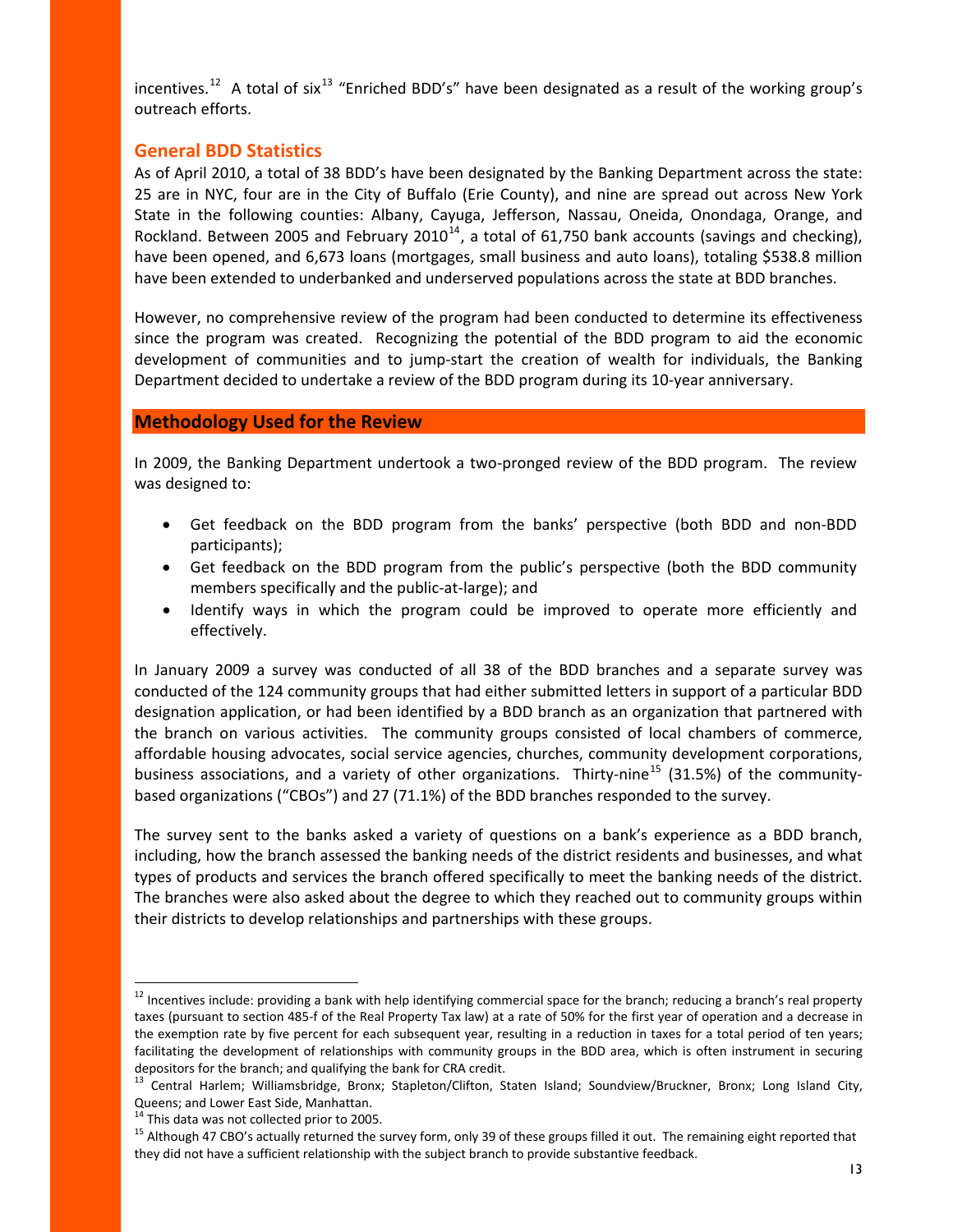The survey sent to the community groups asked about the community's perception of the BDD branch's responsiveness to the banking needs of the community.

In addition to the surveys, in early March 2009, nearly 2,000 notices were mailed to public officials, CBOs (including those who had received the survey), and financial institutions informing them of the Banking Department's intent to hold public hearings on the workings of the BDD program. In April 2009, the Banking Department held two public hearings: one in NYC and one in Buffalo.<sup>[16](#page-13-0)</sup> A total of 34 financial institutions, community organizations, and public officials testified and/or submitted testimony<sup>[17](#page-13-1)</sup> expressing opinions on ways to strengthen and expand the BDD program. Although many of those who testified in person, or submitted testimony spoke on a broad array of topics related to the BDD program, the notice did ask specifically for comments regarding the following:

- 1. Eligibility for the BDD program (e.g. whether the program should be extended to credit unions, whether a newly proposed BDD should be allowed to overlap with a currently existing BDD, etc.);
- 2. The mechanics of the BDD program;
- 3. General feedback on the BDD program; and
- 4. Ways to improve the BDD program.

 $\overline{a}$ 

Both the survey responses and the hearing testimony revealed that a majority of the participating banks, alternative financial providers, CBOs, and public officials generally favored the BDD program and considered it to be vital in reaching the unbanked and underserved communities across New York State, but, all also expressed serious concerns with the program.

For the BDD branches, the areas of concern included the costs associated with the program; the short length of the initial deposit period (two years); and the impact of current economic conditions on their ability to meet the needs of their communities.

The CBOs seemed most concerned about the level of support for the community that the BDD branches actually provide. There were repeated requests for more collaboration with community groups, more support for community events, more low- cost products, and better targeted services.

Finally, in addition to the survey and hearing responses, the Banking Department reviewed information included by the BDD branches in their annual performance reports submitted in support of their requests to have their subsidized deposits renewed. The information in the reports was used primarily to flesh out survey responses, especially responses related to types of low‐cost products currently being offered by the BDD branches.

<span id="page-13-1"></span><span id="page-13-0"></span><sup>&</sup>lt;sup>16</sup> Although a total of four hearings were originally scheduled (Syracuse, Saratoga, Buffalo and NYC), the Banking Department did not receive sufficient requests to testify at Syracuse and Saratoga to justify holding those hearings.<br><sup>17</sup> Copies of testimonies can be found on the Department's website: [http://www.banking.state.ny.us/bddhearing.htm.](http://www.banking.state.ny.us/bddhearing.htm)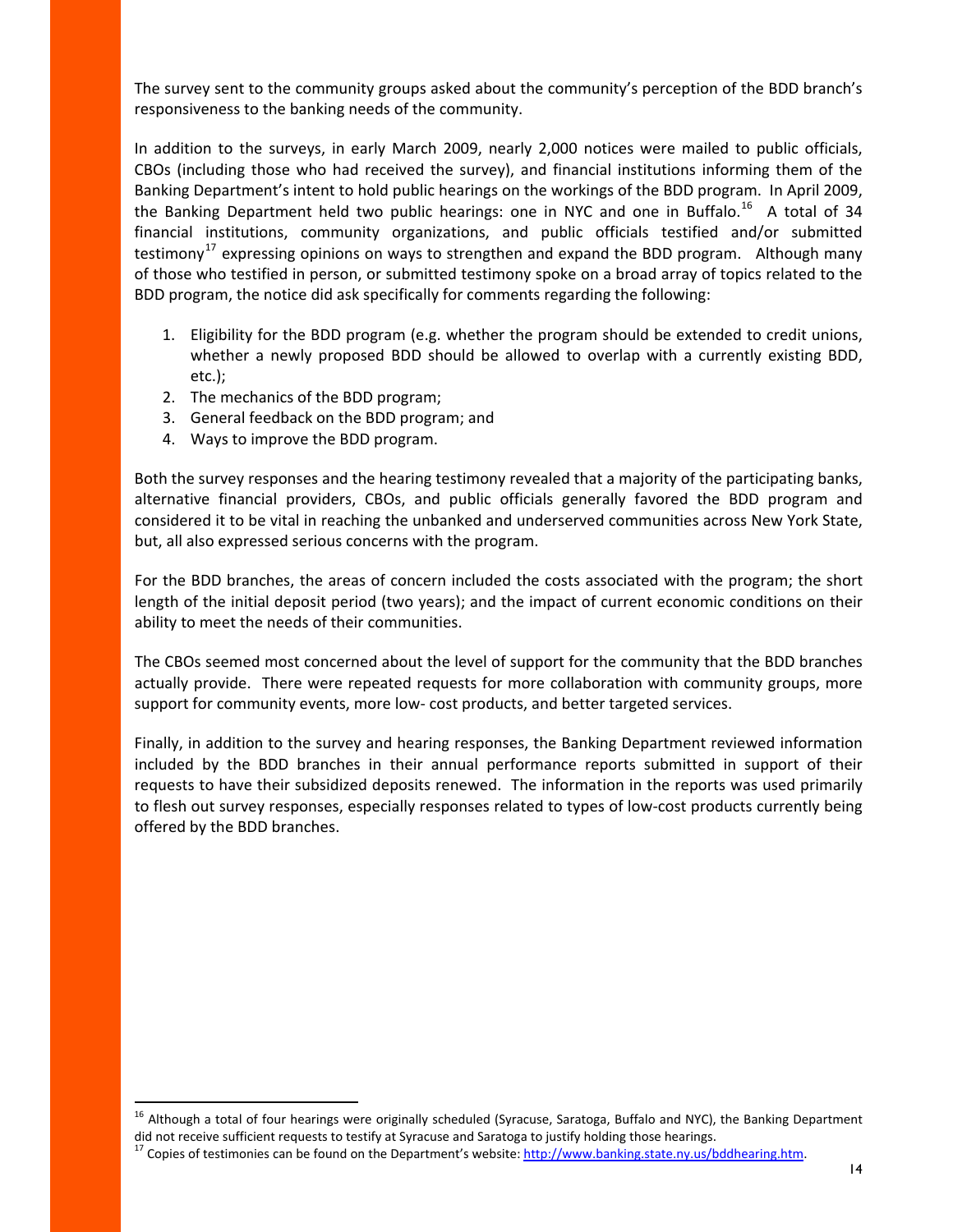# **III. FINDINGS**

Overall, both the community stakeholder and bank respondents expressed an appreciation for the BDD program, but articulated areas of concern in its operation.

# **The Survey – The Perspective of the Banks**

Twenty‐seven (71.1%) of the 38 BDD branches responded to the survey; five (18.5%) of those that responded are located outside of NYC. The survey focused primarily on:

- Understanding how the branch determines the banking needs of the BDD district and how it uses the public deposits to provide products and services that address those needs; and
- Identifying the non‐economic benefits the branch provides the district.

# **Assessing and Addressing the District's Banking Needs**

As part of its application for a BDD, a bank must provide information on the banking needs of the area it seeks to have designated a BDD, and it must indicate how it intends to meet those needs. The survey asked the branches to describe the tools they use to continuously assess those needs and the products and services they offered to meet the needs identified. Twenty‐five (92.3%) of the banks responded to this question and indicated that they use their interactions with the various community stakeholders and/or use a combination of other methods to identify the banking needs of the district.

- Fourteen (56%) branches identified meeting directly with community stakeholders as one of the primary means for obtaining information on banking needs;
- Ten (40%) reported using internal market data and research on unbanked communities in addition to attending meetings with community groups; and
- Three (12%) branches mentioned that they joined the Federal Deposit Insurance Corporation's ("FDIC") New Alliance Task Force<sup>[18](#page-14-0)</sup> to gain more insight on the barriers of banking for the immigrant population. However, the New York faction of this task force has not met since 2006.

Other measures mentioned (by at least one branch) for ascertaining banking needs included relying solely on:

- demographic data on the area;
- the Internet (websites of the U.S. Census, the NYC Department of City Planning, the FDIC, the Federal Financial Institutions Examination Council and the US Department of Labor);
- market data and the internet; and

 $\overline{a}$ 

information from bank personnel who live in the district.

It appeared that the branches tailored their responses to this question based on whatever methods they used during their initial assessment of the needs of the community, (i.e., during their application for a BDD designation), and an ongoing assessment of the district does not occur.

A majority (71.43%) of the branches found that their districts needed affordable housing; community development initiatives; and support for the local community groups. Other major needs included low‐ cost banking products as alternatives to payday lenders and check cashing stores and an increase in the

<span id="page-14-0"></span><sup>&</sup>lt;sup>18</sup> The FDIC's New Alliance Task Force was formed for New York State in 2005 for the purpose of actively studying and seeking ways to bank unbanked immigrants. The initiative was modeled after a successful FRB of Chicago model.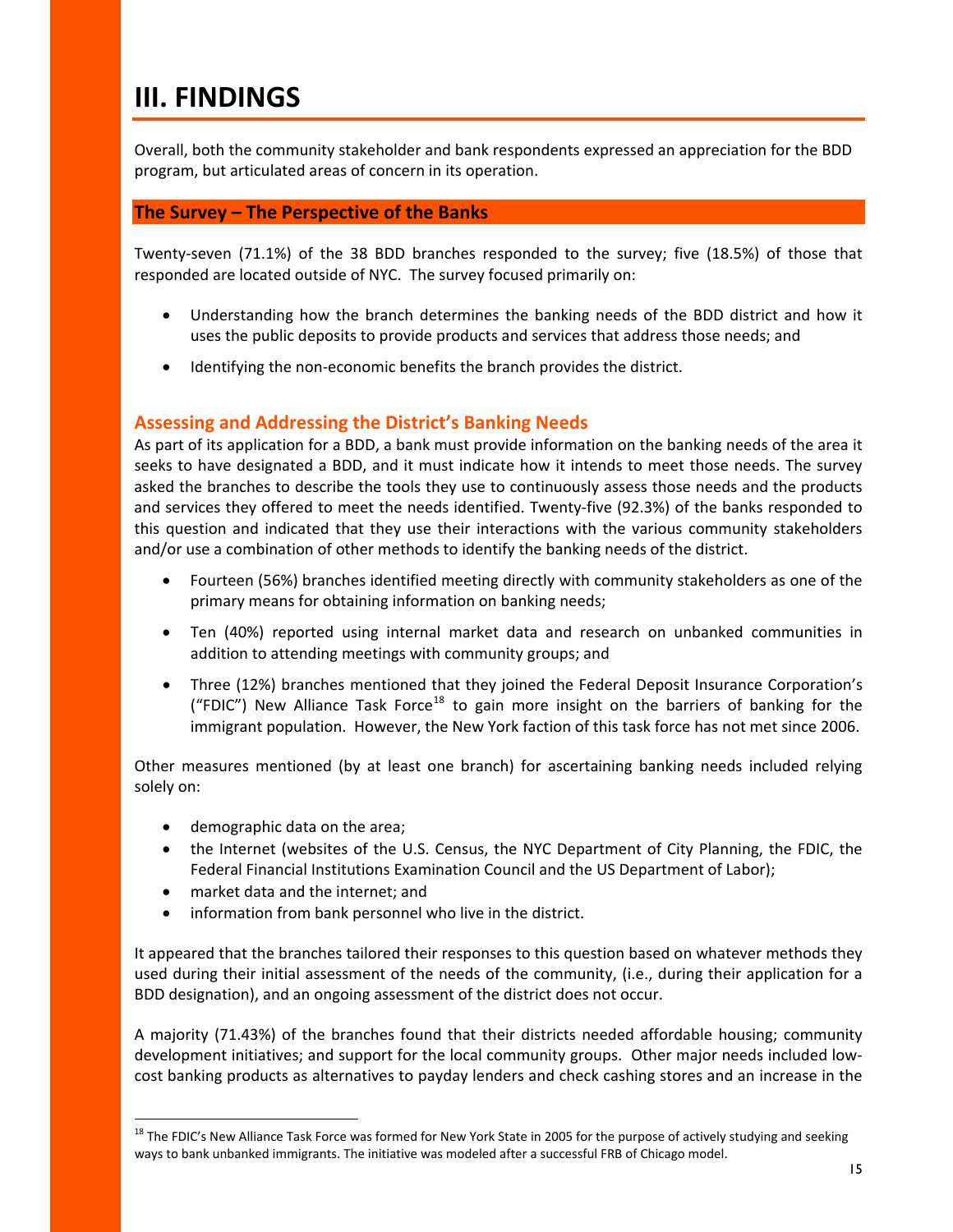deposits in the community. The findings from the initial assessments informed the goals set by the banks for their BDD branches, and the banks stated that they tried to address these banking needs by offering various products and services to their communities.

Every branch that responded to the survey stated that it had created or adopted at least one new product or service specifically designed for its BDD community based on these needs. Some of the products/services are described below:

- **Second Chance Checking/Savings Account**: Five (18.5%) branches, all of which are in NYC, offer this account. The account allows an individual who previously held a bank account but lost it as a result of overdrafts or some other non‐fraudulent error, to open a new account with some restrictions.
- **Remote Capture**: Three (11.1%) branches offer this service. Two are located in NYC. They partner with the NYC Housing Authority ("NYCHA") to allow tenants to make rent payments at their branches. Although the branches do charge a fee for this service, the banks state that the amount of the fee is lower than the amount an individual would pay to a neighborhood check cashing establishment with bill pay services.
- **Bank at Work Program:** One (3.7%) branch partners with eight local businesses to offer the branch's products and services to the businesses' employees through a Bank at Work program.
- **Enhanced Basic Banking Account**: Three (11.1%) branches offer a basic banking checking account that has more favorable features than the state‐mandated basic checking account, such as, unlimited ATM/debit card transactions and 12 withdrawals per month free of charge.
- **Opportunity NYC**: Four (14.8%) branches participate in this NYC program. The program is designed by the NYC Department of Consumer Affairs, Office of Financial Empowerment to help reduce poverty and increase economic opportunities for poor city residents. The program offers financial incentives in the form of cash transfers to families in three areas correlated to poverty: children's education, family health, and adult workforce skills and job training. As a participant in this program, banks must offer a no fee, no minimum balance, savings account with an ATM card.
- **Remittance Products**: One (3.7%) branch in NYC offers a low‐cost remittance product for customers wishing to send money between the United States and Mexico, Ecuador, Puerto Rico, or the Dominican Republic.

# **Addressing the District's Non‐Economic Needs – BDD Branches & Community Group Partnerships**

BDD branches are strongly encouraged to develop relationships and partnerships with community groups within their districts to enhance their ability to identify and address the districts' needs. An overwhelming majority of those banks responding to the survey, (26 branches), reported having developed on‐going relationships with at least two CBOs in their districts. Based on the responses, it would appear that BDD branches, regardless of size or location, are actively involved with five community organizations at any given time.

The type of organizations to which the branches reach out fall into several categories ranging from community and economic development groups to cultural organizations. Based on the responses to the survey, BDD branches interact most with economic development organizations, which represented 26.4% of all the organization types cited by the branches, followed by community development groups, which represented 11.4% of the organization types cited. The economic development organizations include chambers of commerce and business improvement districts ("BID"), while the community development organizations include primarily community development corporations.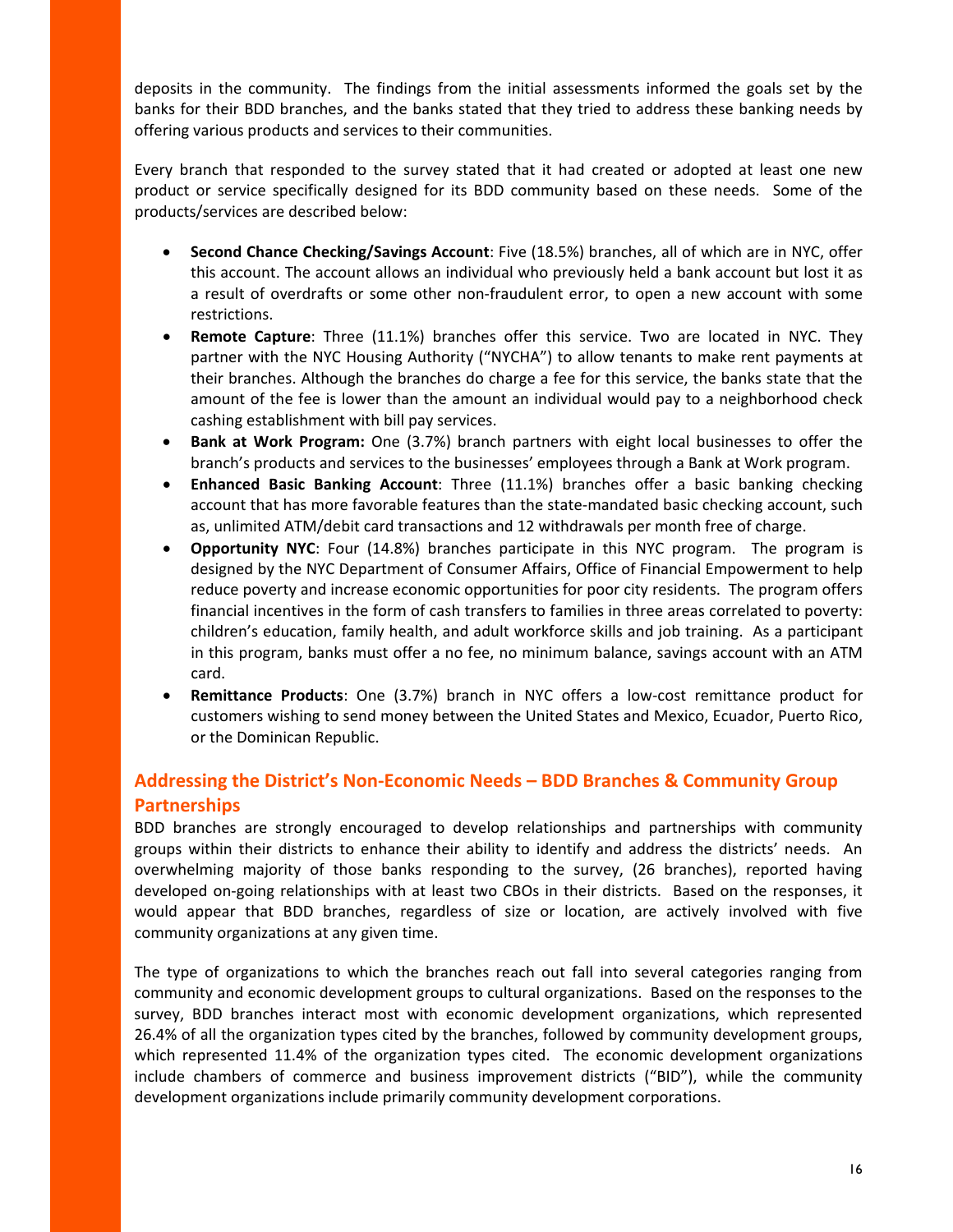Other types of organizations that BDD branches seek to work with include:

- *Municipal Entities* Community Boards, Town Boards, etc.
- *Schools* All age levels
- *Civic Organizations* Lions Clubs, etc.
- *Cultural Organizations* Art councils, theaters, museums, etc.
- *Youth Organizations* Boys & Girl Scouts, etc.

Proportionally, the upstate branches tend to interact more with municipal entities, such as zoning boards and special committees when compared to their downstate counterparts. Sixty percent of the upstate branches reported that they interact with municipal entities, compared to 33% of the downstate branches.

Downstate branches tend to interact more with economic development entities. Fifty-two percent of the downstate branches reported that they interact with economic development groups, while none of the organizations listed by upstate branches were economic development groups.

Providing financial support to community groups in their district was the most reported interaction. Nineteen (70.4%) of the branches reported that they had provided a total of 73 grants to various community groups either to support an organization‐sponsored event, or to directly augment the operating budget of the organization. Only three (15.8%) of the branches that reported providing community group grants reported the specific amounts granted. The grants for these branches totaled \$50,000.

| <b>Organization Types</b>                |    | # of Grants   % of Total Grants |
|------------------------------------------|----|---------------------------------|
| <b>Community Development/Faith-based</b> | 14 | 19.2%                           |
| <b>Civic</b>                             | 8  | 11.0%                           |
| <b>Economic Development</b>              | 8  | 11.0%                           |
| Academia                                 |    | 6 ጸ%                            |

While there were a diverse range of organizational types that received grants from the BDD branches, four specific types were more likely to receive a grant from the BDD branches:

According to the survey responses, it appears that the upstate branches had a slightly higher incidence of grant support (80%) than their downstate counterparts (71%). However, this is not a true depiction of the amount of grants extended because branches did not provide a complete listing of the grants awarded in their survey responses.

A review of the information contained in the 2009 annual performance reports<sup>[19](#page-16-0)</sup> indicates that a smaller percentage (61%) of BDD branches made grant contributions to CBOs than the percentage (70.4%) of branches that reported doing so in the survey. The BDD branches made grant contributions to 55 CBOs totaling \$961,674. The annual reports also showed that there was a slight difference in the types of organizations that the branches contributed to most often: youth, economic development, community development and social services, respectively. Similar to the survey responses, upstate branches had a slightly higher incidence of grant support (66.7%) than their downstate counterparts (53.8%).

 $\overline{a}$ 

<span id="page-16-0"></span> $19$  Information from the 2009 annual reports was only available for 23 branches.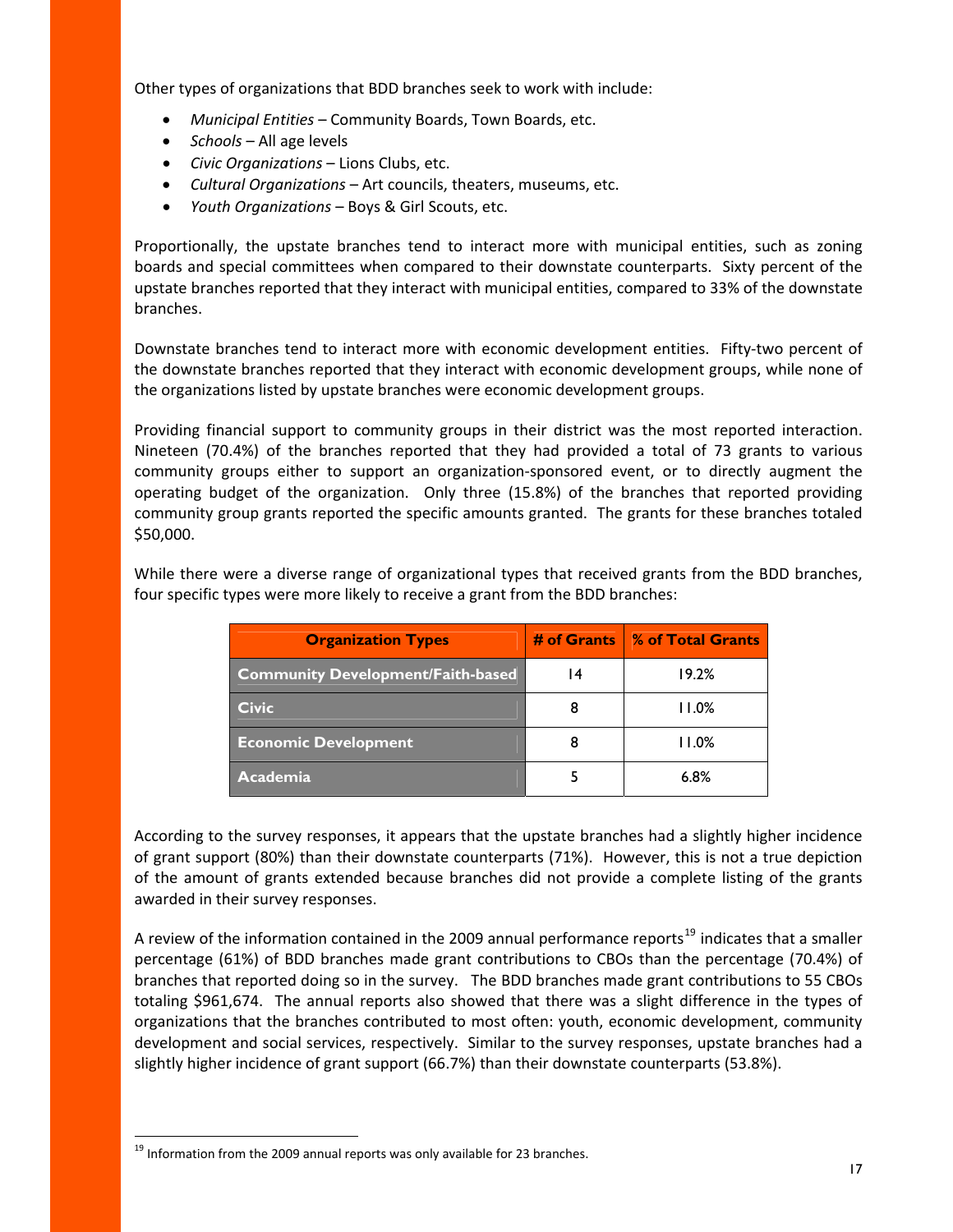Another area of financial support reported by the branches involved credit products and services specifically designed for the BDD business community. Nineteen (70.4%) of the branches reported that they contribute to the commercial and economic development of their districts by assisting the local businesses. Five (18.5%) of the branches, only one of which is located upstate, indicated that their presence alone contributes to the commercial and economic development of the area. Some of the branches provided examples of how they assisted with the development of the area and these activities included:

- **Extending loans for purchase of and/or improvement to commercial property.**
	- $\div$  Six branches, (22.2%), provided such loans, three of which provided specific examples;
	- One branch supported the completion and development of a 54‐unit residential property and an 11-unit commercial property;
	- One branch partnered with two organizations to construct the first affordable green rental property in Harlem in which 22 of the units are reserved for youth aging out of the foster system; and
	- One branch made \$3 million in municipal investments to three municipalities to support municipal infrastructure.
- **Conducting educational seminars for local businesses**.
	- $\div$  Eight branches (29.6%) responded that they conduct such seminars.
- **Providing technical assistance to small businesses**. Five branches (18.5%) reported providing technical assistance to small businesses in their BDD community.
- **Participating in the local BID organization**. For those branches reporting that a BID existed within its BDD, three (15.8%) reported being active members of the group.
- **Participating in the Second Look Program.** Two branches (10.5%) reported participating in the Second Look Program. This program offers small businesses that do not qualify for traditional bank loans, an opportunity to obtain a loan through alternative financing. The branches that participate in the program refer businesses that they have turned down for a loan, to a participating micro‐lender, usually identified by a nonprofit community development financial institution partner providing small businesses a second, and hopefully more successful, look at the loan application.
- **Assigning a loan officer at the branch to identify lending opportunities.** Four branches (21%) reported assigning a loan officer at the branch to work closely with the branch manager to identify opportunities for lending to middle and large‐sized companies.
- **Job creation.**  Two branches (7.4%) reported contributing to the commercial and economic development of the BDD community by creating jobs and hiring community residents to work at the branch.

Of the 27 branch survey respondents, 21 (77.8%) of the branches reported that they conducted a financial education workshop within the BDD. The chart below captures the percentage of branches that reported conducting financial education workshops within the BDD and the workshop topics covered.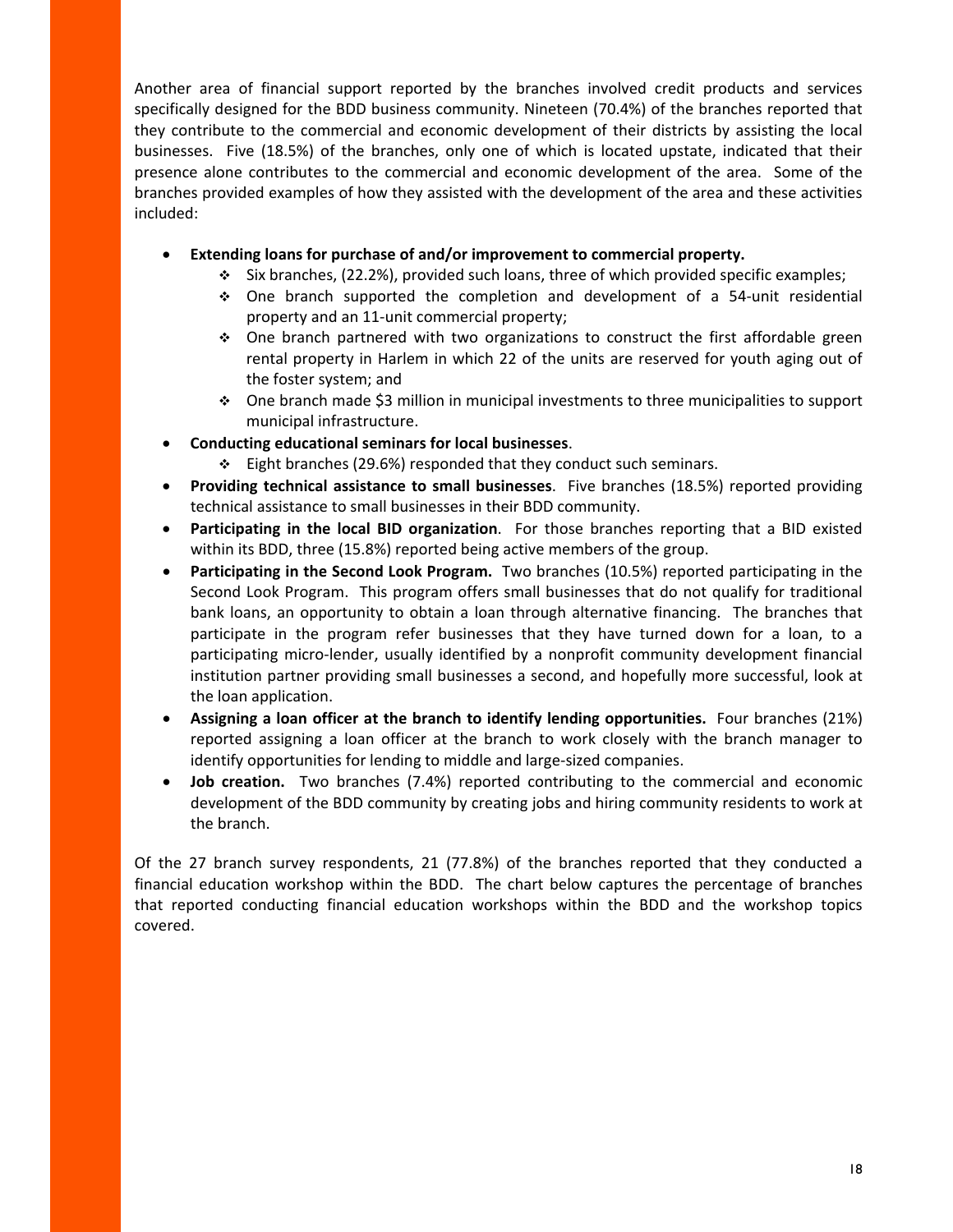

Six (22.2%) of the branches stated that they did not provide financial education workshops within the district. Of these six, three expressed an interest in offering more financial education opportunities while two explained that the provision of financial education was not related to their goals for the branch. One branch provided no explanation for not providing financial education in the district.

# **Conclusion**

Based on the survey results, it appears that most BDD branches are responding to the community needs they identified in their applications for a BDD designation. Thus, most branches offer some low‐cost bank accounts in their respective communities and many are attempting to address the need for community and economic development through their business lending and investment. Moreover, at least according to the branches, there appears to be a significant amount of involvement with the community based organizations in their districts in the form of monetary contributions, technical assistance and collaboration on financial education presentations.

# **The Survey – The Perspective of the Community**

Surveys were sent to 124 community‐based organizations across New York State, all of whom either provided a support letter for the bank during its initial BDD application process or were referenced in a bank's request to renew its subsidized deposits. These organizations were selected because of their familiarity with the credit and financial needs of their respective communities, as well as their knowledge of the products and services offered by the BDD branch in their communities. Only 39 (31.5%) of the organizations surveyed responded.

Like the BDD branches, the community groups were asked to assess the banking needs of the district, the kinds of financial products and services offered by the BDD branch in their communities and the level of interaction between the branch and the community from the group's perspective. Nearly twothirds (64.1%), of the groups agreed that the presence of a BDD branch in their communities provided local and easily accessible full‐service banking services for the residents and businesses, but at least one‐ third of the organizations stated that the banks did not interact enough with the community groups.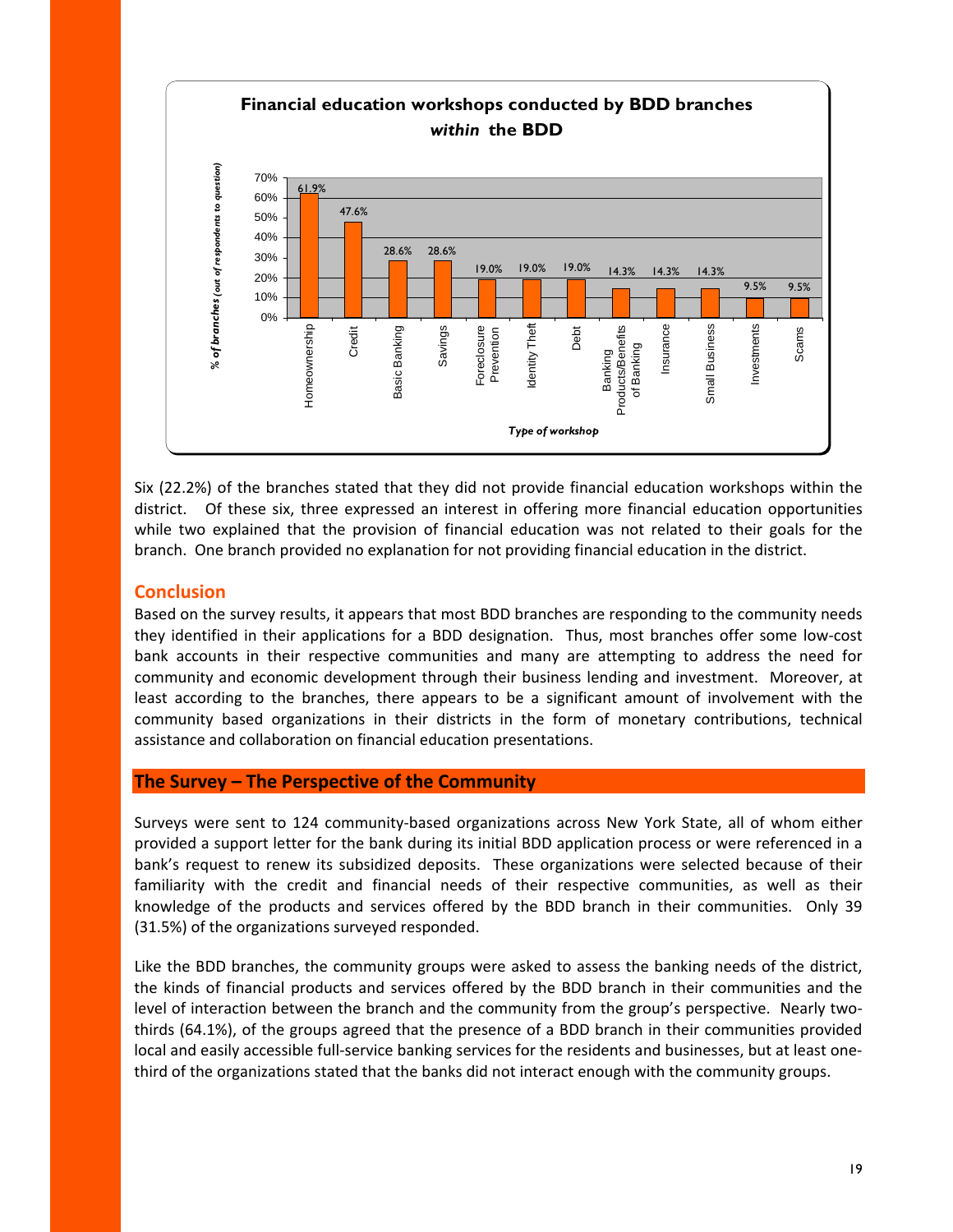# **Assessing and Addressing the District's Banking Needs**

When the community groups were asked to describe the banking needs of the community and how the branches could assist with addressing those needs, only 30 (76.9%) organizations responded to the question. Nine (30%) identified financial education opportunities as the most prevalent banking need in the community. Others reported access to capital and lending for individuals and for commercial and small businesses as a top priority. Low-cost banking products and services specifically geared to address the needs of senior citizens, youth, and the immigrant populations were also cited. Two groups noted that their communities needed to be revitalized but did not expand further on how the BDD branch might address this need.

Regarding the products and services available to the community through the BDD branch, the organizations did not comment much beyond generally expressing that the branches needed to provide more low-cost products. Ten organizations reported a need for more no-cost or low-cost check cashing services and checking accounts with targeted services for immigrants and extended banking hours. Two groups commented that the branches should not charge for such services as stop payment orders. In addition, the groups reported a need for enhanced services for small businesses and youth.

When the community groups were asked to specifically reflect on how the BDD branches contributed to the commercial and economic development of their communities, 33 (84.6%) groups responded to this question. All of the groups stated one or more of the following:

- The mere presence of the BDD branch spurred new economic development;
- The BDD branch fills the void left by previous banks that left the community; and
- The BDD branch facilitates access to convenient neighborhood banking services.

Several groups provided a list of changes (not necessarily positive), that they had observed occurring in the district since the establishment of the BDD branch. These answers were not meant to suggest a cause and effect of the BDD presence, but rather to provide the Department some insight into what has occurred in the community. The changes reported include new residential or economic development in the community, an influx of new families, including immigrants, and/or gentrification within the community, and a loss of local businesses and services.

# **Addressing the District's Non‐Economic Needs – BDD Branches & Community Group Partnerships**

Although 10 (25.6%) organizations reported that their overall experience with the BDD branch in their district had been generally positive, the survey responses from the community groups indicated that the BDD branches need to develop stronger and more lasting relationships and partnerships with the local groups. The organizations expressed an interest in increasing collaboration with the branches on financial education initiatives and in learning more about the branches' loan products and eligibility requirements. The groups also expressed a need for the branches to be more visible within the district and to provide the groups with more technical assistance on financial matters.

Only 22 (56.4%) organizations responded to the questions regarding branch and community group partnerships. Of those, 16 (72.7%) reported "regular" interaction with the branch, with "regular" running the gamut from weekly meetings to contact on an "as needed" basis. Six (27.3%) reported that they do not have a relationship with the BDD branch in their community.

Fifteen (38.5%) of the organizations reported that they had received monetary support from a BDD branch. The following charts highlight the purposes for which the monetary contributions were used. Interestingly, the information provided by the organizations differed from that provided by the branches. Thus, two charts are included – one reflecting the responses from the community groups and another reflecting the responses from the banks.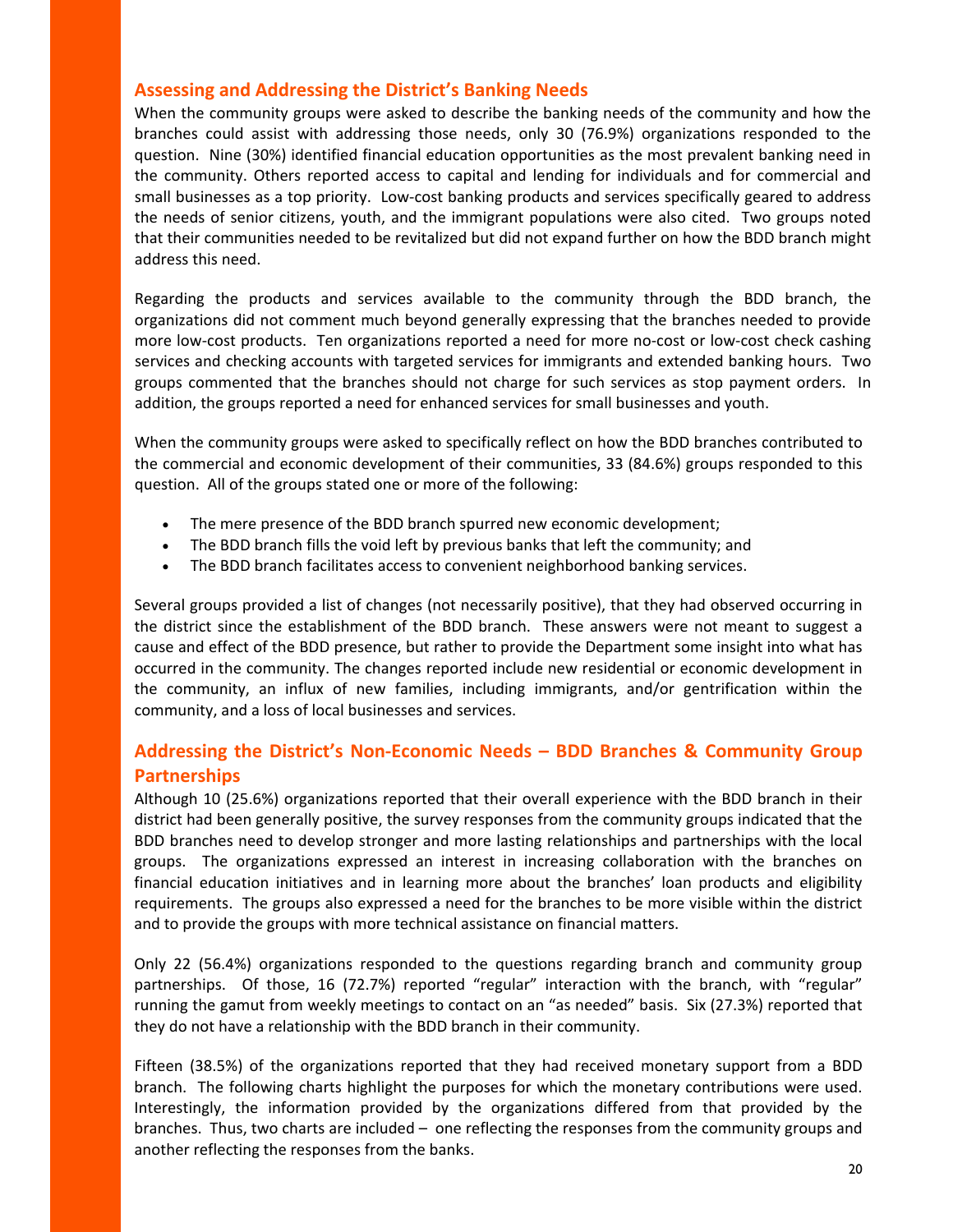



Of the remaining 18 groups who reported not having received a grant or donation from a BDD branch:

- Thirteen did not provide any additional information
- Three received grants from another branch within the bank's branch network
- One had not applied for funds
- One applied for a grant, but was denied

Six groups provided no response to this question.

The community groups reported that the BDD branches provided two forms of non‐economic assistance ‐ volunteers for community‐based events and collaboration with community groups in providing financial education workshops.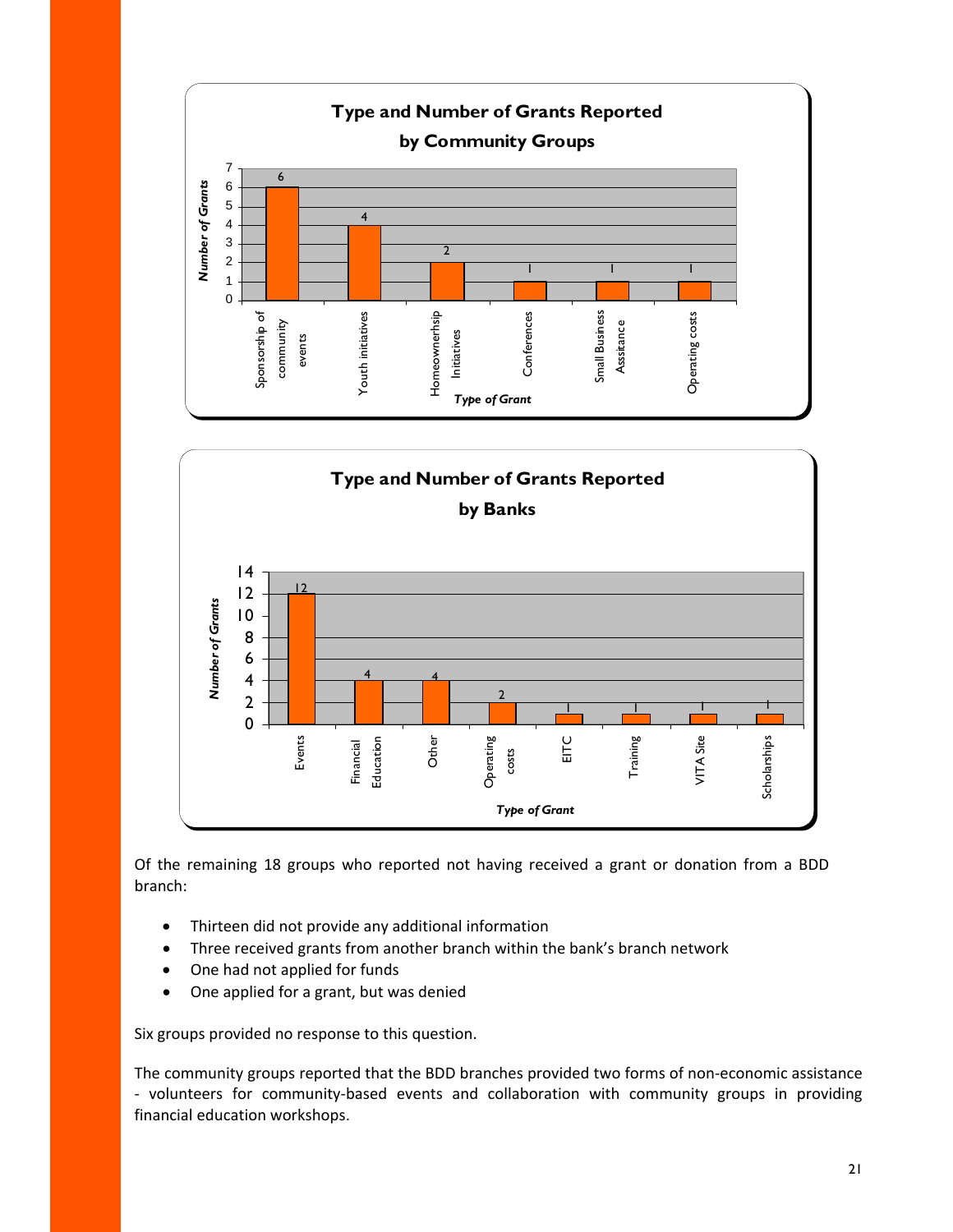Regarding volunteers, 10 (25.6%) of the groups stated that the BDD branches assisted with such community-based programs as small business events and youth programs by contributing personnel to help produce the program. One organization noted that the BDD branch in its community had provided speakers for seminars, assisted with the development of seminars, and participated in several community events sponsored by the organization. The remaining 29 (74.4%) groups reported that the BDD branches did not provide volunteers at their events.

When the groups were asked to comment on the financial education programs in which they collaborated with the BDD branches, only 23 (60%) groups responded to this question. Of these, only eight (34.7%) reported that they collaborated with a BDD branch in either developing financial education workshops or events, or using the branch's existing financial education program.

Of the remaining 15 groups that responded to the question:

- Ten (66.6%) reported that they had not collaborated with their branch on financial education initiatives but provided no additional information;
- Two (13.3%) reported that they had not collaborated with their branch on financial education initiatives but had collaborated with other branches within the bank's branch network; and
- Three (20%) noted that they had not collaborated with their branch on financial education initiatives but had plans to do so in the future.

Nine (52.9%) groups reported a need for more financial education workshops and general financial guidance in the community they serve.

# **Conclusion**

Overall, the CBOs asserted that the bank branches had a positive impact in their communities because they facilitate access to convenient neighborhood banking services for residents and businesses, and they often fill the void left by banks that had closed. Further, the groups reported that the branches provide the CBOs with greater access to credit, and monetary and in‐kind support.

However, although the CBOs expressed that they interact with their BDD branches on a regular basis, they asserted that there is still a great need for financial education, general financial guidance, and more low‐ and/or no‐cost banking products within their communities.

# **The Public Hearings**

In early March 2009, the Banking Department sent nearly 2,000 notices to public officials, community groups, and financial institutions informing them of the Department's intent to hold public hearings on the BDD program. The hearings were scheduled to be held in NYC, Syracuse, Saratoga, and Buffalo to gain insight form both rural and urban communities across the state. However, due to a low response rate for the Syracuse and Saratoga hearings, only the NYC and Buffalo hearings were convened.

A total of 34 people representing financial institutions, CBOs, and public officials testified and/or submitted testimony at these hearings.

- Sixteen (47%) of those testifying were from financial institutions:
	- o Twelve (75%) represented banks
	- o Three (19%) represented credit unions
	- o One (6%) represented check casher establishments
- Eleven (32%) of those testifying were from CBOs.
- Seven (21%) represented public officials.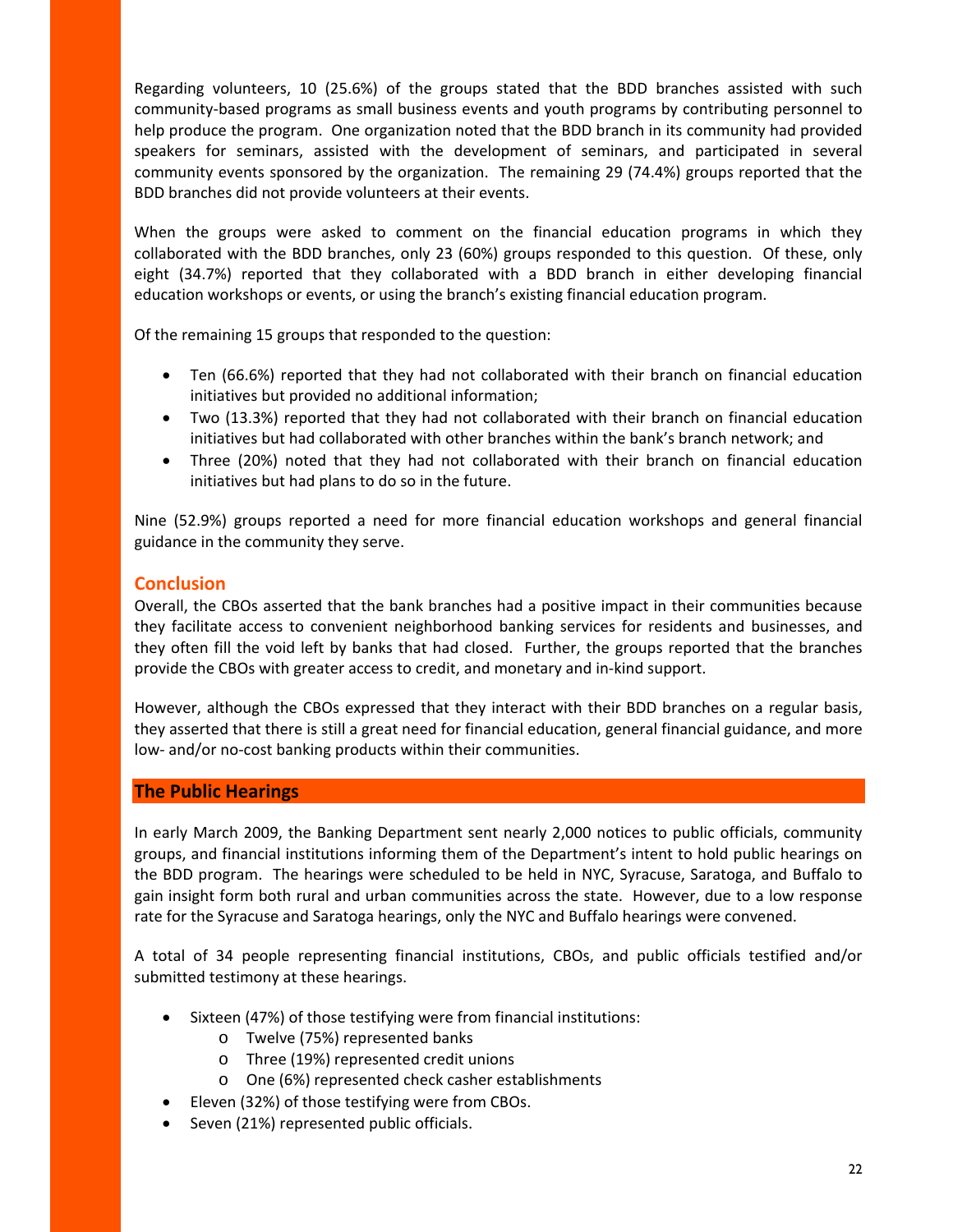Of those who presented or submitted testimony, 19 (55.9%) were from downstate and 15 (44.1%) were from upstate locales.

The Banking Department sought responses to specific questions related to the BDD program. Those providing testimony were asked to comment on the following:

# **Eligibility for the BDD Program**

- Whether the BDD program should be extended to credit unions, and if so, pursuant to what standards;
- Whether a newly proposed BDD should be allowed to overlap geographically with a currently existing BDD;
- Whether a bank purchasing a BDD branch should be entitled to assume the BDD program benefits enjoyed by the previous bank owner; and
- Whether banks already located in a BDD area should receive below market rate deposits, and if so, under what circumstances and pursuant to what standards.

# **Mechanics of the BDD Program**

- Whether there should be a financial education component required for BDD branches;
- Whether the initial subsidy of two‐years should be extended; and
- Whether there should be a limit on the number of times a BDD branch may seek to renew its deposits.

# **General Feedback on the BDD Program**

- Whether the BDD branches are meeting the financial needs of the unbanked and underbanked residents within the district; (What are the benefits of having a BDD in the community?);
- How to expand bank participation in the program; and
- How to better meet the needs of the unbanked and underbanked.

# **How to Improve the BDD Program**

• What specific changes should be made to the program to improve its operation and/or its effectiveness?

# **Eligibility for the BDD Program**

Pursuant to section 96‐d(5) of the Banking Law, only a bank, trust company or national bank is eligible to participate in the BDD program. The hearing sought input on whether eligibility for the program should be expanded to other types of financial institutions and whether the criteria for establishing a banking development district should be more broadly defined. We found, not surprisingly, that those in support of expanding the program to non‐bank financial institutions were non‐bank financial institutions, such as, credit unions and check cashers. But, support for expansion was also strong among many of the community groups and public officials who testified. Universally, however, bank representatives opposed an expansion of the program to non‐bank entities.

# *Expanding Eligibility to Include Credit Unions and Others*

The focus of this testimony related primarily to answering the question of whether the BDD program should be extended to credit unions. No one addressed the fact that the ineligibility of credit unions to participate in the BDD program stems, initially, from the statutory prohibition against credit unions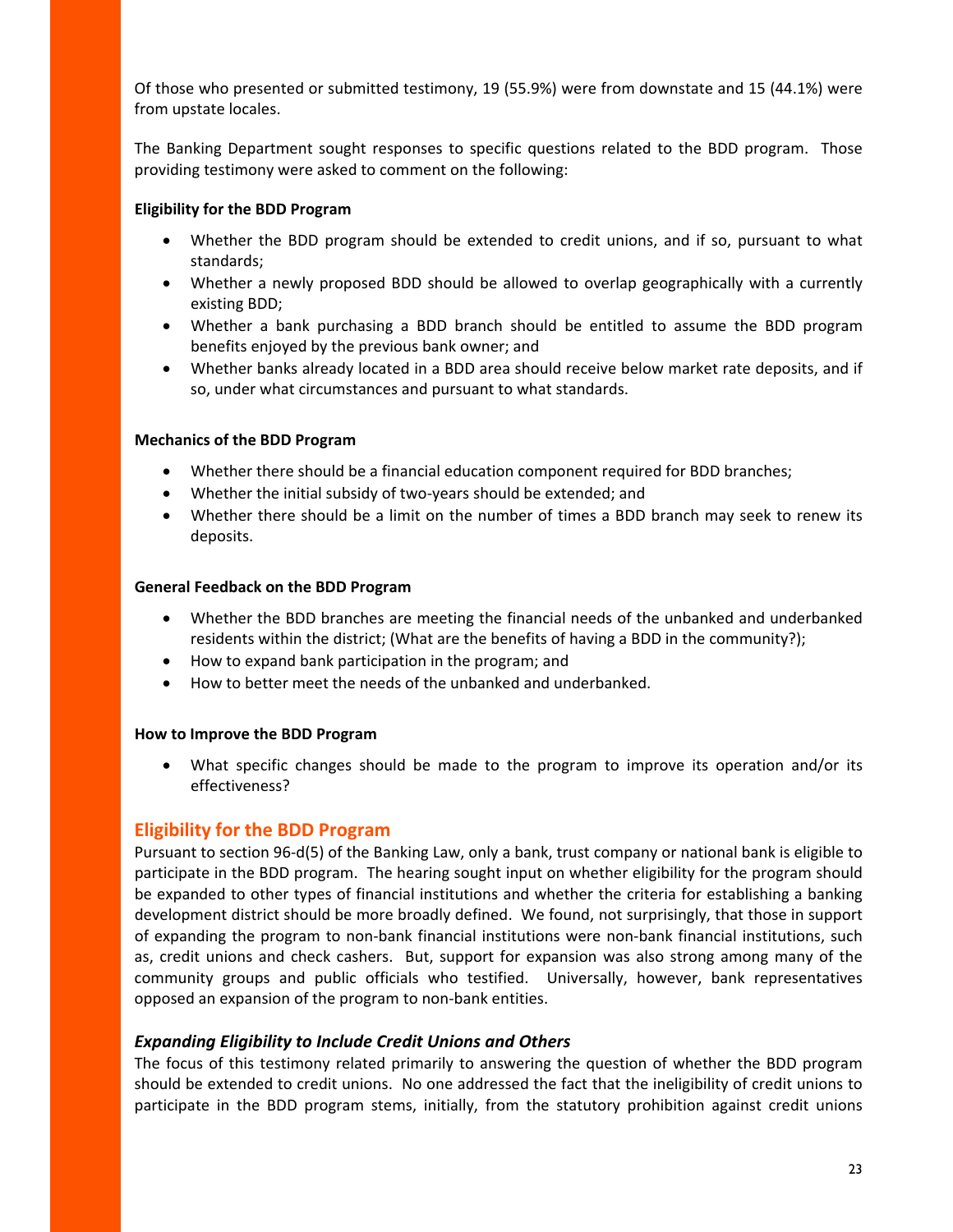receiving public deposits.<sup>[20](#page-23-0)</sup> It appears that everyone who presented testimony on this issue addressed it from the perspective of: Were this statutory hurdle to be eliminated, should the BDD program include credit unions?

The argument most often raised by the banks for excluding credit unions from the program focused on the benefits that credit unions already receive as a result of their nonprofit status, namely, exemption from state and federal taxes. This freedom from having to pay most taxes was seen as a sufficient incentive to motivate credit unions to establish branches in underserved areas. One bank representative also stated that because credit unions, by their charter, are established with the purpose of providing affordable banking products and services to their members, no other incentives should be necessary to encourage the establishment of additional credit union branches.<sup>[21](#page-23-1)</sup> There was a clearly expressed concern that allowing credit unions access to the BDD program would create an unfair disadvantage for the banks who would have to shoulder state and federal taxes, building costs, and the costs of collateralizing the public deposits.

In opposition to this position, credit unions, community leaders and public officials asserted that the benefit of tax exemption was balanced by the fact that, unlike the banks, credit unions are not profit oriented businesses. This difference, it was argued, actually leveled the playing field between banks and credit unions because credit unions make no income on which taxes can be levied. Supporters for the inclusion of credit unions in the BDD program noted that credit unions were not exempt from most property taxes and argued that because a main purpose of many credit unions is to provide affordable products and services to their members, allowing credit unions access to subsidized public deposits would further this purpose. It was also asserted that credit unions have the potential to better reach the unbanked population, which is the underlying purpose of the BDD program.

Supporters of expanding the BDD program to credit unions were asked how the boundaries for a proposed district would be drawn given that eligibility for membership in a particular credit union is limited by the specific affiliation delineated in each credit union's charter. For some credit unions the common affiliation is the members' employer; for others, the common bond is geography. Thus, it was asked how a credit union might devise a district in which the new credit union branch would be able to extend membership to a reasonable percentage of the district residents and businesses given that a member must share the credit union's affiliation basis. Responses to the question tended to be vague, but one credit union suggested that credit unions use their partnerships with local nonprofits because low-income persons can join some credit unions through nonprofit organizations that are partnered with a federal credit union. However, the need for affiliation, even with the nonprofit, still seemed to be a barrier for credit union participation in the BDD program.

Similarly, responses were few when supporters for the inclusion of credit unions were asked what additional services and products credit unions should be expected to provide in return for the subsidized deposits. If, as some testified, credit unions are already providing affordable products and services to attract the unbanked population, why were the public deposits necessary and what additional products or services would the deposits produce? Although none of the supporters addressed the types of additional products and services that credit unions could offer, the rationale for why there was a need for the public deposits was clear: while credit unions are addressing the needs of the unbanked population, some credit unions are currently operating at a financial loss. Thus, access to the public funds via the BDD program would help credit unions continue to afford providing low‐cost products and services.

 $\overline{a}$ 

<span id="page-23-0"></span><sup>&</sup>lt;sup>20</sup> Section 10 of the General Municipal Law and Section 237 of Banking Law prohibit credit unions from receiving public fund deposits.

<span id="page-23-1"></span><sup>&</sup>lt;sup>21</sup> Of course, there are credit unions whose members are affluent, thus providing "affordable" products for these members would not meet the same affordability standards that this testimony seemed to imply.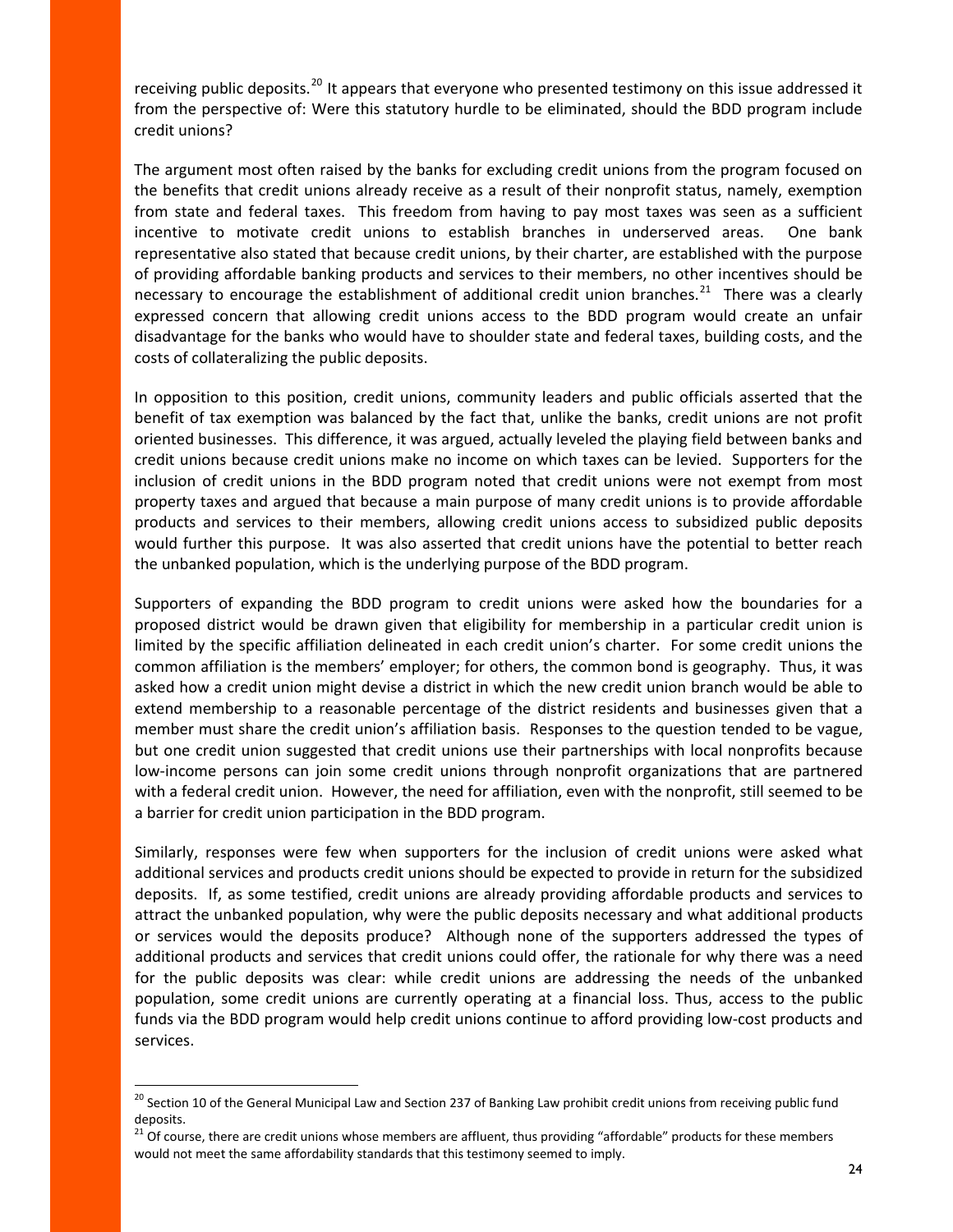It should be noted that at least one individual advocated that the BDD program be expanded to include check cashers. Jason Caraballo, president of the Financial Services Centers of New York, an association representing licensed check cashing outlets across the state, urged a greater role for the financial services industry such as check cashers in providing financial products and services that meet the public's needs. Touting the convenient hours, range of services and transparent fees as well as the fact that check cashers "are located in the types of neighborhoods that the Banking Development Districts target," Mr. Caraballo suggested that the Banking Department leverage and expand upon existing partnerships between check cashers and banking institutions that already have established programs to serve low- and moderate-income consumers, e.g., the PayNet program.<sup>[22](#page-24-0)</sup>

### *Overlapping BDDs*

Only one other issue seemed to raise a strong difference of opinion among those who testified and that was whether a newly proposed BDD should be allowed to overlap geographically with a currently existing BDD. Over the years the Banking Department has been asked whether it would approve a BDD application that proposed district boundaries that overlapped with another existing BDD's boundaries. Although the question has come up often, no applicant has submitted an application proposing a district that would overlap another BDD's boundaries. Nevertheless, the Banking Department wanted to hear viewpoints on the issue.

Only eight people provided related testimony. Of these, six favored the idea. The six were evenly split between upstate and downstate representatives. The rationale offered was that allowing such an overlap would benefit more of the unbanked and underbanked population because one bank would not be sufficient to serve the need.

The two opponents to overlapping districts were small banks located in rural areas. They argued that in the smaller cities and rural parts of the state, populations are spread out over large expanses of land, thus, branches need to propose district boundaries covering large geographical areas to capture more people, i.e., more potential depositors. Allowing BDDs to overlap would reduce the already small customer base, which could negatively affect the sustainability and profitability of both BDD branches.

There were no non‐bank responses to the question.

# *Extending BDD Benefits to Banks that Acquire a BDD Branch*

Fourteen people addressed the question of whether a bank purchasing a BDD branch should be entitled to the benefits of the BDD program. All agreed that the purchasing bank should reap the benefits of the program. However, one person representing a community group stressed that the acquiring bank should be required to meet the same criteria as a bank applying for an initial BDD designation. One bank representative added that while the criteria should be the same, the application process should be simplified.

# *Extending BDD Benefits to Existing Branches*

 $\overline{a}$ 

Only four people addressed the question of whether bank branches already existing within a BDD should be able to receive subsidized deposits under the BDD program. Three of these people represented public officials and one represented a non‐BDD bank, all four of whom supported the measure. One asserted that if it assists with the financial stability of the branch it would be a viable option; one said that funds should be extended until evidence indicates that the community's banking needs have been met; and one did not provide any rationale. However, the bank insisted that any bank applying for participation in the BDD program in an already designated district should not be entitled to the

<span id="page-24-0"></span> $22$  The PayNet program allows customers of partnering banking institutions to make deposits and cash withdrawals at participating check casher centers, providing consumers with the convenience of accessing their funds during non-traditional banking hours. To date, there are eight credit unions partnering with check cashers to offer this service.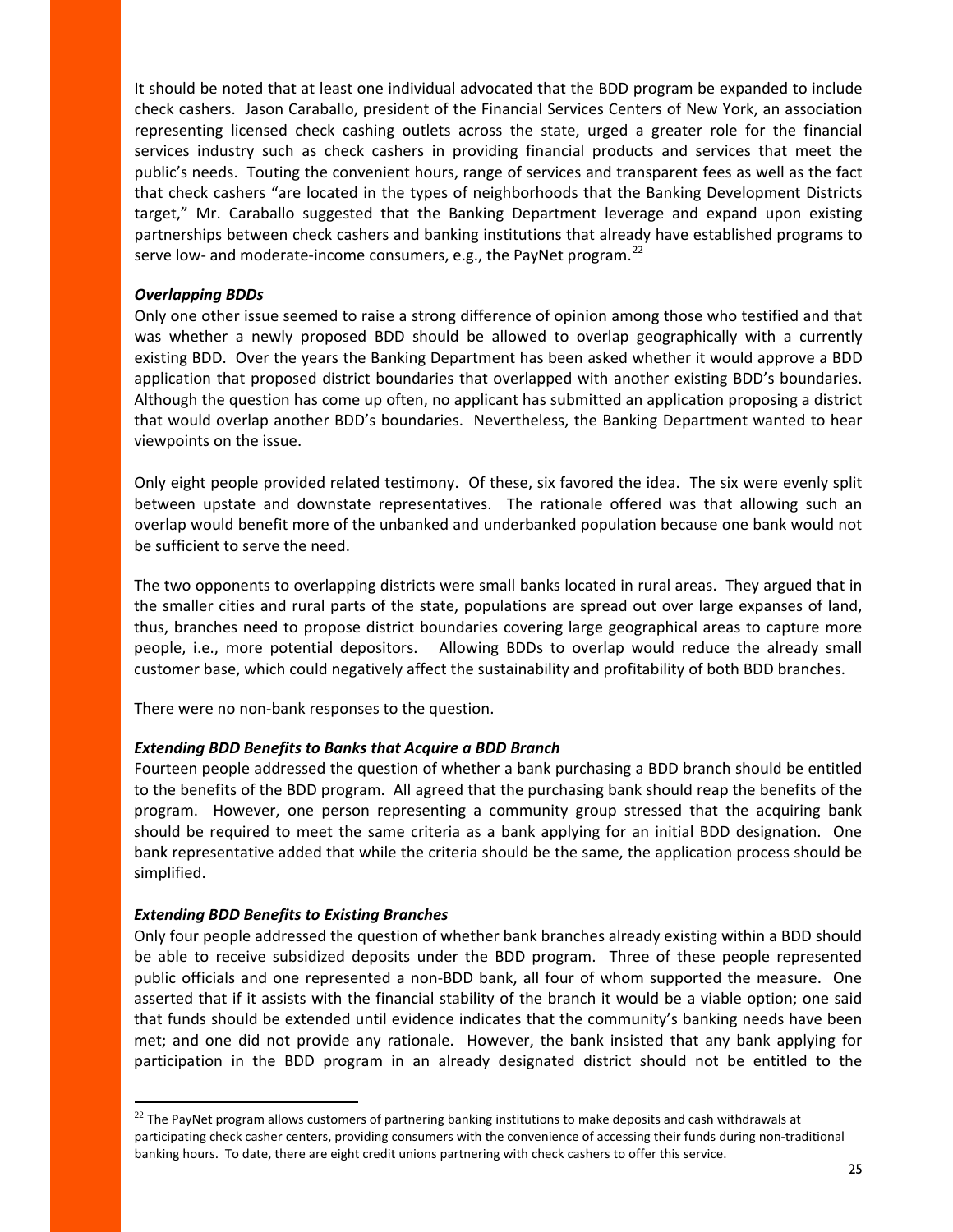maximum amount of subsidized deposits (i.e., \$10 million dollars). No further explanation was given for this position.

# **Mechanics of the Program**

### *Mandatory Financial Education*

Mandatory financial education for residents and businesses seemed to be one area in which there was a lot of discussion from the 11 people who testified on this issue. Eight believed that the provision of financial education should be mandatory for the unbanked population served by the BDD branches, but two opposed the idea; both were representatives of banks. However, of those supporting the idea, two also asserted that the financial education should not be provided directly by the banks. Instead, it was recommended that the branches partner with a third party, preferably a nonprofit organization with meaningful experience in providing financial education. The point was made that banks are in the business of banking – not teaching, while many CBOs have as their core mission providing financial education. Thus, forcing banks to provide a service outside of their expertise would not benefit the BDD community. Additionally, studies<sup>[23](#page-25-0)</sup> have shown that one reason people remain unbanked is because they do not trust banks. This is not a barrier for CBOs already serving the unbanked population. In fact, studies suggest that banks should build strong relationships with trusted community groups because these banks have been proven to be the most successful in educating non-bank customers.<sup>[24](#page-25-1)</sup> CBOs that already have access to the population the BDD program hopes to reach are in a better position to get participation from this population in a financial education program.

However, two bank representatives, one upstate and one downstate, indicated that the financial education provided by their branches was sufficient and they did not see a need to make it a requirement. Aside from the two opponents of mandatory financial education, generally, responses from the banks did not differ much from those offered by the community groups.

#### *Extending the CD Maturity Term*

Eight people, five of whom were bank representatives, addressed the question of whether the two‐year maturity term for the initial subsidized CD that is deposited in the BDD branch should be longer. When a bank's BDD application is approved, the State Comptroller deposits a \$10 million CD in the new branch with a maturity term of two years. Once the two years is completed the branch must either return the funds to the State Comptroller, or request that the deposits be renewed. If the request is granted, the CD will be renewed with a maturity term of one‐year and a renewal request must be made annually thereafter. Over the years, many banks have expressed concern with the initial two-year CD maturity term, arguing that it is too short. They have requested that the term be extended to give the newly established branch a comfort level as it seeks to achieve a level of profitability.

Of the eight people who testified on this issue, all but one was in favor of a longer initial maturity term. When asked what timeframe they thought was appropriate, the answers varied, with some suggesting three years and others advocating for a seven year maturity term. The one opponent (an upstate bank) of lengthening the maturity term stated only that he thought the current two year timeframe was adequate. No further explanation was provided.

# *Capping the Number of Renewal Requests*

 $\overline{a}$ 

Five people testified on the issue of whether a cap should be placed on the number of times a BDD branch may seek to renew its subsidized deposits, four of whom were bank representatives. Currently, there is no limit on renewals. Although the first BDD branch was designated in 1999, the longest any

<span id="page-25-0"></span><sup>&</sup>lt;sup>23</sup> Fellowes, Matt and Mia Mabanta. Banking on Wealth: America's New Retail Banking Infrastructure and Its Wealth-Building Potential. Brookings Institute. (2008). [pg. 18].<br><sup>24</sup> Dove Consulting study | FDIC. Banks' Efforts to Serve the Unbanked and Underbanked. (December 2008).[pg. 4].

<span id="page-25-1"></span>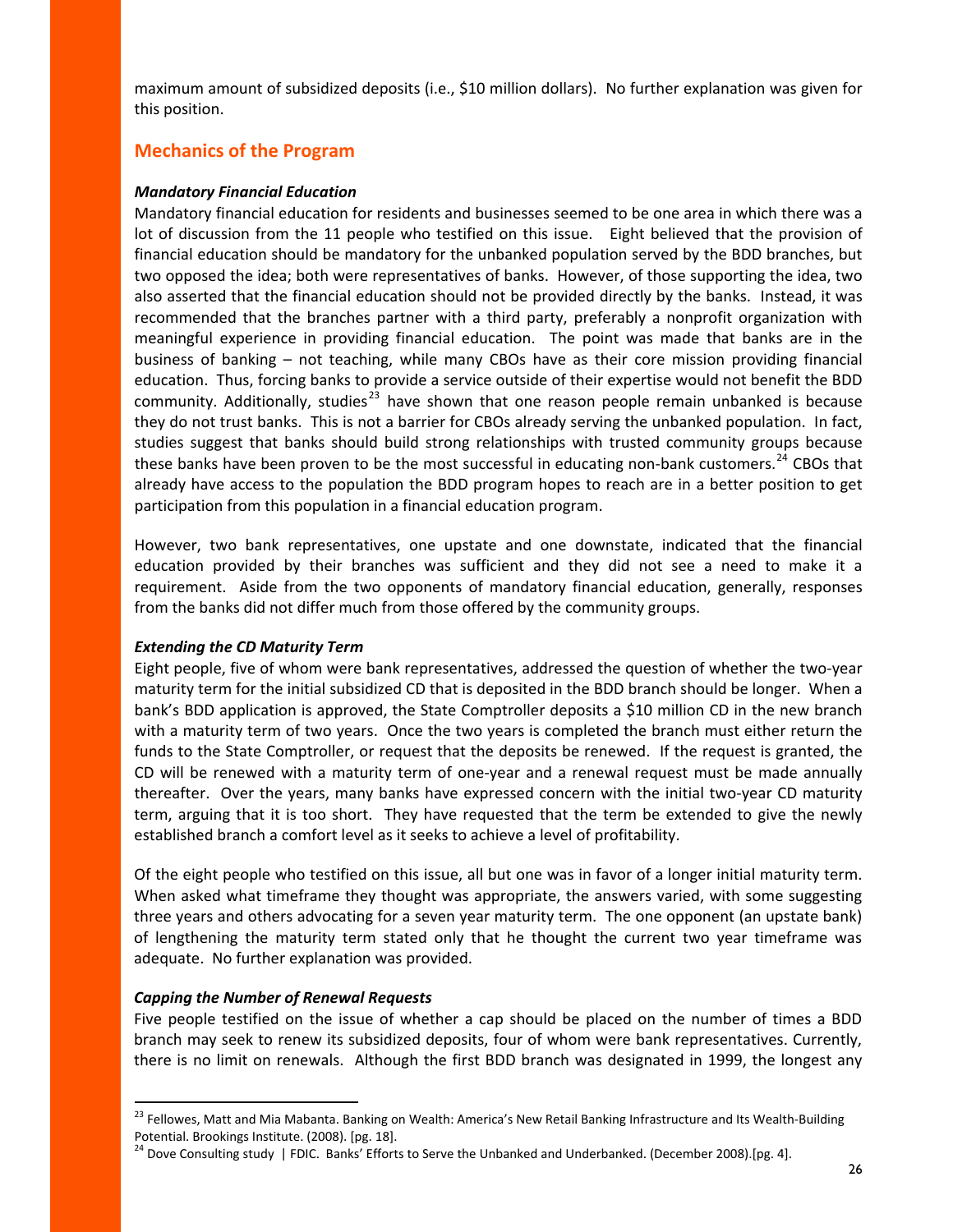BDD branch has held subsidized deposits is seven years.<sup>[25](#page-26-0)</sup> Only three of the 38 designated BDD branches have held deposits this long.

All of the five who testified recommended that no cap be placed on the number of renewal requests. However, one bank and one public official testified that renewals should cease once a branch reaches profitability.

# **General Feedback on the BDD Program**

#### *Meeting the Banking Needs of the District*

In asking for opinions on whether BDD branches are meeting the banking needs of their districts and for comments identifying the benefits of having a BDD in the community, the Banking Department sought to get a general sense of the public's views on the effectiveness of the BDD program. Only nine people addressed whether the branches are meeting the district's needs; five were CBO representatives, three were bank representatives and one was a public official. Of these, five (three bank representatives, one public official and one CBO representative) testified that the branches are meeting the needs. They expressed their appreciation for the BDD branches' ability to provide local and easily accessible full‐ service banking services within their communities. However, three CBO representatives expressed concerns with the level of support that the BDD branches actually provide the community. They asserted that the BDD branches should make more of an effort to collaborate with community groups; offer more support at community events; and offer more affordable products and better targeted services. The remaining person was unsure of whether the branch was meeting the needs of the district.

From the banks' perspective, while all who addressed this issue also felt that the BDD branches are meeting the communities' needs, there was a concern that the current economic downturn would severely affect the ability of the branches to continue meeting those needs. Comparing BDD branch performance in 2008 to 2009, the total number of accounts opened increased by 65% (from 12,275 to 20,264 accounts), with the greatest increase occurring in the opening of personal CD's (from 421 accounts to 2,737 accounts, an increase of 500%). For lending, the total *number* of loans extended for home mortgages (from 199 loans in 2008 to 460 in 2009) and small businesses (from 208 loans in 2008 to 605 in 2009) also showed an increase of 131% and 190% respectively when compared to 2008. However, the total *amount of dollars* lent decreased for both loan categories; mortgage lending by 76% (from \$246M to \$58.7M) and small business lending by 26% (from \$26.1M to \$19.1M). Automobile lending also experienced a decline, both in number of loans extended (from 111 loans to 62 loans, a decrease of 44%) and in amount of dollars lent (from \$2.4M to \$900K, a decrease of 62.5%).

According to the banks, the downturn in the economy negatively impacted the BDD branches' ability to provide credit products. For example, in terms of mortgage lending, the banks stated that the downturn caused a decline in the mortgage amounts being sought as a result of the decrease in housing values.

#### *Benefits of the BDD Program to the Communities*

 $\overline{a}$ 

Regarding the benefits of the program for the communities served, 11 people responded to this issue. They identified the following benefits:

The BDD program allows branches to fill the banking void when other banks leave the community, providing community members with continued access to financial products and services;

<span id="page-26-0"></span><sup>&</sup>lt;sup>25</sup> Where a branch was purchased by another bank, the initial deposit date of the acquiring bank is considered the initial deposit date for the branch. Nine branches have been acquired by another bank with the earliest one occurring in 2006.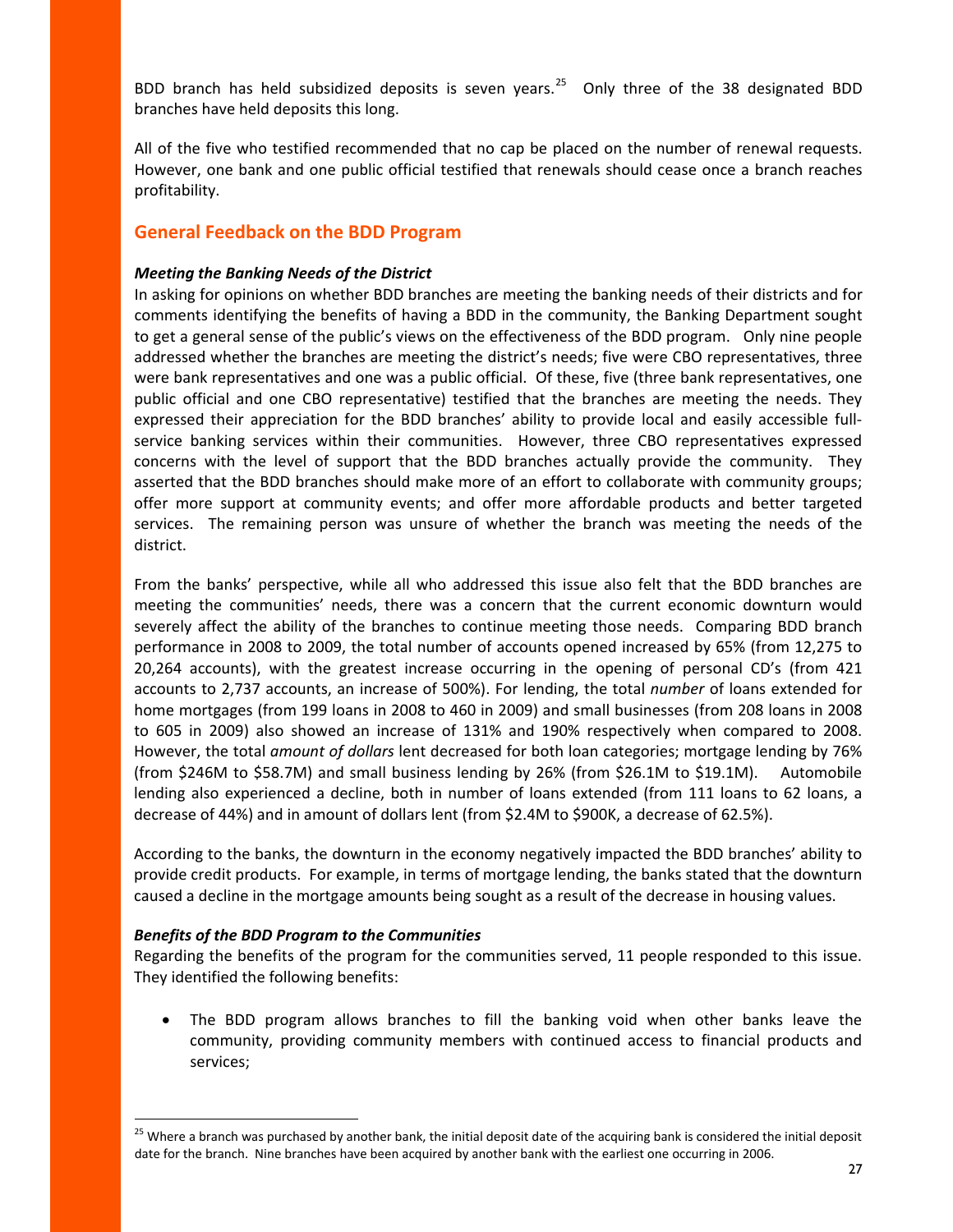- The BDD program is vital for encouraging banks to open branches in underserved and underbanked area; and
- Branches provide growth opportunities for local businesses via loans.

# *Expanding Bank Participation in the BDD Program*

Three suggestions were offered to answer the question of how to expand bank participation in the BDD program:

- One bank representative recommended that banks establishing a BDD branch should be given the status of "preferred partner" for city and state agencies as a way of encouraging nonprofits within BDD communities to bank with the participating branches. In addition, the bank stated that communicating the success stories of participating banks would be helpful to expanding bank participation in the program.
- Another recommendation for getting more bank participation in the BDD program involved the Banking Department conducting a tri‐annual, statewide banking survey to track changes in banking patterns. It was asserted that this would allow policymakers to identify whether the presence of a BDD branch increases the use of banks in low‐ and moderate‐income ("LMI") communities. Assuming that the survey showed that it did, this would be an incentive to banks to establish a BDD branch in an LMI community.
- A third suggestion recommended that community groups and regulators educate banks on the needs of the unbanked communities to help the banks understand what is needed from them in participating in the program.

# *Better meeting the needs of the unbanked and underbanked*

Nine people offered suggestions for better meeting the needs of the unbanked and underbanked. They included the following:

- Encourage banks to partner with financial service centers to provide check cashing services;
- Encourage more low‐cost products such as money orders, remittances, second chance checking accounts, free checking and savings accounts, remote account opening, rent-to-own store alternatives, small dollar loan products; and
- Offer financial incentives for opening accounts through financial education programs.

# **Improving the BDD Program**

Several suggestions were offered for improving the BDD program unrelated to the issues already discussed. The following ideas generated the most discussion:

# *Reduce the economic costs of the BDD program*

The issue of most concern to the banks regarding improvement of the BDD program involved the costs associated with the program that are not offset by the subsidized public deposits. Four of the 34 (11.8%) people who testified, all of whom represented BDD branches, identified cost as their biggest concern. And, of these costs, the only one highlighted was the cost of collateralizing the public deposits.

Under State Finance Law, state deposits must be collateralized by the bank receiving the public funds.<sup>[26](#page-27-0)</sup> The State Comptroller has interpreted the law as authorizing only three types of collateral for BDD funds; US Treasury bonds or notes and Federal Home Loan Bank ("FHLB") letters of credit. According to the banks, the cost of purchasing these forms of collateral is so high that the benefit from the subsidized deposits is severely diminished. Indeed, at least one bank that was granted a BDD designation has

 $\overline{a}$ 

<span id="page-27-0"></span><sup>&</sup>lt;sup>26</sup> Section §105 of the State Finance Law.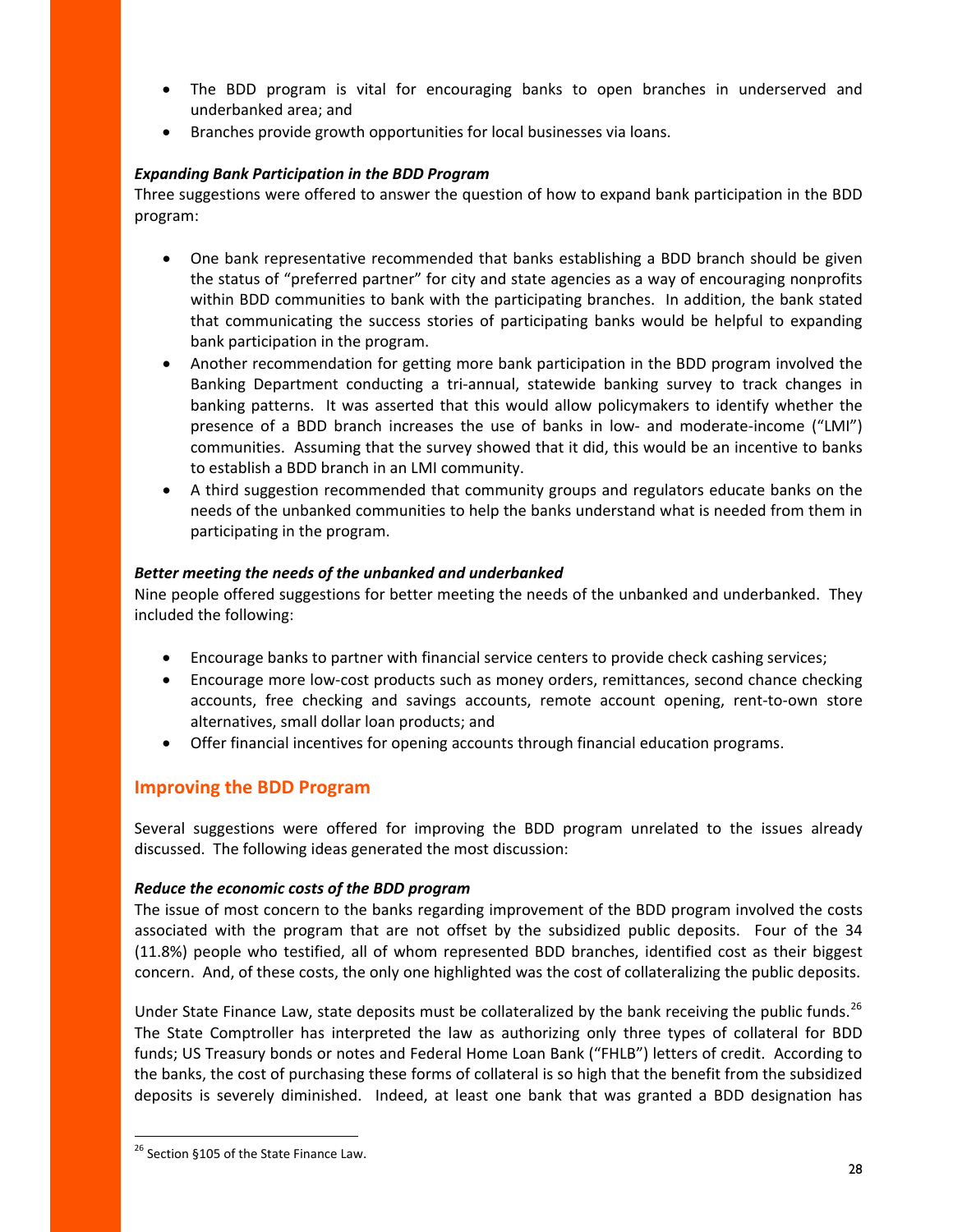delayed accepting the deposits because, it was stated, doing so would actually result in a loss for the bank. Another bank withdrew from the BDD program altogether citing the cost of collateralizing the deposits as one of its reasons. To address this problem, bank respondents suggested that less expensive, alternate forms of insuring the safety of the deposits be permitted for participation in the program.

One such alternate form of protecting the deposits that was suggested was permission to participate in the Certificate of Deposit Account Registry Service, ("CDARS") program. Administered by Promontory Interfinancial Networks, LLC, the CDARS program uses the allocation of FDIC‐insured deposits to multiple banks to guarantee the safety of deposit amounts that otherwise would exceed the Federal Deposit Insurance Act coverage limit of  $$250,000.<sup>27</sup>$  $$250,000.<sup>27</sup>$  $$250,000.<sup>27</sup>$  The CDARS program allows funds to be deposited in an FDIC-insured bank or trust company which then allocates the funds in insured amounts to multiple banks located and doing business in any state in the United States, and these banks then issue CDs for the account of the local government. The full amount of principal and accrued interest for each CD would be eligible for FDIC insurance and the local bank or trust company acts as custodian for the local government with respect to the CDs.

Participants in the CDARS program agree to pay one rate, and agree to a maturity that best matches their investment goals, which is remarkably cheaper than the cost of purchasing Treasury bonds or notes, or FHLB letters of credit. Currently, the State Comptroller's office has taken the position that the only way to allow participation in the CDARS program is through a change in the state finance law, which would require the passage of legislation by the New York State Legislature.

Other suggested forms of collateral included NOW Accounts, Federal National Mortgage Association (FNMA) bonds, Federal Home Loan Mortgage Corporation (FHLMC) bonds, and other mortgage‐backed securities that were not specified. The State Comptroller also believes legislation is required to authorize these forms of collateral.

# *Require more affordable products and services*

 $\overline{a}$ 

While the "bricks and mortar" presence of a bank in a community was recognized as a positive, some of those who testified, like the Department of Consumer Affairs Commissioner Jonathan Mintz, urged that, *"…the next generation of the BDD program should focus on what happens inside the bank branches,* leveraging Departmental support in ways that lead banks to offer and sell the right mix of products and *services…"* According to some, although BDD branches are offering banking products, the branches are not offering many affordable products. It was recommended that branches be required to develop products that are more affordable and targeted to seniors, the underbanked, and immigrant populations with account policies that are more transparent. They also stressed that more be done to increase the visibility of the branches in their respective communities to inform the residents and businesses of the affordable products and services that are available.

Banks testified that they are providing a variety of affordable products. In addition, they testified that they provide needed services in the districts, such as bilingual ATMs, free tax-preparation services, and more senior-friendly services. Clearly, the perception of the community groups differs from that of the banks, despite the fact that both factions find the BDD program to be beneficial to the communities affected. However, given the request for more visibility of the branches in each district, the apparent disconnect may be attributable, at least in part, to a lack of awareness of what products are available.

<span id="page-28-0"></span><sup>&</sup>lt;sup>27</sup> The FDIC insurance coverage limit was recently raised from \$100,000, to \$250,000 to address the current economic crisis, but the new limit has not been made permanent.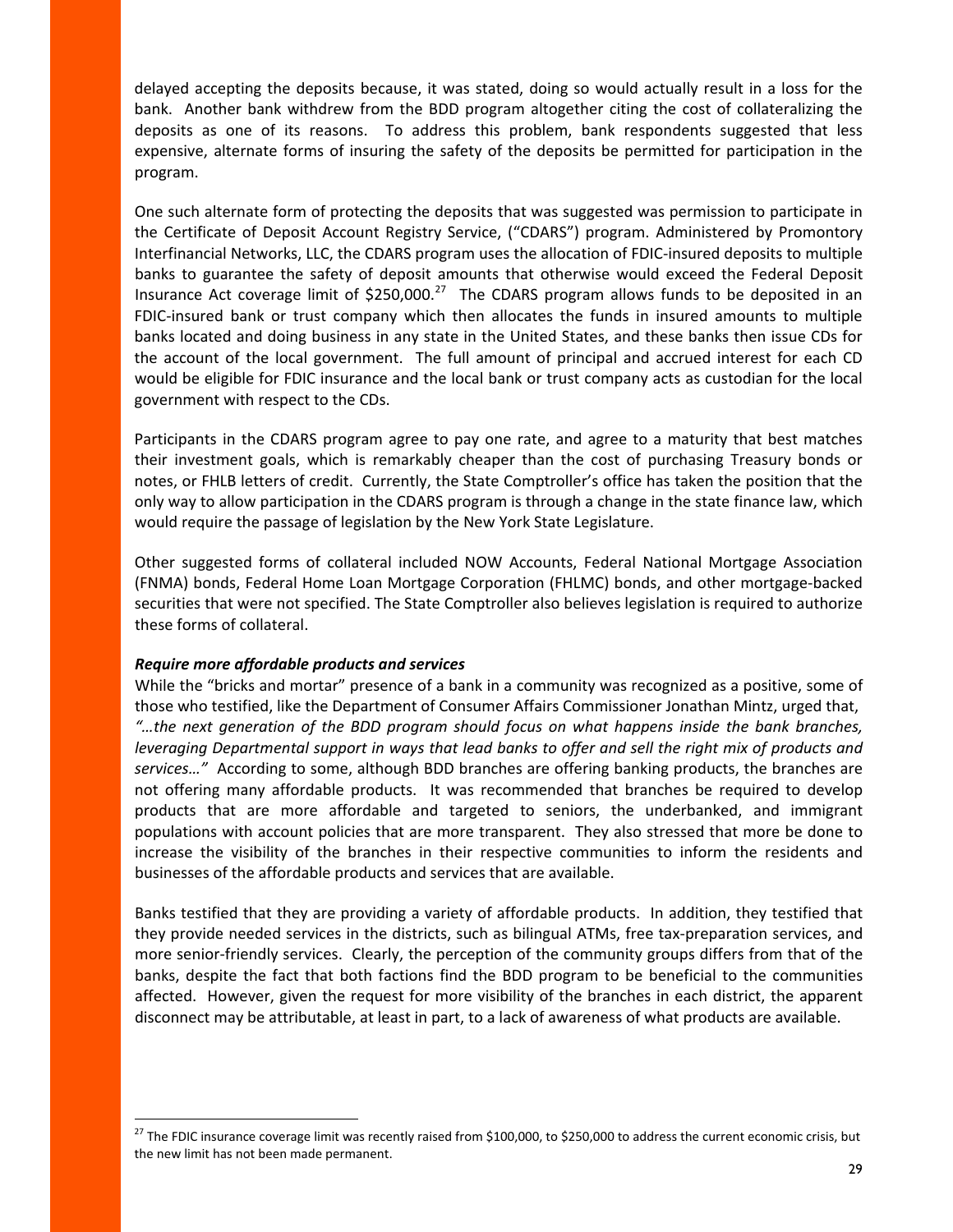### *Improve the administration of the BDD program*

Three participants, two of whom were bank representatives, provided suggestions for improving the administration of the BDD program to make it more efficient and more convenient for banks to participate. These suggestions included:

- Increasing the dialogue and face‐to‐face meetings between the Banking Department and the BDD branches to discuss what other branches are experiencing in their communities;
- Sharing information on the BDD branches with the government partners that deposit funds into these branches; and
- Providing recommendations on renewals to the State Comptroller at least 15 to 30 days before the maturity date of the deposits.

In addition, three other people, two of whom were bank representatives, made suggestions for improving the BDD application process:

- Decrease the turnaround time on applications generally and develop an expedited process for banks that have been previously approved to operate a BDD branch;
- Allow a third party in the application process, perhaps a joint effort with elected officials (although it was unclear how this would improve the application process); and
- Encourage more cooperation from the government co‐applicants to facilitate the application process.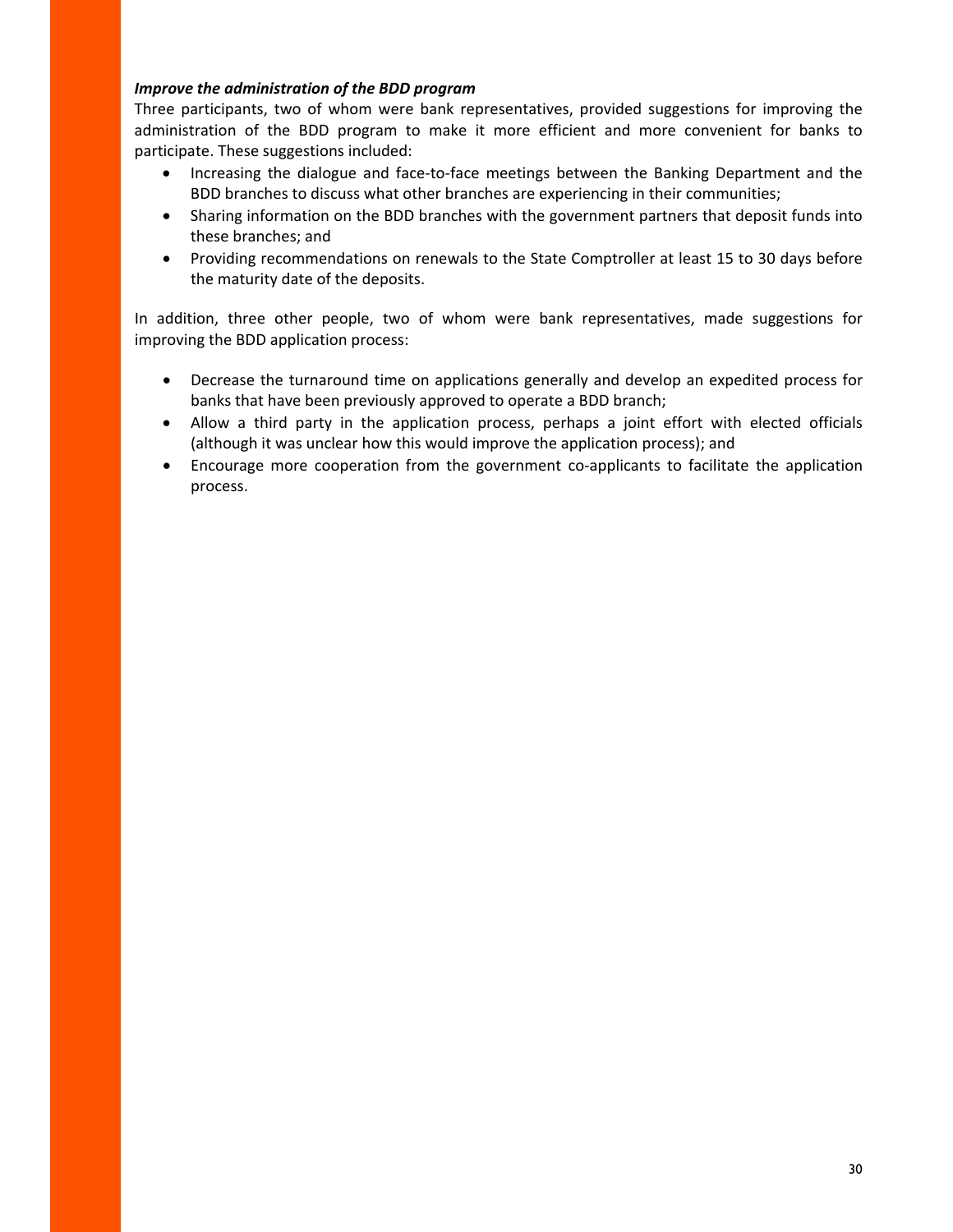# **IV. NEXT STEPS**

 $\overline{a}$ 

Overall, the feedback collected from the banks, community groups and other community stakeholders who participated in this review of the BDD program expressed positive comments on the benefits, effectiveness and efficiency of the program. All appreciated its existence, finding that its mission addresses an important need in the state, while also recognizing that the program faces some significant challenges. As stated earlier, the Banking Department's intent in conducting this review was to gather meaningful information on the status of the BDD program to more clearly identify the direction it should take in the future. The insightful ideas and thoughtful comments that were shared with the Department during this process have been considered and discussed internally at great length, and the Banking Department has determined that many of the recommendations offered should be implemented. Consequently, the Banking Department has resolved to seek certain programmatic changes, which are discussed below.

# **Programmatic Changes that Directly Benefit Consumers**

### *Include the provision of financial education as a requirement for participation in the BDD program*

The Banking Department will require all BDD branches to provide financial education to the residents and businesses within their districts and to demonstrate to the Department that they have established a satisfactory plan and curriculum for delivering financial education to their target population. The need for financial education, particularly among the unbanked/underbanked and small business populations is great. Requiring BDD branches to provide financial education will help address this problem. It will benefit both the branches and the district occupants because better educated customers are more likely to understand the benefits and pitfalls of the available products, which would decrease the likelihood of overdrafts or other types of account abuses, increase the number of products that a customer is willing to use and encourage asset building. Similarly, providing small business owners with information on business financing, bookkeeping, and other credit/business related matters would help current owners strengthen their businesses and provide much needed technical assistance for those interested in starting a business.

Although not required, the Banking Department strongly recommends that branches consider fulfilling this requirement by partnering with a third‐party for whom such services are a part of the organization's primary mission. Sufficient lead time will be given to current branches to identify appropriate partners and curricula to satisfy this new requirement. As we work with BDD branches to implement this requirement, the Department will consider whether establishing additional specific criteria for the delivery of financial education is warranted.

#### *Encourage BDD branches to provide additional affordable banking products and services*

Although the Banking Department does not require any BDD branch to offer a specific bank product, $^{28}$  $^{28}$  $^{28}$ the Department does expect every BDD branch to provide affordable products and services to BDD residents and businesses. Certainly, many of the branches are offering such products, e.g., consumer small dollar loans, remittance products, enhanced basic banking accounts, small business microloans, free small business checking accounts, technical assistance, and free tax preparation services. However, based on the information submitted for this review of the program, the Banking Department believes that more needs to be done. Consequently, applications for the BDD program (both original and renewal applications) will be required to include more detailed information on the costs associated with the "affordable" products that a BDD branch will offer in a BDD community. While the Banking

<span id="page-30-0"></span><sup>&</sup>lt;sup>28</sup> The only exception is the basic banking account. Pursuant to Banking Law §14-f and GRBB Part 9, all NYS regulated banks must offer the basic bank account unless the Banking Department approves an alternative account that has features more favorable than the basic account.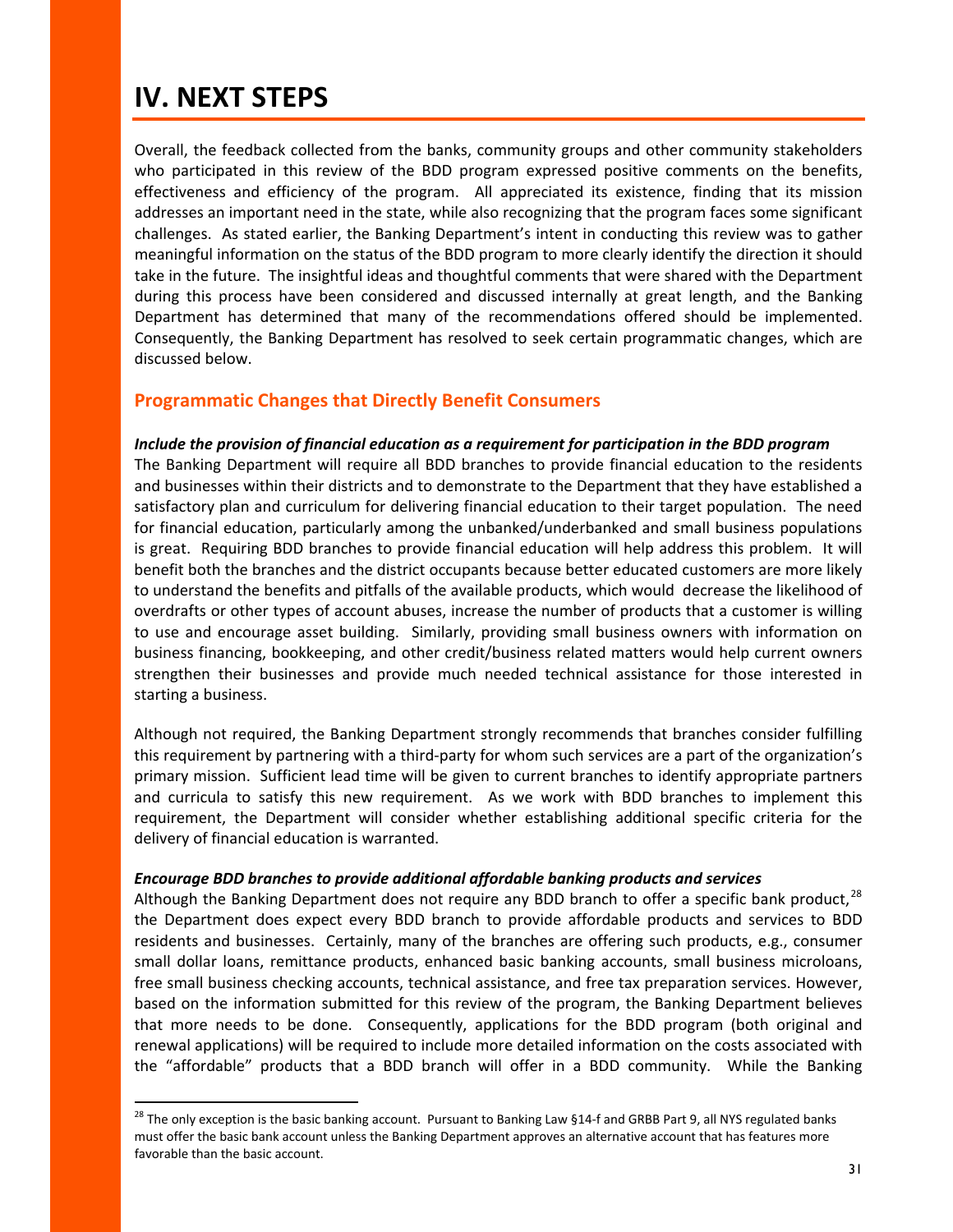Department does not expect a participating financial institution to abandon sound business practices, it does expect BDD branches to provide checking and savings accounts and credit products that truly meet the needs of the community. The Department will not require a branch to offer a specific product (with the exception of the basic banking account for state chartered banks), but will require that products affordable by the district population be readily available at the branch. Applicants unable to demonstrate such affordability will not be approved for the BDD program.

# **Programmatic Changes that Remove Unnecessary Restrictions on Bank's Participation in the BDD Program**

### *Reduce the Cost of Collateral*

Based on the survey responses and testimony from the BDD branches as well as testimony from and discussions with non‐BDD banks, there is a major concern that the cost of collateralizing the subsidized deposits is too expensive. To the extent that the State Comptroller is of the opinion that changing the currently acceptable forms of collateral requires legislation to amend Section 105 of the State Finance Law, the Banking Department is committed to working with the State Comptroller and the Legislature to ensure the safety of the subsidized state public funds using the CDARS program. Doing so would dramatically reduce the costs for BDD branches while providing a secure system for maintaining the public funds.

#### *Extend the length of the initial CD Maturity Term*

The length of the initial CD maturity term is under the authority of the State Comptroller's Office. The Banking Department has already begun discussions with the State Comptroller to have the maturity term extended from two years to four years. This extension will require bi‐annual reporting by the BDD branch unless, after the first two years, the Banking Department determines that the branch is not making sufficient progress in meeting the goals stated in its BDD application.

#### *Refrain from Imposing a Limit on the Number of Deposit Renewals*

Recognizing that establishing and maintaining a bank or credit union in an underserved community may require more time to reach stability than would normally be required in a community not underserved, the Banking Department has decided not to impose an arbitrary limit on the number of times an institution may seek to renew its subsidized deposits. However, should the State Comptroller place a cap on the amount of public funds available to be used by the BDD program, the Banking Department will revisit this issue.

# **Programmatic Changes Affecting the Creation of a BDD Branch**

#### *Allow multiple BDD branches within a single designated district*

Allowing multiple BDD branches within a single district is not really a programmatic change; it has been available since the creation of the BDD program. Indeed, recent state legislation (Chapter 11 of the Laws of 2009) makes clear that multiple BDD branches may exist within a single district subject to the approval of the Banking Department.

Although the primary purpose of the BDD program is to encourage banks to establish branches in areas lacking sufficient banking services, the Department recognizes that banks located within an area already designated as a BDD as well as newcomers to the district have the potential to positively impact the community, despite the existence of a BDD branch, by offering additional products and services that will help address the community's banking, credit and other economic needs. In determining whether to approve another branch for public deposits in an existing district, the Department will require the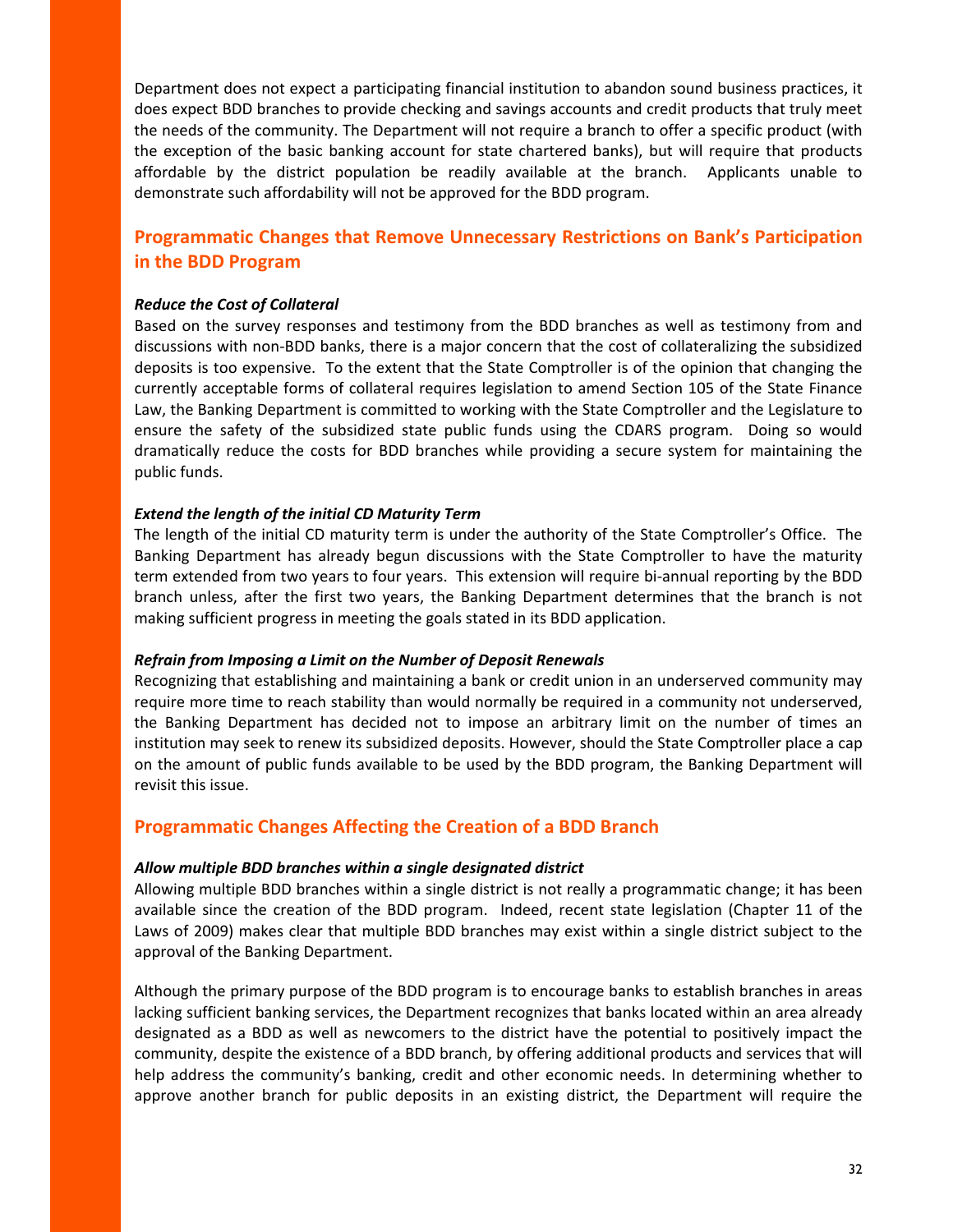branch to meet the criteria required of all applicants<sup>[29](#page-32-0)</sup>, including showing how the products and services it intends to offer will contribute to the economic viability and credit needs of the community within the district. In so doing, the branch would be required to take into account the impact the current BDD branch is having on the community and demonstrate that the applicant branch's participation in the program will further enhance the community without harming the existing BDD bank.<sup>30</sup>

# *the Creation of a New Banking Development District that Overlaps Boundaries of an Existing Allow BDD*

extent to which the overlapping district adversely impacts the existing branch by tapping into the same population base. A related issue to permitting multiple BDD branches within a single district is the question of whether districts should be permitted to overlap. Allowing the overlapping of districts may enhance the financial services available to underserved communities, but also may negatively affect an existing BDD branch struggling to achieve profitability. This may be of most concern in rural areas of the state, however allowing districts to overlap facilitates the creation of more rural BDDs. Thus, safeguards are needed to avoid creating an undue burden on the bank whose BDD boundary is being overlapped. All applicants that apply for a BDD designation that would overlap with an existing district will be required to meet all the general criteria required in a BDD application.<sup>[31](#page-32-1)</sup> In determining whether to permit an overlapping district, the Banking Department will consider the overall benefits to the community, including the

# *D branch from another bank to enjoy the program benefits that the Allow a bank purchasing a BD previous BDD branch enjoyed*

the new branch is willing to take on the responsibilities of the BDD program, it should be allowed to enjoy the benefits of the program. The Banking Department has determined that a purchasing bank should be allowed to participate in the BDD program as if it were the previously existing BDD branch, provided that the purchasing bank's "new" branch either adopt, in whole, the former bank's plan for meeting the banking needs of the district, or a plan that is substantially similar to the former bank's plan. If neither of these options is put forward, the new bank would be required to show that its new plan will offer products and services that meet the banking needs of the district. The purpose of the BDD program is to encourage the establishment of bank branches in areas where there is a demonstrated need for banking services. A change in branch ownership does not change the district's need for services. Thus, to the extent that

# **Programmatic Changes Affecting the Administration of the BDD Program**

#### *Improve the BDD application process and provide more assistance to BDD branches*

easily access best practice recommendations; innovative features for products and services and information on the unbanked/underbanked. The Department is committed to improving the administration of the BDD program to make it more efficient and convenient for the participating institutions. Already, the Department has streamlined the application and renewal forms. Additionally, recognizing that the BDD branches may have best practice recommendations that would improve the administration of the program, the Department is considering convening forums that would promote an exchange of ideas and allow the branches to share information on their experiences with the Department and other BDD branches. The Department is also considering the development of a clearinghouse on its website to enable the BDD branches to

 $\overline{a}$ 

<span id="page-32-0"></span><sup>&</sup>lt;sup>29</sup> See Appendices B and C.<br><sup>30</sup> The branch also would be expected to meet other standard application requirements, e.g., support for the application from local government and community entities.<br><sup>31</sup> See Appendices B and C.

<span id="page-32-1"></span>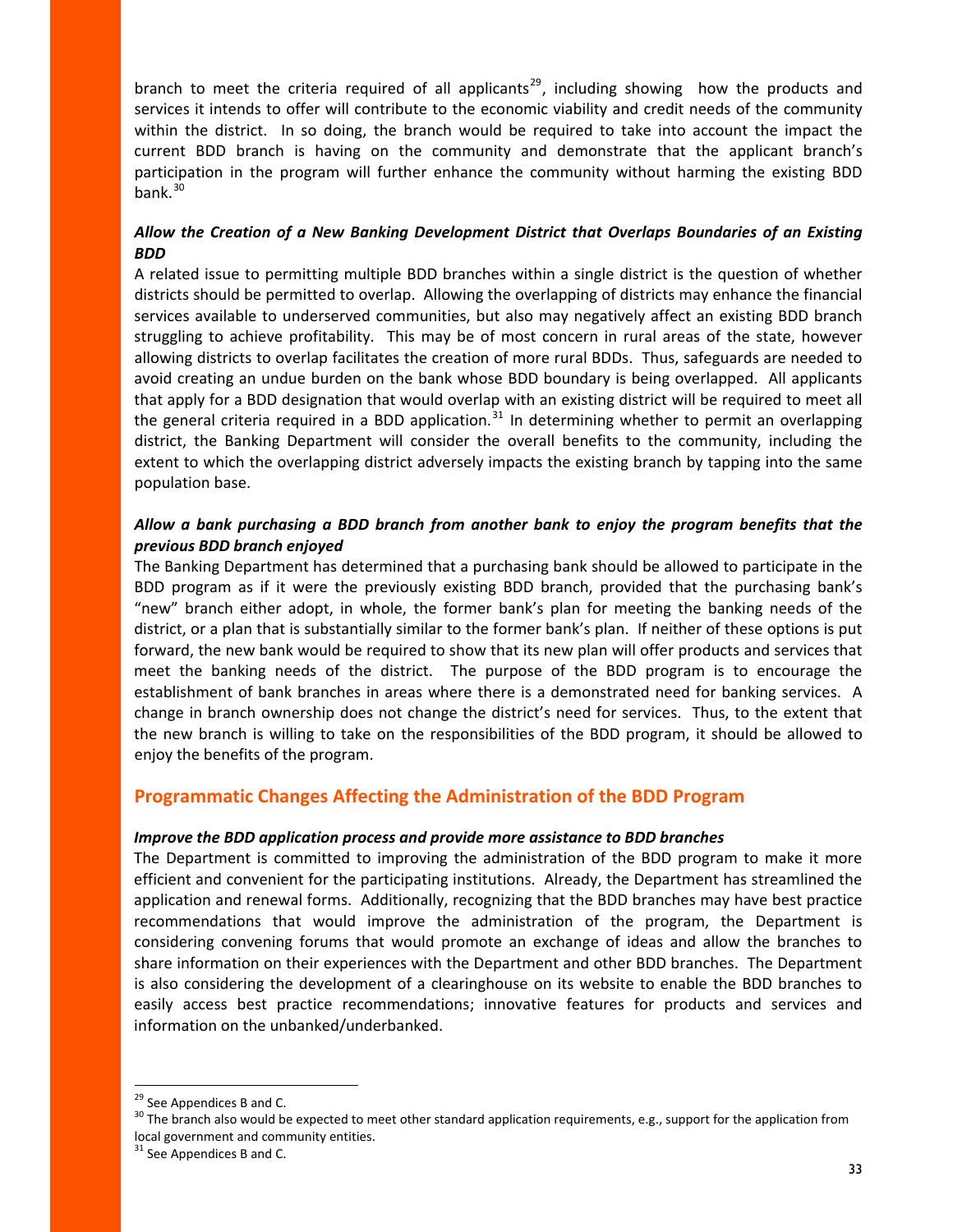### *Generate more awareness of the BDD program throughout New York State*

Only 13 of the 38 BDDs are located outside of NYC. This appears to be based on a lack of familiarity with the program. Consequently, the Banking Department will seek to increase awareness of the BDD program in upstate New York. The Banking Department is committed to ensuring that more communities in the state of New York have access to affordable and convenient banking services via the BDD program.

#### *Investigate reconvening the Banking Development Working Group*

additional incentives for banks may result in more BDD branches in NYC. Thus, the Banking Department will reach out to its former partners to discuss reviving the working group. In 2004, the Banking Department partnered with several state and NYC agencies to form a working group that focused on identifying NYC communities lacking bank branches. Eleven communities were identified by the group and NYC offered additional incentives to those banks that sought to establish a district in one of these communities. Known as "Enriched BDDs," six of the eleven communities were designated by the Banking Department as BDDs. Reconvening the working group and developing

# **Other Issues**

### *The Participation of Credit Unions in the BDD Program*

savings banks and savings and loan associations). Thus, to expand eligibility to participate in the BDD program requires changes in state law. By statute, credit unions are currently not eligible to receive municipal deposits. Participation in the BDD program is limited, also by statute, to banks, trust companies and national banks (which includes

General Municipal Law to allow credit unions to accept and secure deposits from municipal corporations. There are currently bills pending in the NYS Legislature (A04370/S 1782) that propose to amend the

such participation would not unfairly disadvantage bank participants and to ensure that membership in the credit union would be available to a sufficient percentage of any proposed district. Should the General Municipal Law be amended, then the Banking Department would be inclined to advocate for a change in the Banking Law to expand eligibility for the BDD program to credit unions. However, credit union participation in the BDD program would require some restrictions to ensure that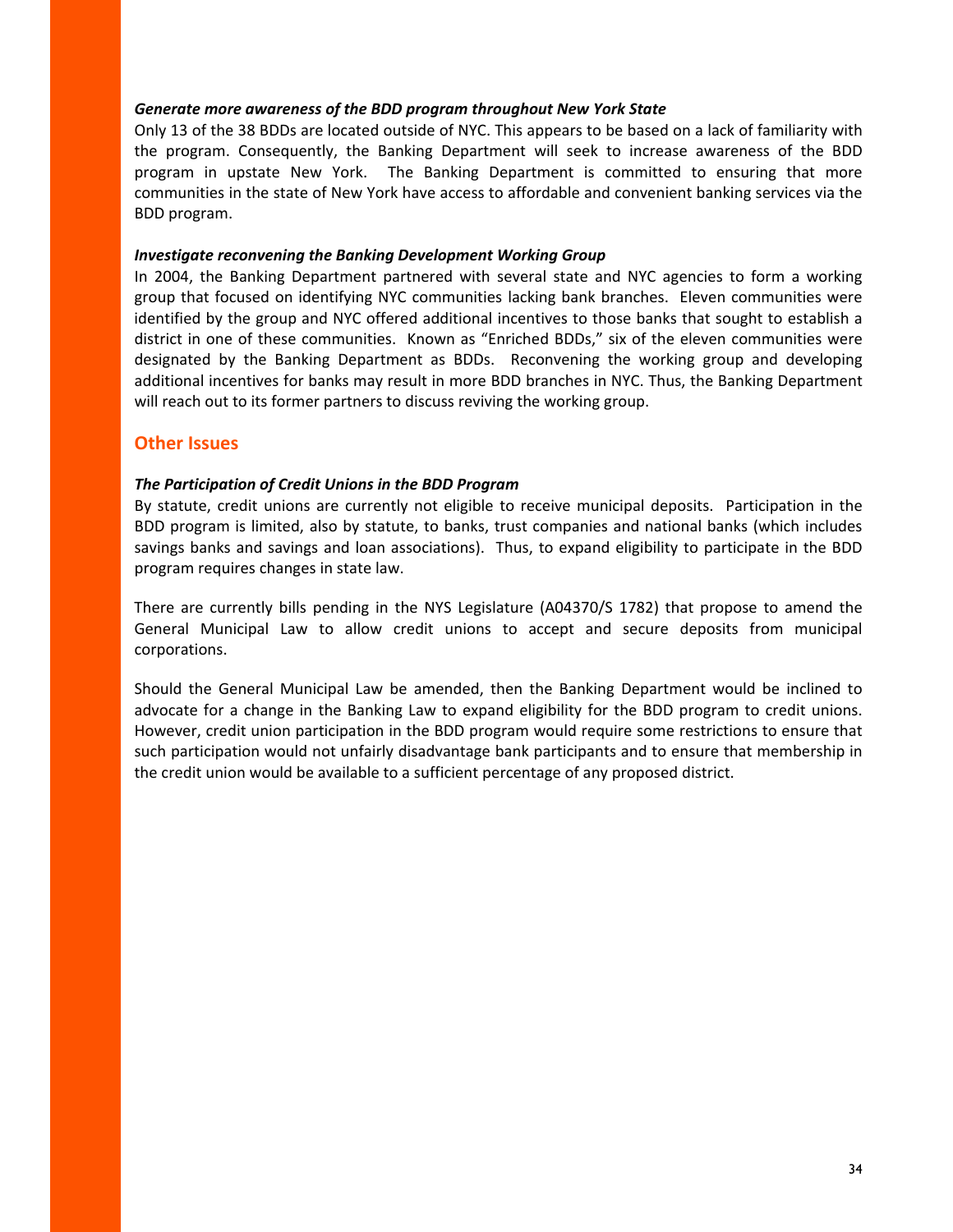# **V. CONCLUSION**

The primary purpose of the Banking Development District program is to provide an opportunity for unbanked/underbanked New Yorkers and New York businesses to access affordable banking products and services.

The information gathered from the surveys, public hearings and annual reports establishes that the program is providing access to affordable banking products and services that would otherwise not be available in certain communities. However, some of the banks are lacking sufficiently affordable products for the communities they serve. Additionally, the synergy that should exist between the banks and the community does not seem to be in place, at least in the view of some community-based groups. Nevertheless, the feedback gathered from this review revealed no insurmountable obstacles to improving either the quality of the banking products or the relationships between the financial institutions and community stakeholders. Thus, the news is encouraging for the success of the BDD program.

It is hoped that, with the adoption of the changes outlined here, the program will continue to allow more consumers to move not only from unbanked to banked, but from mere account holders to asset builders and that small businesses will increase in number and profitability. To the extent that the BDD program can accomplish these goals, it will prove to be a very effective tool in promoting financial stability for underserved communities.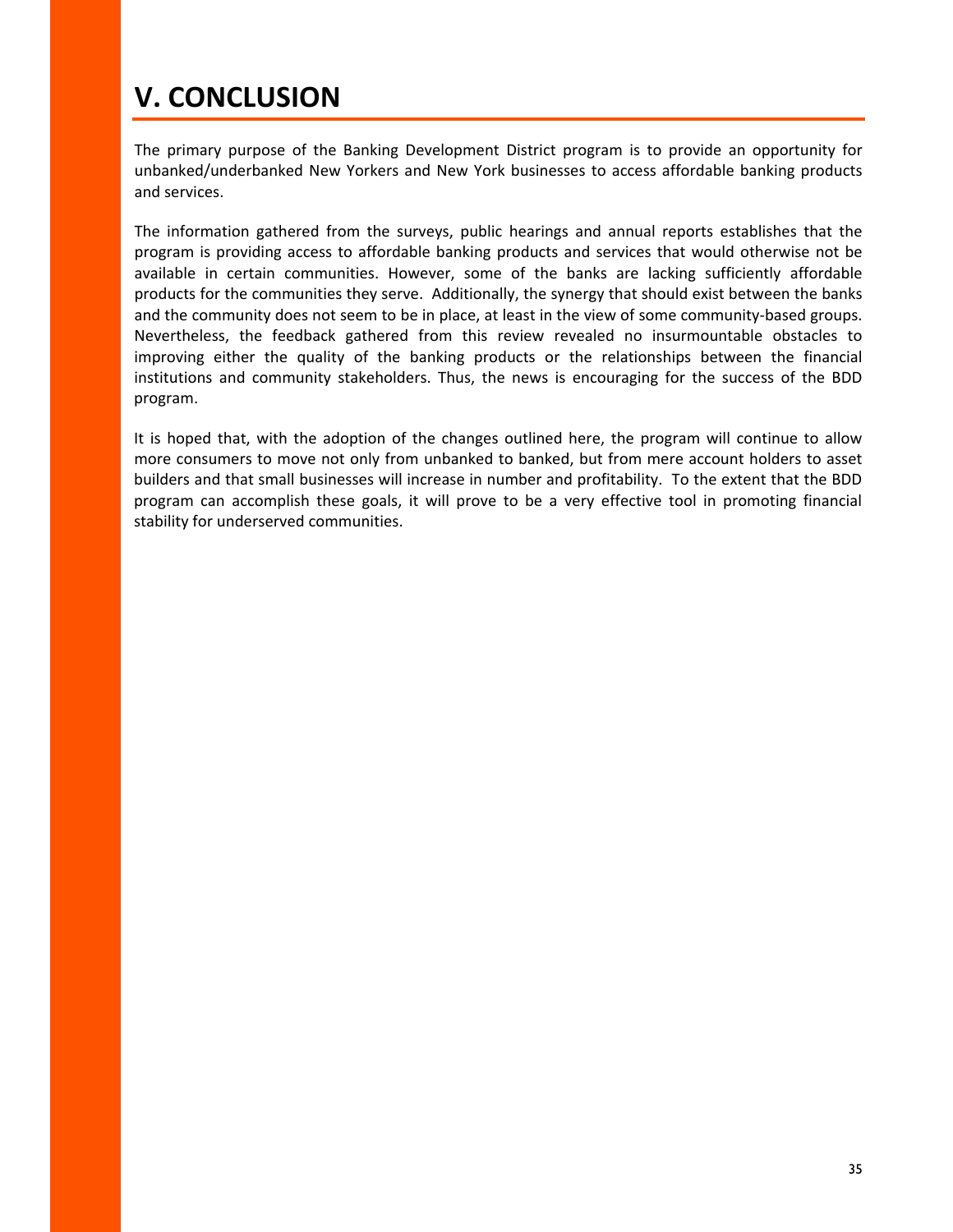# **VI. APPENDIX**

| Appendix A | <b>List of Current BDD Branches</b>                     |
|------------|---------------------------------------------------------|
| Appendix B | Banking Law §96-d & Related Laws                        |
| Appendix C | <b>General Regulations of the Banking Board, Part 8</b> |
| Appendix D | <b>Survey of the BDD Banks</b>                          |
| Appendix E | <b>Survey of Organizations in BDD Communities</b>       |
| Appendix F | <b>Notice of Hearings</b>                               |
| Appendix G | List of Persons who Testified & Testimonies             |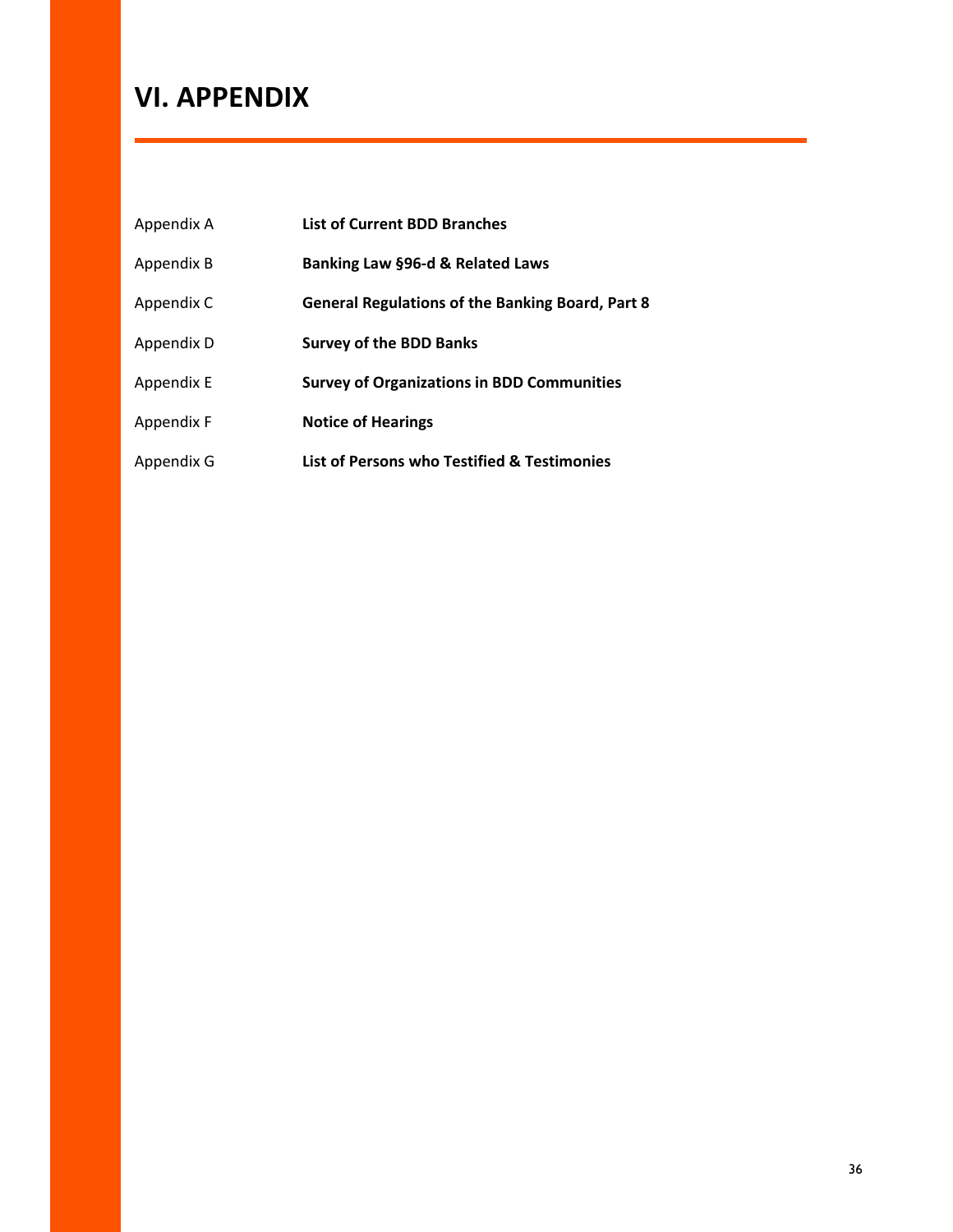# **Appendix A – Current BDD Branches**

As of April 2010, 38 BDD designations have been granted throughout New York.

- 25 are in New York City
- 4 are in Buffalo
- 9 are in areas outside Buffalo/New York City

| <b>New York City - 25 BDD Branches</b> |                                                                                                         |                                                                                                                              |  |
|----------------------------------------|---------------------------------------------------------------------------------------------------------|------------------------------------------------------------------------------------------------------------------------------|--|
| <b>Brooklyn - 8 BDD Branches</b>       |                                                                                                         |                                                                                                                              |  |
| <b>Designated</b>                      | <b>Bank</b>                                                                                             | <b>BDD Geography</b>                                                                                                         |  |
| January 31<br>2008                     | <b>Amalgamated Bank</b>                                                                                 | A portion of Sunset Park in Brooklyn.                                                                                        |  |
| September 4<br>2007                    | <b>Amalgamated Bank</b>                                                                                 | A portion of Bedford-Stuyvesant and Stuyvesant Heights<br>in Brooklyn.                                                       |  |
| July 6<br>2007                         | <b>Capital One Bank</b><br>(formerly North Fork Bank)                                                   | A portion of Clinton Hill, Fort Greene and Bed-Stuy in<br>Brooklyn.                                                          |  |
| May 22<br>2006                         | <b>Cross County Federal Savings</b><br><b>Bank</b>                                                      | A portion of Greenpoint and Williamsburg in Brooklyn.                                                                        |  |
| May 23<br>2005                         | <b>TD Bank</b><br>(formerly Commerce Bank)                                                              | A portion of Windsor Terrace, Borough Park, Kensington,<br>Flatbush, E. Flatbush, Lefferts Gardens & Midwood in<br>Brooklyn. |  |
| January 20<br>2004                     | <b>City National Bank of New Jersey</b>                                                                 | A portion of the East New York section of Brooklyn.                                                                          |  |
| October 10<br>2000                     | <b>BANK CLOSED</b><br><b>Carver Federal Savings Bank</b><br>(formerly Community<br><b>Capital Bank)</b> | A section of Sunset Park in Brooklyn.                                                                                        |  |
| July 13<br>2000                        | <b>Sovereign Bank</b><br>(formerly Independence<br><b>Community Bank)</b>                               | A section of Red Hook in Brooklyn.                                                                                           |  |
|                                        |                                                                                                         | <b>Bronx - 5</b>                                                                                                             |  |
| <b>Designated</b>                      | <b>Bank</b>                                                                                             | <b>BDD Geography</b>                                                                                                         |  |
| April 11 2008                          | <b>Amalgamated Bank</b>                                                                                 | Community Board 5 in the Bronx.                                                                                              |  |
| September 26<br>2006                   | <b>Ridgewood Savings Bank</b><br>(formerly City & Suburban<br><b>Federal Savings Bank)</b>              | A portion of the Soundview area in the Bronx.                                                                                |  |
| March 10<br>2006                       | <b>Ridgewood Savings Bank</b>                                                                           | A portion of the Williamsbridge area of the Bronx as a BDD.                                                                  |  |
| November 14                            | <b>Citibank</b>                                                                                         | Community Board 3 in the Bronx.                                                                                              |  |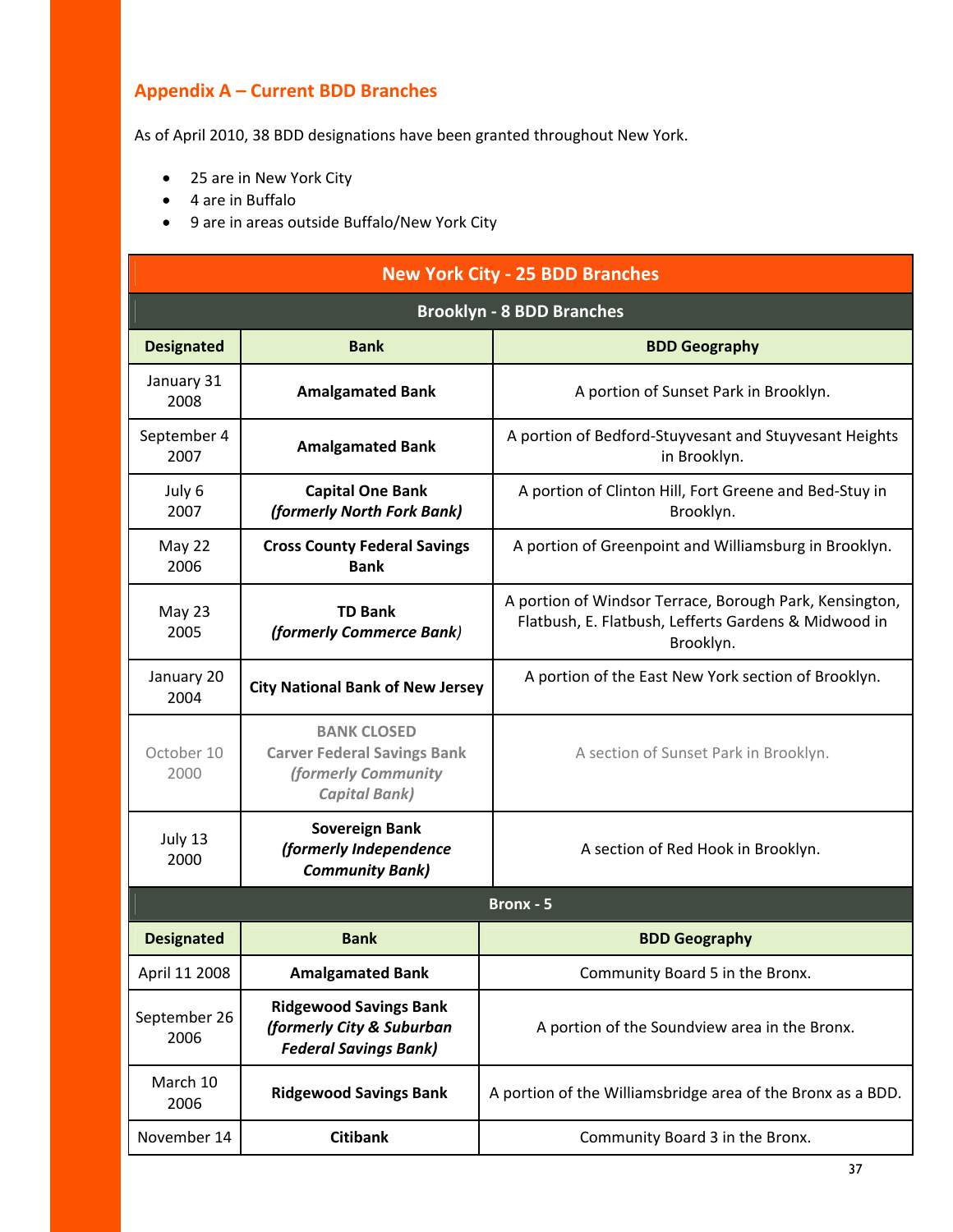| 2000                     | (formerly European<br><b>American Bank)</b>                              |                                                       |  |
|--------------------------|--------------------------------------------------------------------------|-------------------------------------------------------|--|
| July 31<br>2000          | <b>Hudson Valley Bank</b><br>(formerly New York National<br><b>Bank)</b> | Community Board 1 in the Bronx.                       |  |
|                          |                                                                          | <b>Manhattan - 7</b>                                  |  |
| <b>Designated</b>        | <b>Bank</b>                                                              | <b>BDD Geography</b>                                  |  |
| August 23<br>2007        | <b>Capital One Bank</b><br>(formerly North Fork Bank)                    | A portion of East Harlem in Manhattan.                |  |
| May 3<br>2006            | <b>Capital One Bank</b><br>(formerly North Fork Bank)                    | A portion of the Lower East Side of Manhattan.        |  |
| February 8<br>2006       | Citibank, N.A.                                                           | A portion of Central Harlem in Manhattan.             |  |
| January 5<br>2006        | <b>Banco Popular North America</b>                                       | A portion of the Lower East Side of Manhattan.        |  |
| December 1<br>2005       | <b>Carver Federal Savings Bank</b>                                       | A portion of Northern Harlem in Manhattan.            |  |
| July 24<br>2001          | <b>Amalgamated Bank (formerly</b><br><b>New York National Bank)</b>      | Roosevelt Island in Manhattan.                        |  |
| March 9<br>2001          | <b>Carver Federal Savings Bank</b>                                       | A portion of South Central Harlem.                    |  |
|                          |                                                                          | Queens - 3                                            |  |
| <b>Designated</b>        | <b>Bank</b>                                                              | <b>BDD Geography</b>                                  |  |
| September 18<br>2006     | <b>Amalgamated Bank</b>                                                  | A portion of Long Island City in Queens.              |  |
| March 7<br>2005          | <b>New York Community Bank</b>                                           | A portion of Corona Heights, Queens.                  |  |
| April 9<br>2004          | <b>Carver Federal Savings Bank</b>                                       | A portion of the South Jamaica section of Queens.     |  |
| <b>Staten Island - 2</b> |                                                                          |                                                       |  |
| <b>Designated</b>        | <b>Bank</b>                                                              | <b>BDD Geography</b>                                  |  |
| July 21<br>2005          | <b>Victory State Bank</b>                                                | A portion of Stapleton and Rosebank in Staten Island. |  |
| December 16<br>2002      | <b>Victory State Bank</b>                                                | The St. George section of Staten Island.              |  |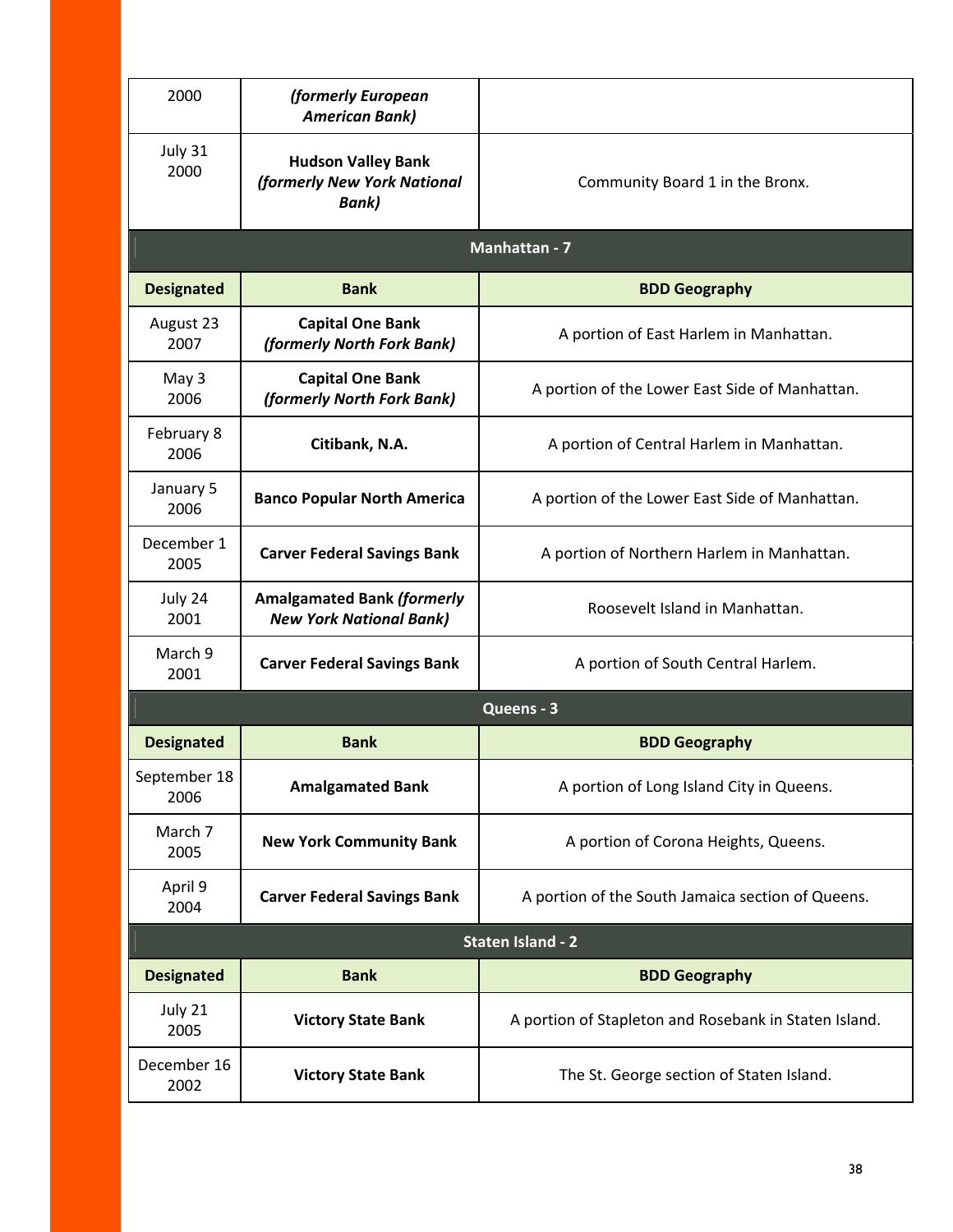| <b>Buffalo - 4</b>  |                                                                                |                                                                             |  |
|---------------------|--------------------------------------------------------------------------------|-----------------------------------------------------------------------------|--|
| <b>Designated</b>   | <b>Bank</b>                                                                    | <b>BDD Geography</b>                                                        |  |
| October 26<br>2006  | <b>First Niagara Bank</b>                                                      | A portion of South Ellicott in Buffalo.                                     |  |
| July 7<br>2006      | <b>M&amp;T Bank</b>                                                            | A portion of the Jefferson area of Buffalo.                                 |  |
| December 15<br>2005 | <b>First Niagara Bank</b><br>(formerly Greater Buffalo<br><b>Savings Bank)</b> | A portion of the West Side of Buffalo.                                      |  |
| July 23<br>2002     | <b>First Niagara Bank</b><br>(formerly Greater Buffalo<br><b>Savings Bank)</b> | The Masten District and a portion of the University District<br>in Buffalo. |  |
|                     | Other - 9                                                                      |                                                                             |  |
| <b>Designated</b>   | <b>Bank</b>                                                                    | <b>BDD Geography</b>                                                        |  |
| February 27<br>2008 | <b>City National Bank of New</b><br>Jersey                                     | Portion of New Cassel, Town of North Hempstead in Nassau<br>County.         |  |
| August 10<br>2007   | <b>Upstate National Bank</b>                                                   | Town of Theresa in Jefferson County.                                        |  |
| April 19<br>2006    | Savannah Bank, NA                                                              | The Town of Mentz, in Cayuga County.                                        |  |
| April 11<br>2006    | <b>Adirondack Bank</b>                                                         | The Village of Holland Patent and a portion of Oneida<br>County.            |  |
| February 27<br>2006 | <b>Walden Federal Savings and</b><br><b>Loan Association</b>                   | The Town of Mount Hope, including the Village of Otisville.                 |  |
| September 1<br>2004 | <b>Pioneer Savings Bank</b>                                                    | The Village of Green Island.                                                |  |
| June 25<br>2001     | <b>The Lyons National Bank</b>                                                 | The Village of Jordan, Onondaga County.                                     |  |
| July 27<br>2000     | <b>BANK CLOSED</b><br><b>Herkimer County Trust Bank</b>                        | The Village of Oriskany in Oneida County.                                   |  |
| April 8<br>1999     | <b>KeyBank</b><br>(formerly Union State Bank)                                  | A portion of Spring Valley in Rockland County.                              |  |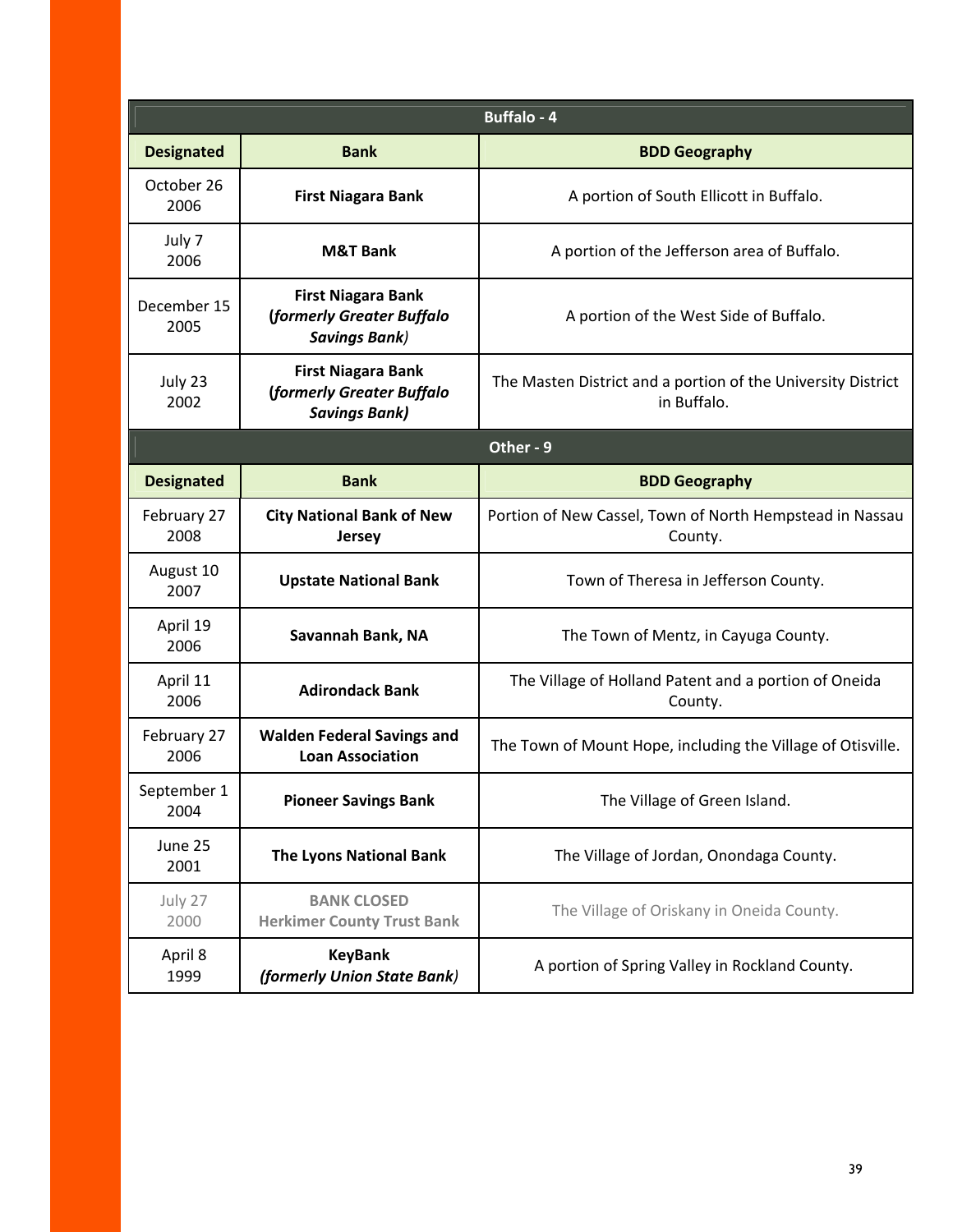# **Appendix B – Banking Law §96‐d**

### **NEW YORK STATE BANKING LAW**

§ 96‐d. Banking development districts

1. [Opening par. eff. until Jan. 1, 1999 and after Jan. 1, 2005. See, also, opening par. below.] There is hereby created a banking development district program, the purpose of which is to encourage the establishment of commercial bank branches in geographic locations where there is a demonstrated need for banking services. The banking board shall, in consultation with the department of economic development, promulgate rules and regulations, after public hearing and comment, which set forth the criteria for the establishment of banking development districts. Such criteria shall include, but not be limited to, the following:

[Opening par. eff. Jan. 1, 1999 and until Jan. 1, 2012. See, also, opening par. above.] There is hereby created a banking development district program, the purpose of which is to encourage the establishment of bank branches in geographic locations where there is a demonstrated need for banking services. The banking board shall, in consultation with the department of economic development, promulgate rules and regulations, after public hearing and comment, which set forth the criteria for the establishment of banking development districts. Such criteria shall include, but not be limited to, the following:

(a) the location, number, and proximity of sites where banking services are available within the district;

(b) the identification of consumer needs for banking services within the district;

(c) the economic viability and local credit needs of the community within the district;

(d) the existing commercial development within the district;

(e) the impact additional banking services would have on potential economic development in the district; and

(f) such other criteria which the superintendent in his or her discretion shall identify as appropriate.

2. A local government, in conjunction with a bank, trust company or national bank, may submit an application to the superintendent for the designation of a banking development district. The superintendent shall issue a determination on such an application within sixty days of receiving such application. If an application is approved, the superintendent shall transmit notification of such approval to the local government, the bank, trust company or national bank, the state comptroller, the commissioner of taxation and finance, the commissioner of the department of economic development, the temporary president of the senate and the speaker of the assembly.

2‐a. Notwithstanding any other provision of law, an application may be submitted by a local government in conjunction with a bank, trust company or national bank which has already opened a bank branch within such area, provided such branch was opened after December thirty-first, nineteen hundred ninety‐six. In considering the criteria authorized pursuant to subdivision one of this section, the superintendent shall also take into account the importance and benefits of preserving the banking services offered by the existing branch.

3. [Eff. until Jan. 1, 1999 and after Jan. 1, 2012. See, also, subd. 3 below.] The establishment of a branch in a banking development district by a bank, trust company or national bank shall be subject to all applicable state and federal laws regarding the establishment of branch offices, including the provisions of section one hundred five of this article. A bank or trust company may submit an application to open a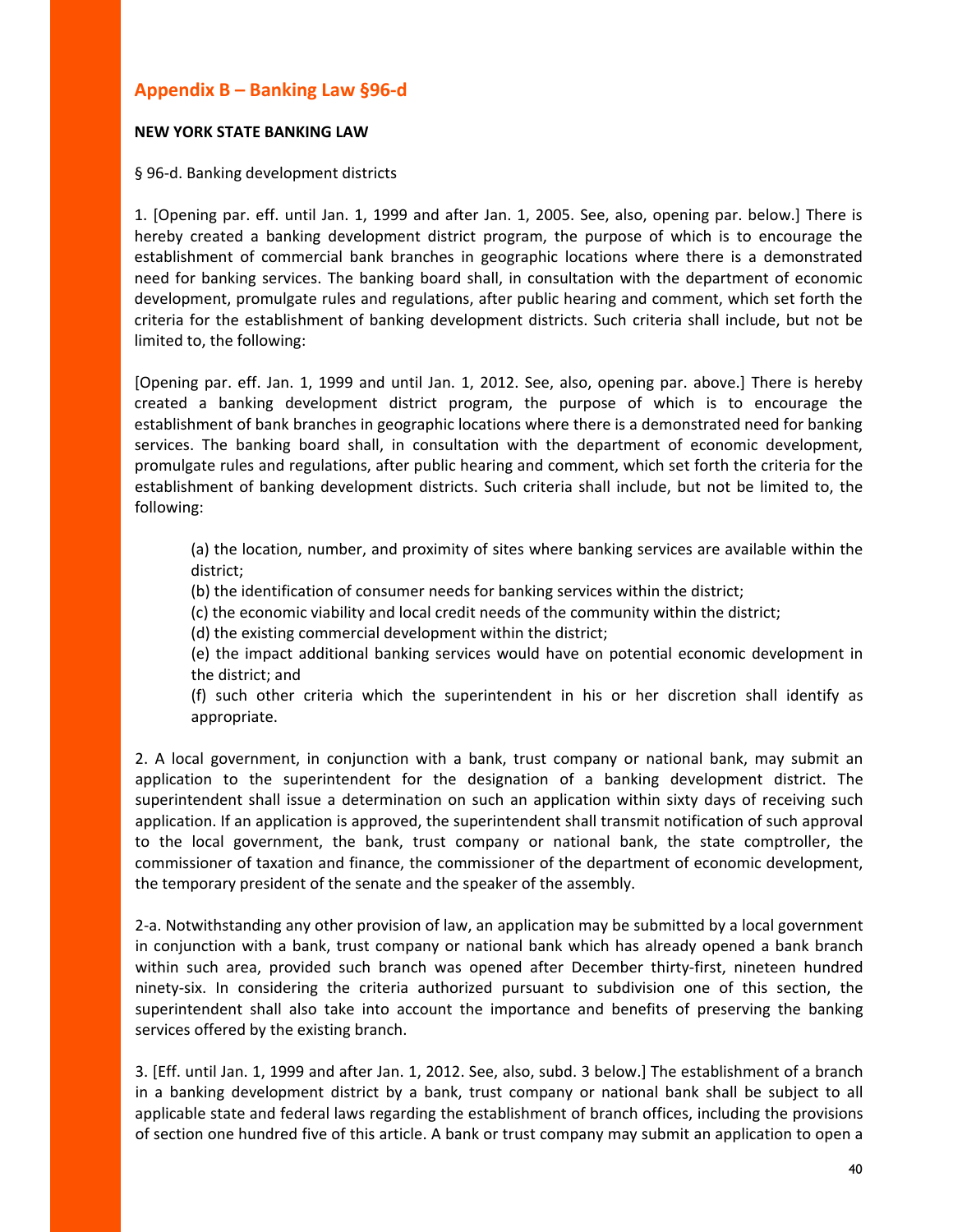branch office simultaneously with the submission of the application for the designation of a banking development district.

3. [Eff. Jan. 1, 1999 and until Jan. 1, 2012. See, also, subd. 3 above.] The establishment of a branch in a banking development district by a bank, trust company or national bank shall be subject to all applicable state and federal laws regarding the establishment of branch offices, including the provisions of section one hundred five of this article, provided however that the branch application fee required pursuant to section twenty-nine of this chapter shall be waived for any such branch. A bank or trust company may submit an application to open a branch office simultaneously with the submission of the application for the designation of a banking development district.

4. For the purposes of this section, the term "local government" shall mean a county, town, city or village.

5. [Eff. Jan. 1, 1999 and until Jan. 1, 2012.] (a) Notwithstanding the provisions of subdivision two of section two hundred thirty-seven of this chapter; for the purposes of this section, paragraph c of subdivision two of section ten of the general municipal law, subdivision six of section one hundred five of the state finance law and section four hundred eighty-five-f of the real property tax law, any reference to a bank, trust company or national bank shall be deemed to include a savings bank, savings and loan association, federal savings and loan association or federal savings bank; provided, however, that such provisions of law do not grant a savings bank, savings and loan association, federal savings and loan association or federal savings bank eligibility to accept municipal or public funds or municipal or public moneys other than for the limited purposes of the establishment of a branch in a banking development district pursuant to this section. Any such municipal or public funds or moneys shall be deposited only at the branch established pursuant to this section, and any municipal funds or moneys may be deposited only by the sponsoring municipality in which the branch and banking development district are located; provided further that any such municipal or public funds or moneys shall be subject to the same requirements which apply to municipal or public funds or moneys deposited in a bank, trust company or national bank and shall also be subject to the provisions of section one hundred five of the state finance law or section ten of the general municipal law relating to such deposits.

(b) Notwithstanding any other provision of law, the banking board shall promulgate rules and regulations to authorize the participation of savings banks, savings and loan associations, federal savings banks and federal savings and loan associations in the program established pursuant to this section.

#### **GENERAL MUNICIPAL LAW**

§10(2)(c). General municipal law ‐‐ Deposits of public money; security

c. The governing board of a local government, in which a banking development district has been designated by the superintendent of banks pursuant to section ninety‐six‐d of the banking law, may designate a bank, trust company or national bank located in such district for the deposit of public funds, the disposition of which is not otherwise provided for by law, received by the chief fiscal officer or other officer authorized by law to make such deposits. Such designation shall be by resolution of the governing board or, in the case of a city, such other body as may be authorized or required by law to designate depositories. Such resolution shall specify the maximum amount which may be kept on deposit at any time with such bank, trust company or national bank located in such district. Subject to an agreement between such governing board and such banking institution, public funds deposited in such banking institution may earn a fixed interest rate which is at or below such banking institution's posted two year certificate of deposit rate. In those instances where there is such an agreement, its terms and conditions shall also be specified in the resolution. Any such designation, amount, or agreement provisions may be changed at any time by further resolution.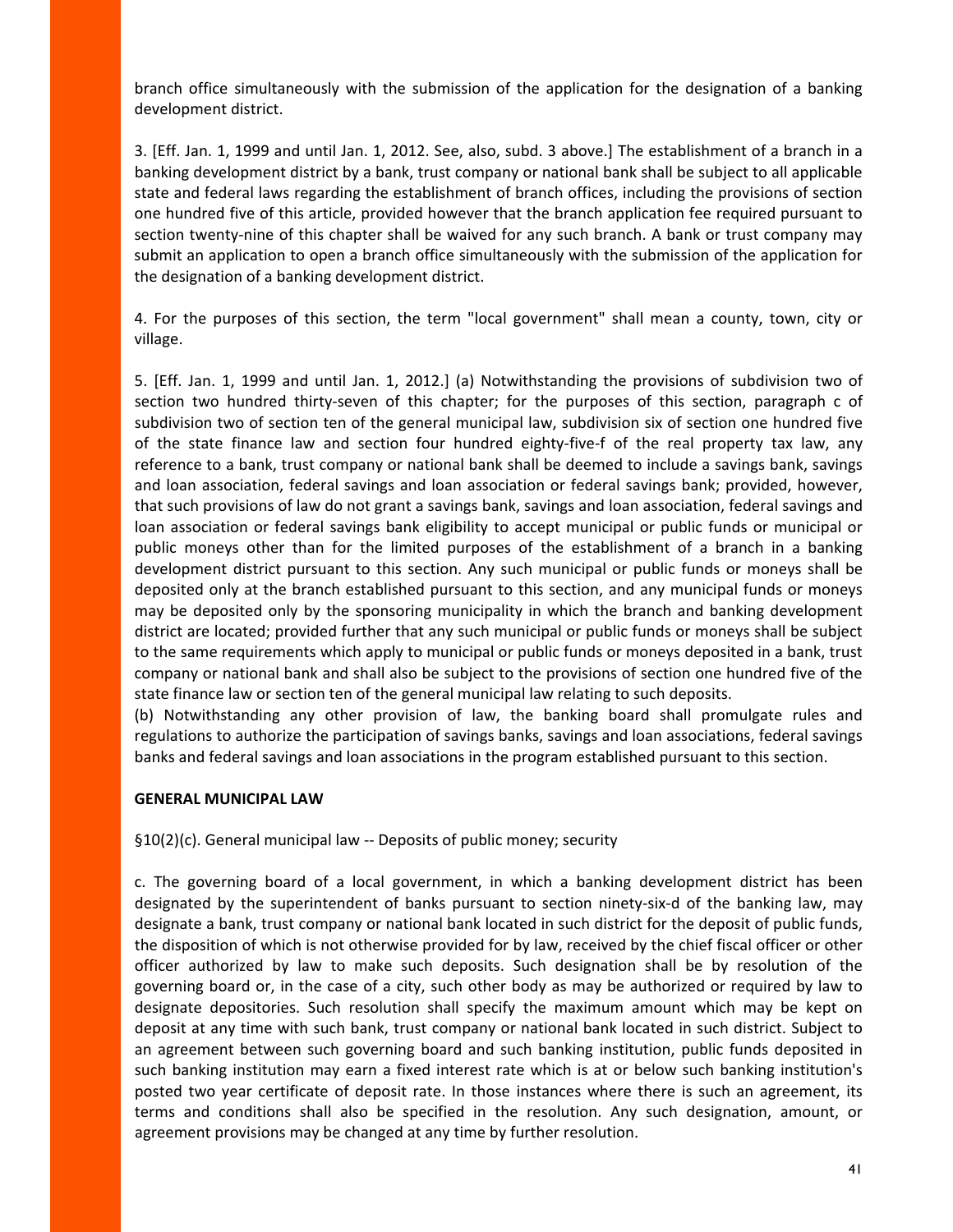#### **STATE FINANCE LAW**

§105(6). State finance law ‐‐ Deposits in banks

6. The state comptroller, public authorities or public benefit corporations of the state, and the commissioner of taxation and finance may deposit public funds with a bank, trust company or national bank located in a banking development district designated pursuant to section ninety‐six‐d of the banking law. Subject to an agreement between such body or officer and such bank, trust company or national bank located in a banking development district, any such deposits made by the state or any of its public authorities or public benefit corporations may earn a fixed interest rate which is at or below such banking institution's posted two year certificate of deposit rate.

### **REAL PROPERTY TAX LAW**

### § 485‐f. Banking development districts

1. Real property altered, constructed, installed, or improved for use as a branch of a bank, trust company or national bank in an area designated as a banking development district by the superintendent of banks pursuant to section ninety-six-d of the banking law shall be exempt from taxation and special ad valorem levies by any municipal corporation in which located, for a period of ten years, provided that the governing board of such municipal corporation, after a public hearing, adopts a local law, ordinance, or resolution providing therefor.

2. Where such local law, ordinance, or resolution has been adopted, such real property which is used to establish a branch of a bank, trust company or national bank in a banking development district shall be exempt for a period of one year of fifty per centum of the "exemption base", determined pursuant to subdivision three of this section, and such exemption shall be decreased by five per centum each year during such additional period. A copy of such local law, ordinance, or resolution shall be filed with the state board and the assessor of such county, city, town, or village who prepares the assessment roll on which the taxes of such county, city, town, village, or school district are levied.

3. (a) The "exemption base" shall be the extent of the increase in assessed value attributable to such alteration, construction, installation, or improvement as determined in the initial year for which application for exemption is made pursuant to this section, except as provided in subparagraph (ii) of this paragraph.

(i) If there is subsequent alteration, construction, installation, or improvement during the term of the exemption, the exemption base shall be revised to include the increase in assessed value attributable to such alteration, construction, installation, or improvement.

(ii) If in any year a change in level of assessment of fifteen percent or more is certified for an assessment roll pursuant to the rules of the state board, the exemption base shall be adjusted by such change in level or assessment. The exemption on that assessment roll shall thereupon be recomputed, notwithstanding the fact that the assessor receives the certification after the completion, verification, and filing of the final assessment roll. In the event that the assessor does not have custody of the roll when such certification is received, the assessor shall certify the recomputed exemption to the local officers having custody and control of the roll and such local officers are hereby directed and authorized to enter the recomputed exemption certified by the assessor on the roll. The assessor shall give written notice of such recomputed exemption to the property owner, who may, if he or she believes that the exemption was recomputed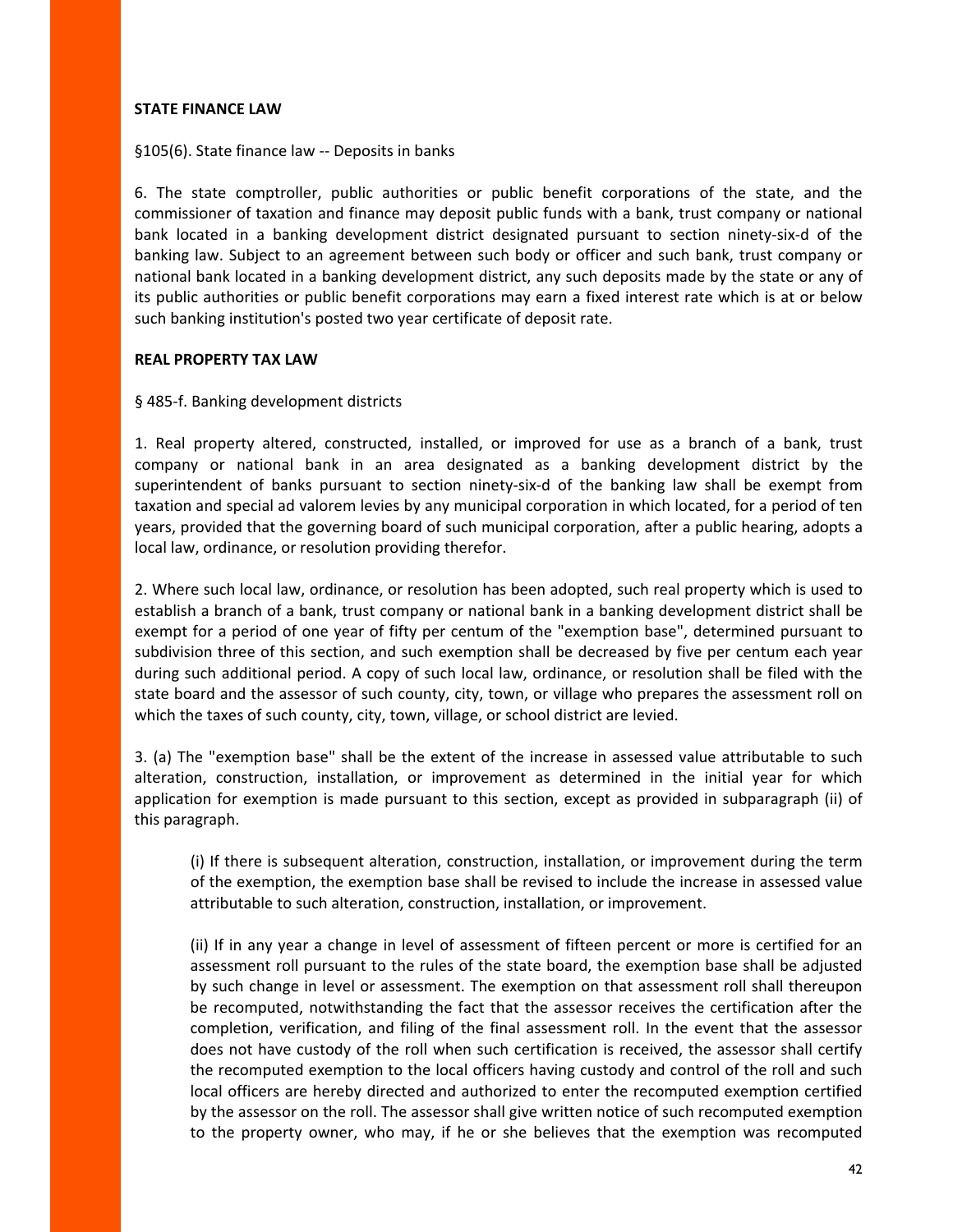incorrectly, apply for a correction in the manner provided by title three of article five of this chapter for the correction of clerical errors.

|                | Year of exemption Percentage of exemption |
|----------------|-------------------------------------------|
| 1              | 50                                        |
| 2              | 45                                        |
| 3              | 40                                        |
| 4              | 35                                        |
| 5              | 30                                        |
| 6              | 25                                        |
| $\overline{7}$ | 20                                        |
| 8              | 15                                        |
| 9              | 10                                        |
| 10             | 5                                         |
|                |                                           |

(iii) The following table shall illustrate the computation of the tax exemption:

(b) No exemption shall be granted pursuant to this section, unless:

(i) the alteration, construction, installation, or improvement commenced on or after either the date the banking development district was designated by the superintendent of banks pursuant to section ninety‐six‐d of the banking law or, if specified in local law, ordinance, or resolution adopted pursuant to subdivision one of this section, the effective date of such local law, resolution or ordinance; and

(ii) the property is located in a banking development district designated by the superintendent of banks pursuant to section ninety‐six‐d of the banking law.

(c) For purposes of this section the terms alteration, construction, installation or improvement shall not include ordinary maintenance and repairs.

4. Such exemption shall be granted only upon written application of the owner of such real property on a form prescribed by the state board. The application shall be filed with the assessor of the county, city, town, or village having the power to assess property for taxation on or before the appropriate taxable status date of such county, city, town, or village. Such application shall be filed on or before the appropriate taxable status date of such assessing unit and no later than one year from the date of completion of such alteration, construction, installation, or improvement.

5. If the assessor receives an application by the owner of the real property and is satisfied that the applicant is entitled to an exemption pursuant to this section, the assessor shall approve the application and such real property shall thereafter be exempt from taxation and special ad valorem levies as herein provided, commencing with the assessment roll prepared after the taxable status date referred to in subdivision four of this section. The assessed value of any exemption granted pursuant to this section shall be entered by the assessor on the assessment roll with the taxable property, with the amount of the exemption entered in a separate column.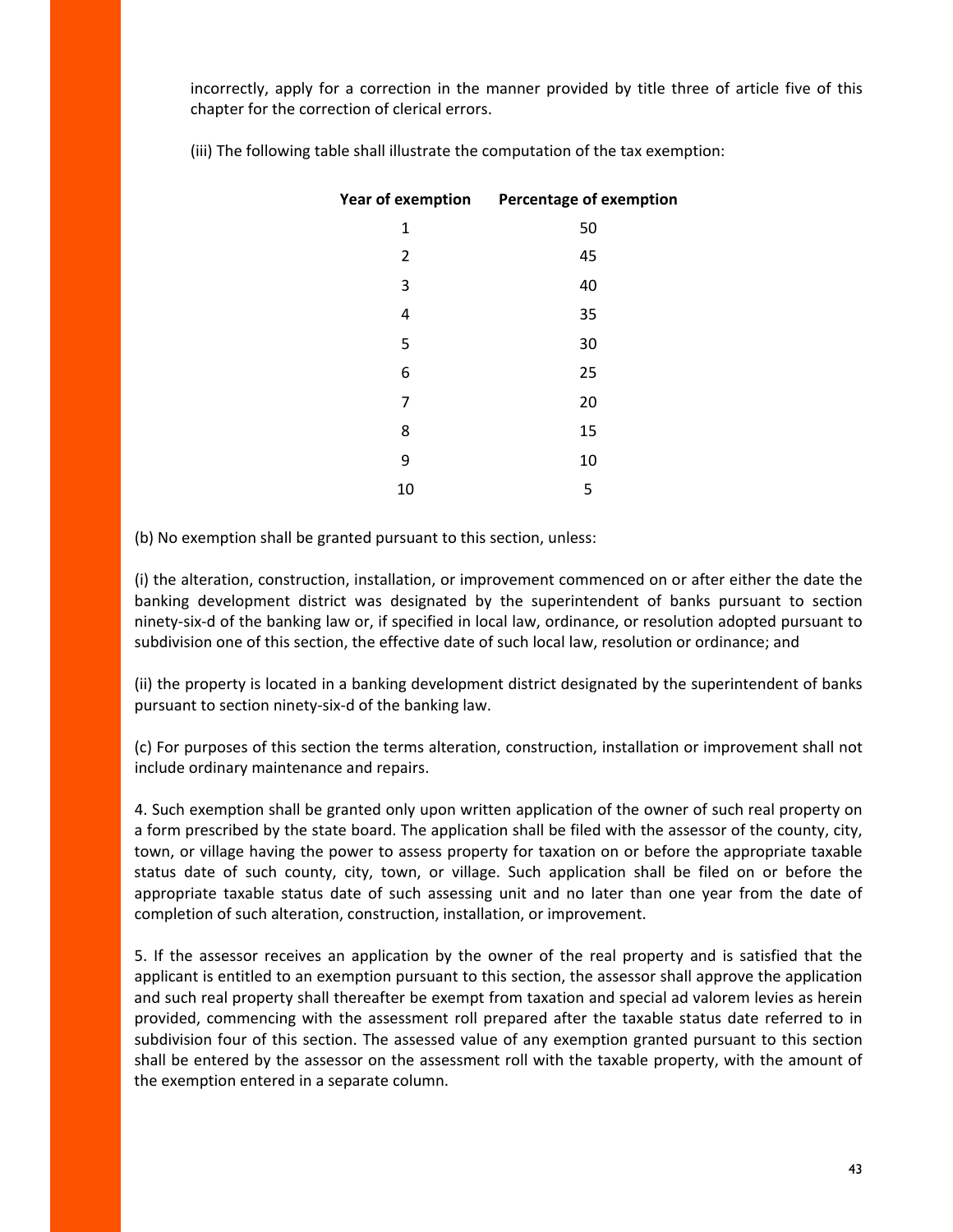# **Appendix C – General Regulations of the Banking Board Part 8**

### **§ 8.1 Explanation; Authority**

The stated purpose of Chapter 204 of Laws of 1997, as amended by Chapter 526 of the Laws of 1998, is to encourage the establishment of bank branches in specially designated geographic locations, known as "banking development districts," where there is a demonstrated need for banking services. The establishment of a new branch by a bank, trust company, national bank, or, on and after January 1, 1999, by a savings bank, savings and loan association, federal savings and loan association or federal savings bank within such a banking development district should enhance access by consumers to banking services and promote local economic development. Underserved consumers may reside in urban or rural areas which may have different income levels, demographic characteristics and population densities. Regardless of an area's characteristics, it is anticipated that greater access to banking services will encourage the area's residents, who may have no banking relationships, to become part of the financial mainstream. It is further anticipated that the establishment of a bank branch will provide a foundation to stimulate the local economy by enhancing access to capital for local businesses. This will promote long-term economic development, foster job creation, and promote community stabilization and revitalization. As provided in section 96‐d(5) of the Banking Law, savings banks and savings and loan associations authorized to participate hereunder, are further authorized to furnish security for any such deposits as they may receive under the banking development district program in the manner and to the extent authorized in the case of commercial banks and trust companies under such program.

### **§ 8.2 Definitions.**

For purposes of this Part:

- a. Bank shall mean a state commercial bank or trust company, a national bank, savings bank, savings and loan association, federal savings and loan association or federal savings bank.
- b. *Alternative providers of banking services* shall mean licensed check cashiers, licensed money transmitters, licensed lenders and licensed mortgage bankers.
- c. Banking services shall include, but not be limited to, deposit taking, check‐cashing, sale of money orders, origination of residential or commercial mortgages, consumer loans, and commercial loans.
- d. Branch shall mean a full‐service branch.

# **§ 8.3 Criteria for approval**

In determining whether to approve an application for the designation of a banking development district, the superintendent shall take into consideration the following criteria:

- a. The location, number, and proximity to applicant's proposed site of sites where banking services are available within the proposed banking development district.
- b. The location, number, and proximity to applicant's proposed site of sites where banking services are available within a reasonable distance of the proposed banking development district.
- c. The identification of consumer needs for banking services within the proposed banking development district.
- d. The economic viability and local credit needs of the community within the proposed banking development district.
- e. The existing commercial development within the proposed banking development district.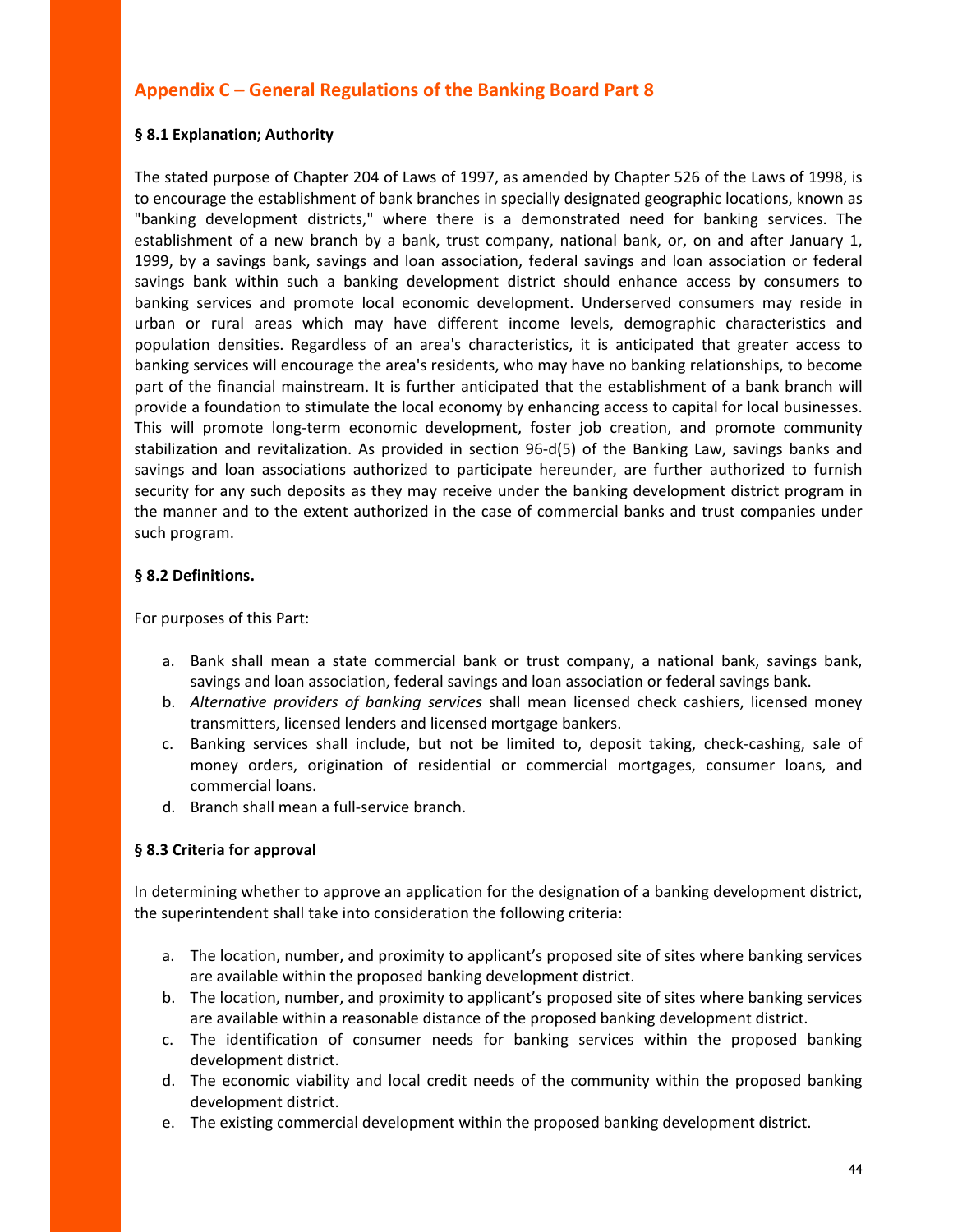- f. The impact additional banking services would have on potential economic development in the proposed banking development district.
- g. The physical size of the proposed banking development district.
- h. The nature of the community to be served, including, but not limited to, the demographic and economic characteristics of the proposed banking development district.
- i. The financial condition and managerial ability of the applicant bank as determined by the appropriate bank regulator or other reliable sources.
- j. Compliance with all other applicable branching statutes and regulations.
- k. History of prolonged lack of service to the proposed banking development district.
- l. Such other criteria which the superintendent, in his or her discretion, shall identify as appropriate.

# **§ 8.4 Required information that must be included in an application to the superintendent for designation of a proposed banking development district.**

A local government, in conjunction with a bank may submit an application to the superintendent for the designation of a proposed banking development district. The local government that applies for banking development district designation, may be different from the governing board of the municipal corporation which adopts a local law, ordinance or resolution implementing Section 105 of the New York Finance Law and Section 485‐f of the New York Real Property Tax Law. The application shall include the following:

- a. Identification of the political subdivision in the State, whether county, town, city, or village, which shall constitute the proposed banking development district.
- b. In those instances in which the proposed banking development district is a portion of a political subdivision, identification of the census tracts as well as street boundaries which shall constitute the proposed banking development district.
- c. Evidence of the approval of the application by the governing board of the local government.
- d. Characterization of the proposed banking development district as urban or rural as such terms are defined by the United State Census Bureau.
- e. The number of residents of the proposed banking development district.
- f. Distribution of banking services: Provide, with regard to the following geographic areas:
	- 1. Within the proposed banking development district;
	- 2. Within the entire political subdivision if different from (1); and
	- 3. Within a reasonable distance of the proposed banking development district, such distance to be supported by a narrative justification:
		- i. The identification and location of all full‐service branches of all banking institutions.
		- ii. The identification and location of all sites which offer both deposit‐ taking ATMs and ALMs.
		- iii. The identification and location of all alternative providers of banking services.
		- iv. The identification and location of deposit-taking ATMs (other than those sited at full‐service branches).
		- v. The identification and location of non‐deposit‐taking ATMs (other than those sited at full‐service branches).
- g. Income measures, including, but not limited to, per capita annual income and median household annual income of the proposed banking development district utilizing either the most recent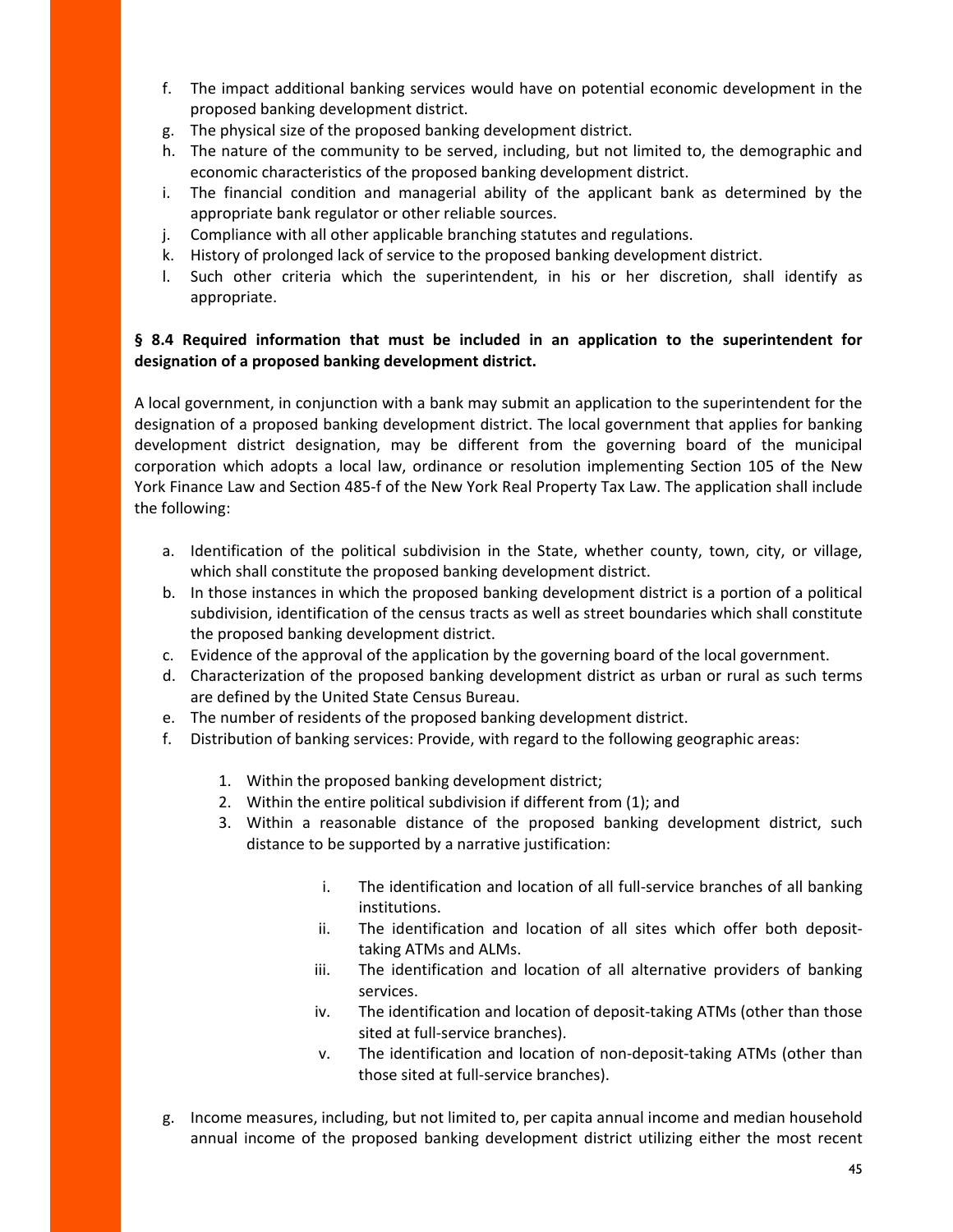United States Census Bureau data or the most recent Department of Housing and Urban Development ("HUD") annual income estimates.

- h. Other economic indicators, where available, including, but not limited to, unemployment data, percentage of the population at or below the poverty level, percentage of the population at or below 200% of the poverty level, and percentage of the population receiving public assistance within the proposed banking development district. Unemployment data may be submitted for a political subdivision in which the proposed banking development district is located.
- i. Description of the public transportation systems and major roadways, if any, in the proposed banking development district. Maps and/or diagrams may be included in the description.
- j. Narrative establishing that a branch would be economically viable within the proposed banking development district if the statutory economic incentives are provided.
- k. Specification of whether the proposed banking development district or any portion thereof, lies within an area which has been designated as a New York State [Economic Development] Empire Zone or Enterprise Community or Federal Empowerment Zone or has received similar designation from any Federal, State, or local government entity;
- l. A narrative description of the natural and man‐made geographic barriers, if any, that may impede physical access to existing banking services.
- m. A narrative description of the natural and man‐made geographic barriers, if any, that may impede physical access to existing banking services.
- n. A narrative description of the distances and travel times from the applicant's proposed site to banking institutions and alternative providers of banking services both within the proposed banking development district and within the reasonable distance specified in section  $8.4(g)(3)$ above.
- o. Affirmation by the applicant bank that it will not establish the proposed banking development district branch with the intention of closing or relocating any existing nearby branch or branches.
- p. Such other documents or information as the superintendent, in his or her discretion, may deem necessary.

# **§ 8.5 Optional information that may be included in an application to the superintendent for designation of a proposed banking development district.**

An application for designation of a banking development district may also (and if the superintendent shall deem such information necessary to a determination, such application shall) include the following:

- a. a narrative description of the population demographics including, but not limited to, the following:
	- 1. Percentage of population age 64 and over;
	- 2. Percentage of population that is non‐English speaking;
	- 3. Percentage of population consisting of minorities; and
	- 4. Percentage of population that is disabled.
- b. a narrative description demonstrating coordination of plans for the establishment of the proposed banking development district with other community initiatives;
- c. A narrative description of banking services which are available within the proposed banking development district or a reasonable distance as specified in section  $8.4(g)$  (3) above.
- d. A narrative description of banking services which are not available within the proposed banking development district or a reasonable distance as specified in section 8.4(g) (3).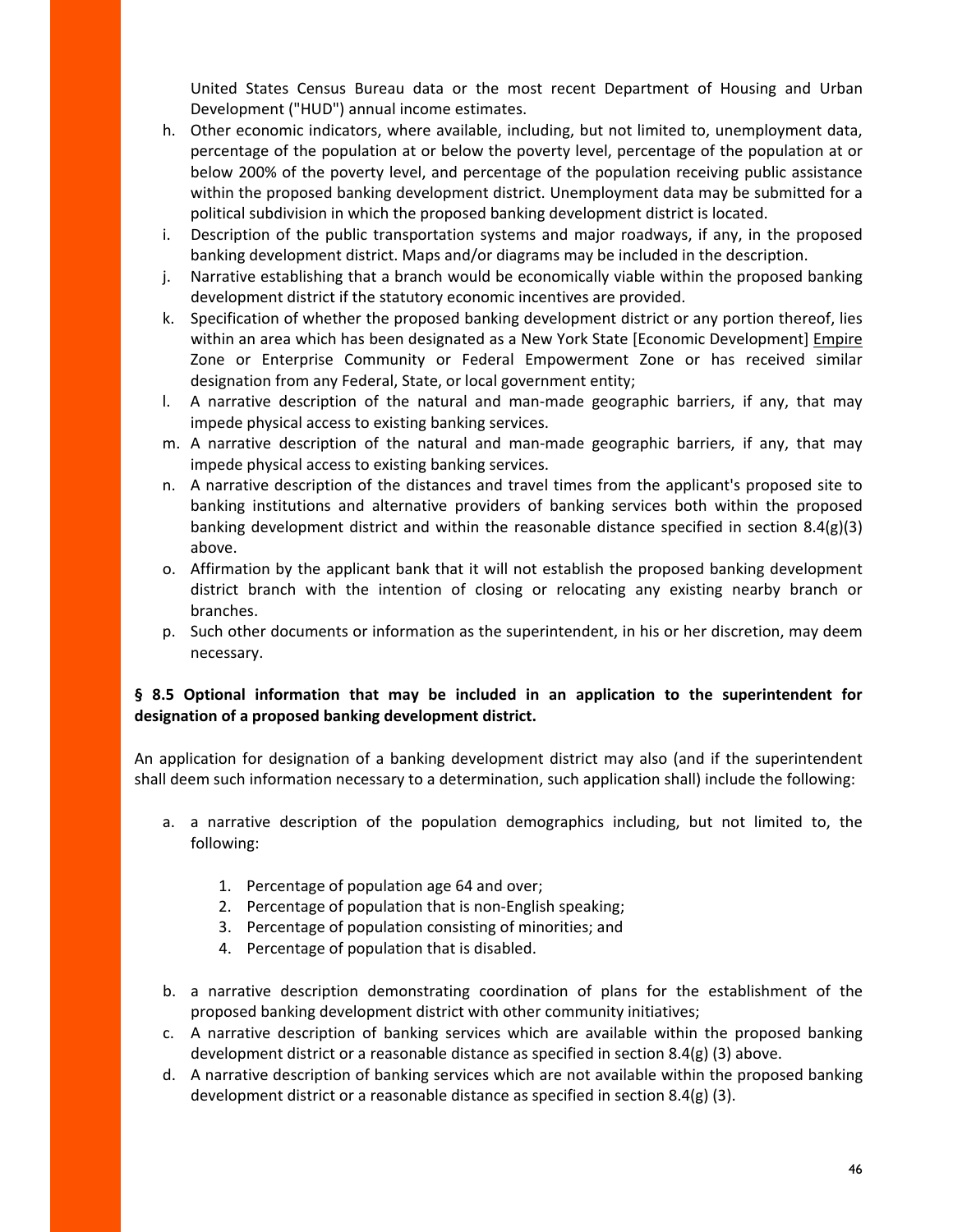- e. A narrative description of local commercial establishments, including, but not limited to, the number of small, medium, and large businesses located in the proposed banking development district.
- f. A narrative description of significant recent local business developments, including, but not limited to, large corporate restructurings, plant closings, or recent or proposed business openings or expansions.
- g. Indications of community support or opposition for the application, as evidenced by letters from entities such as local chambers of commerce, local businesses, community-based organizations, non‐profit organizations, government officials, or community residents.

# **§ 8.6 Other requirements**

The requirements of this Part are in addition to any requirements established by the Department of Taxation and Finance and the New York State Comptroller with respect to the deposit of public funds and the New York State Board of Real Property Services with respect to real property tax exemptions that may be available to banks within a banking development district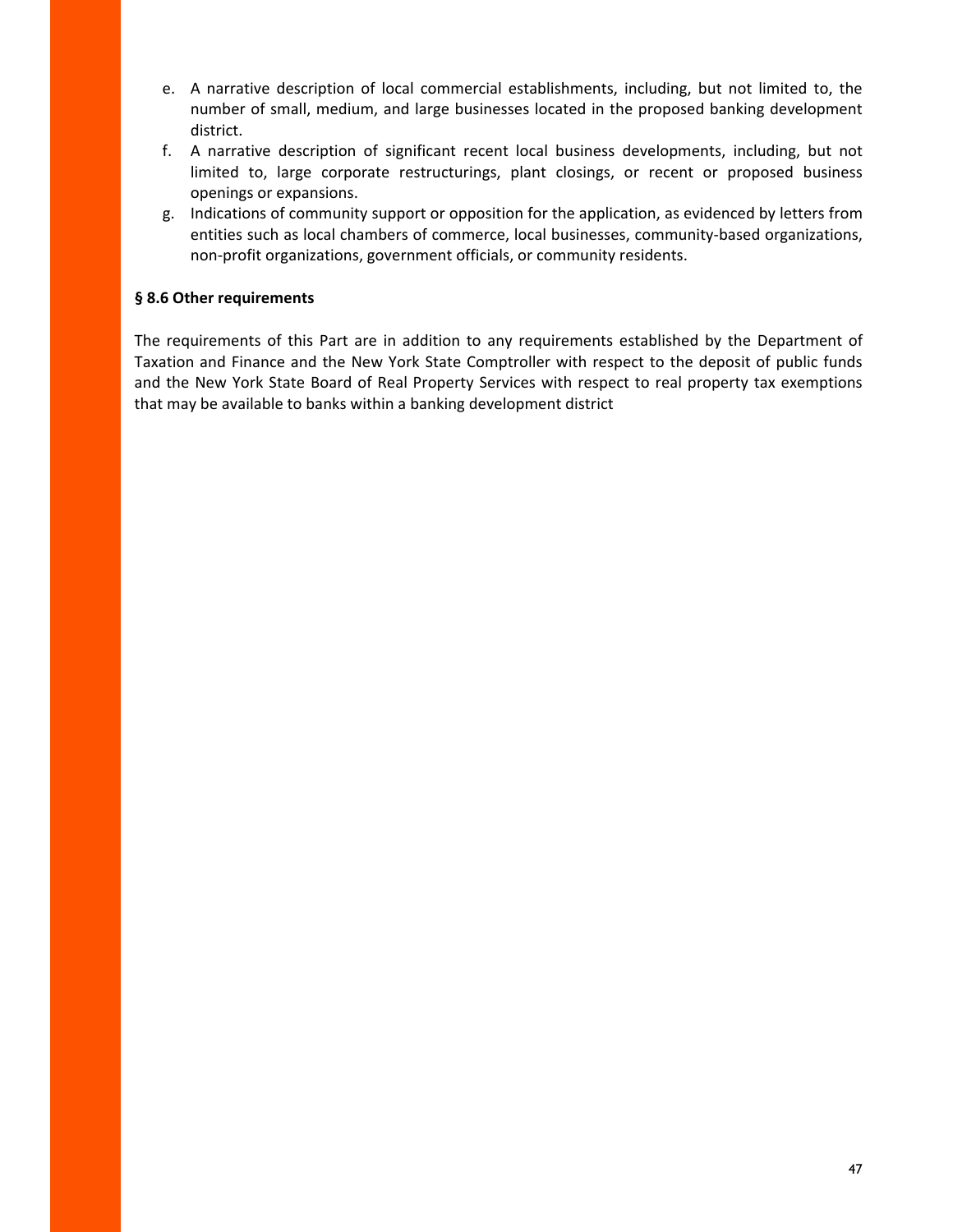# **Appendix D – Survey of BDD Banks**

| Name of BDD:                         |  |  |
|--------------------------------------|--|--|
|                                      |  |  |
| Date BDD branch Opened for business: |  |  |
|                                      |  |  |
|                                      |  |  |
|                                      |  |  |
|                                      |  |  |

| 1. How did you first learn about the BDD program? (check all that apply) |                                      |  |
|--------------------------------------------------------------------------|--------------------------------------|--|
| $\Box$ Banking Department                                                | $\Box$ Bank                          |  |
| $\Box$ Current BDD branch or Bank                                        | $\Box$ Local Municipality            |  |
| $\Box$ Media (please describe below)                                     | $\Box$ Other (please describe below) |  |

2. **Did you experience any difficulties during the application process? (check all that apply and provide an explanation of the difficulties encountered**).

 $\square$  Site selection (i.e. selecting boundaries, determining neighborhood, selecting actual branch location, etc.)

 $\Box$  Soliciting support from the community and/or local government

 $\Box$  Correspondence with the Banking Department

 $\Box$  Completing the application

□ Correspondence with the Banking Department

□ Branch Opening

 $\Box$  Challenges with Landlord

 $\Box$  Hiring staff

 $\Box$  Other

- 3. **What tools did you use to assist with your assessment of community needs**?
- 4. **Recognizing that funds are fungible, please describe how the branch has been using the BDD deposits since its designation. Provide as much specificity as to business plans and initiatives regarding lending and other programs being funded by these deposits**.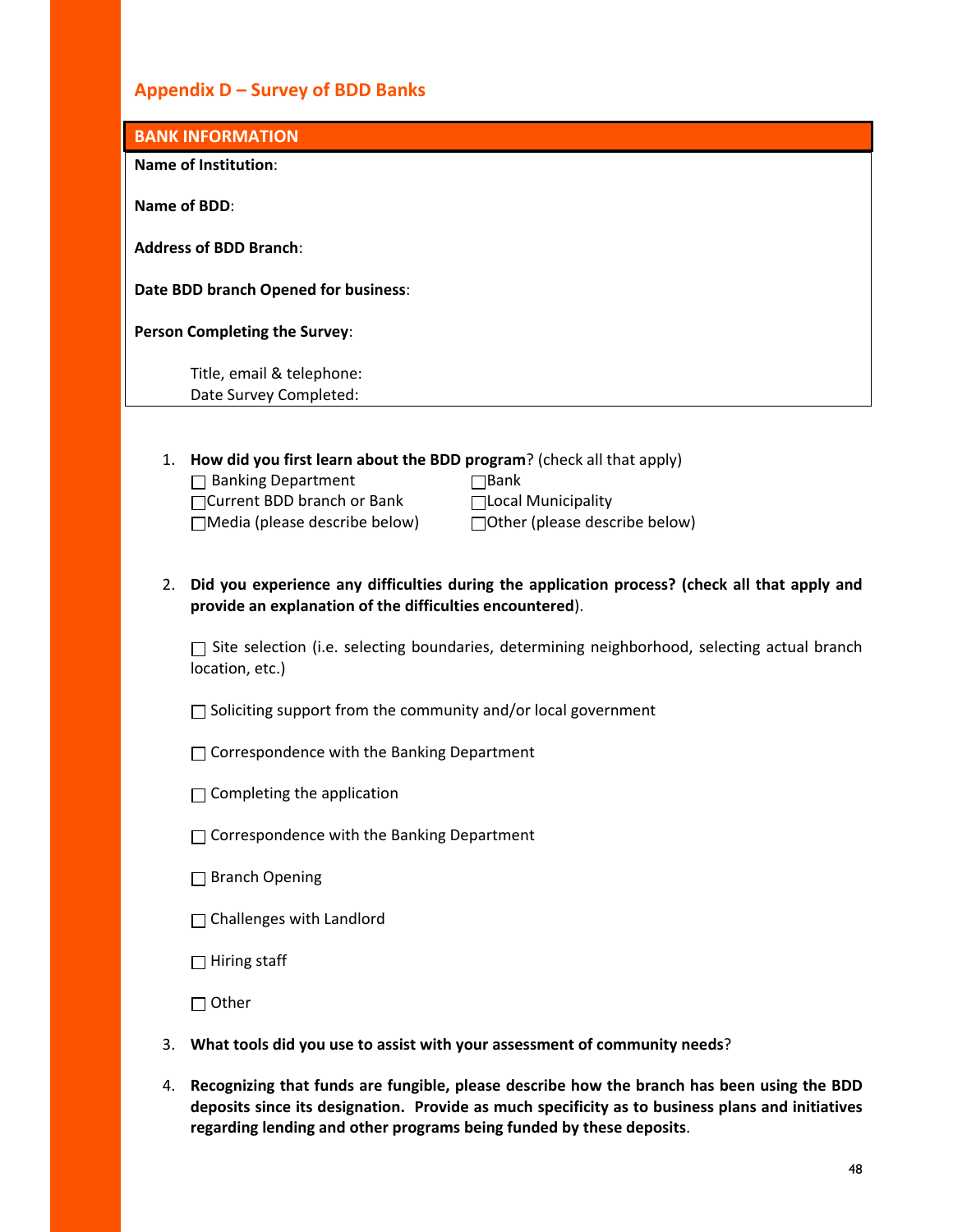- 5. **What is the Bank's strategy for the BDD branch to reach profitability? Provide any available details regarding the branch's profitability analysis and the factors the Bank relies on to calculate profitability**.
- 6. **Other than monetarily, how has the BDD program benefited your branch? (i.e. frequent interaction with residents and/or businesses, ongoing conversations regarding innovative products to reach the unbanked, etc.).**
- 7. **Please list the names of the community groups you interact with on a regular basis. In addition, please note the frequency of contact (i.e. monthly, quarterly, yearly) and nature of the interaction for each community group listed, including**:
	- a. A description of the branch‐sponsored programs and events the community group attends (i.e. homeownership courses, foreclosure prevention sessions, basic banking, etc.);
	- b. Whether the branch has provided loans, grants or monetary donations to further the group's mission or support community events sponsored by the group. Please describe the nature of the loans, grants or donations;
	- c. Whether the branch provides other non‐monetary support for community sponsored events sponsored by the group. Please describe the nature of the events and nonmonetary support provided; and
	- d. A description of any other regular interaction the branch has with the group.

### 8. **What unforeseen experiences has the branch encountered since its BDD designation?**

# 9. **Have you conducted any financial literacy programs within the District, including those directed to homeownership, foreclosure prevention and credit counseling?**

If not, why not? Do you have plans to develop a financial literacy component or are you interested in doing so?

If you have conducted financial literacy programs, please briefly describe the program(s), target audience and how well attended they were.

- a. Do you have any best-practice recommendations?
- b. What obstacles have you encountered?
- c. Would you like to do more?
- 10. **Has the bank's assessment of consumer banking needs within the District changed since the BDD designation? Please describe**.
- 11. **What new products or services has your branch offered to consumers since becoming a BDD branch?**
- 12. **Describe how the branch has contributed to the commercial and economic development of the district**.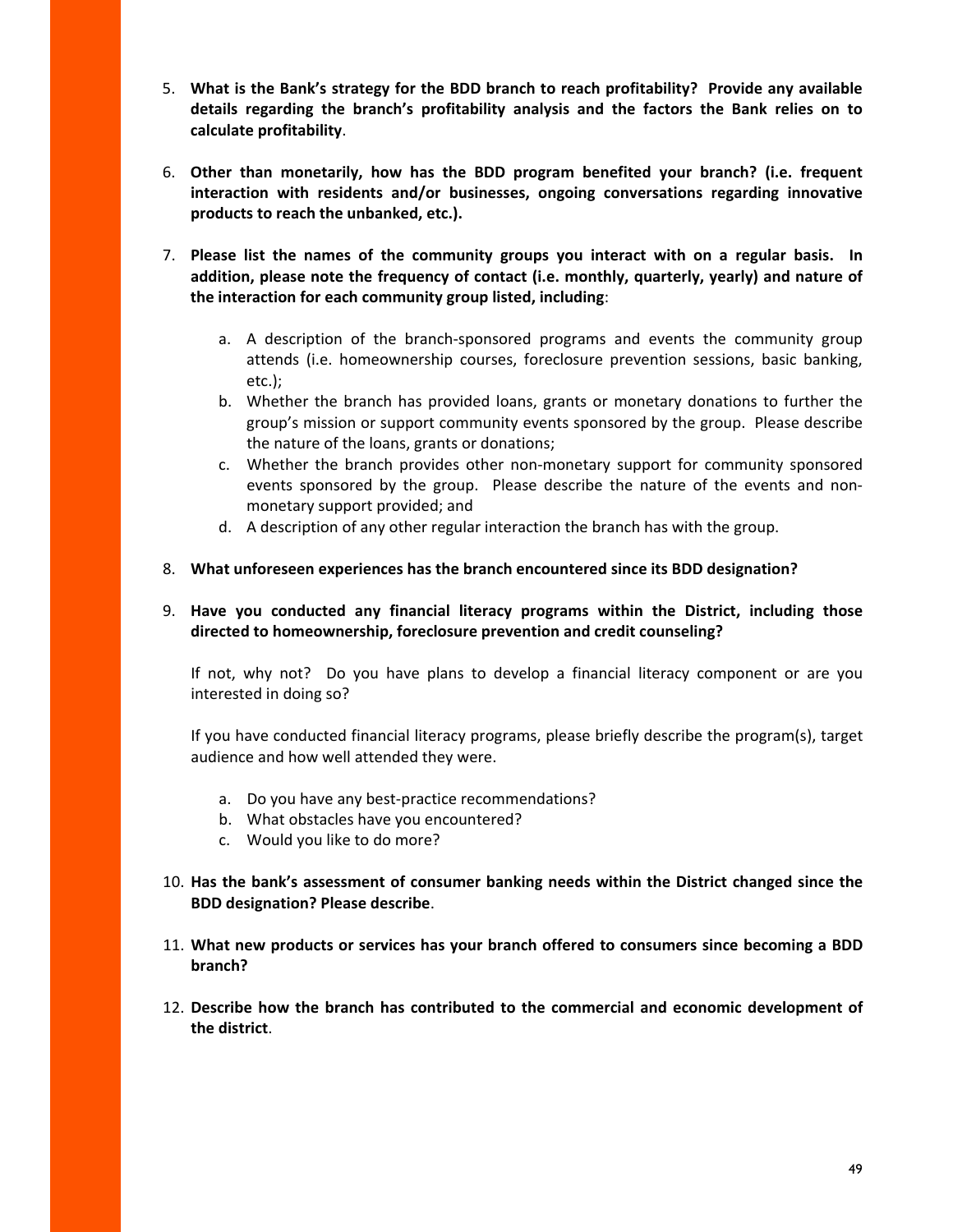- 13. **Are there any specific changes you would recommend for the BDD program?**
- 14. **Do you have any other comments that you would like to share with us concerning the BDD program?**

*THANK YOU FOR YOUR COOPERATION IN COMPLETING THIS SURVEY*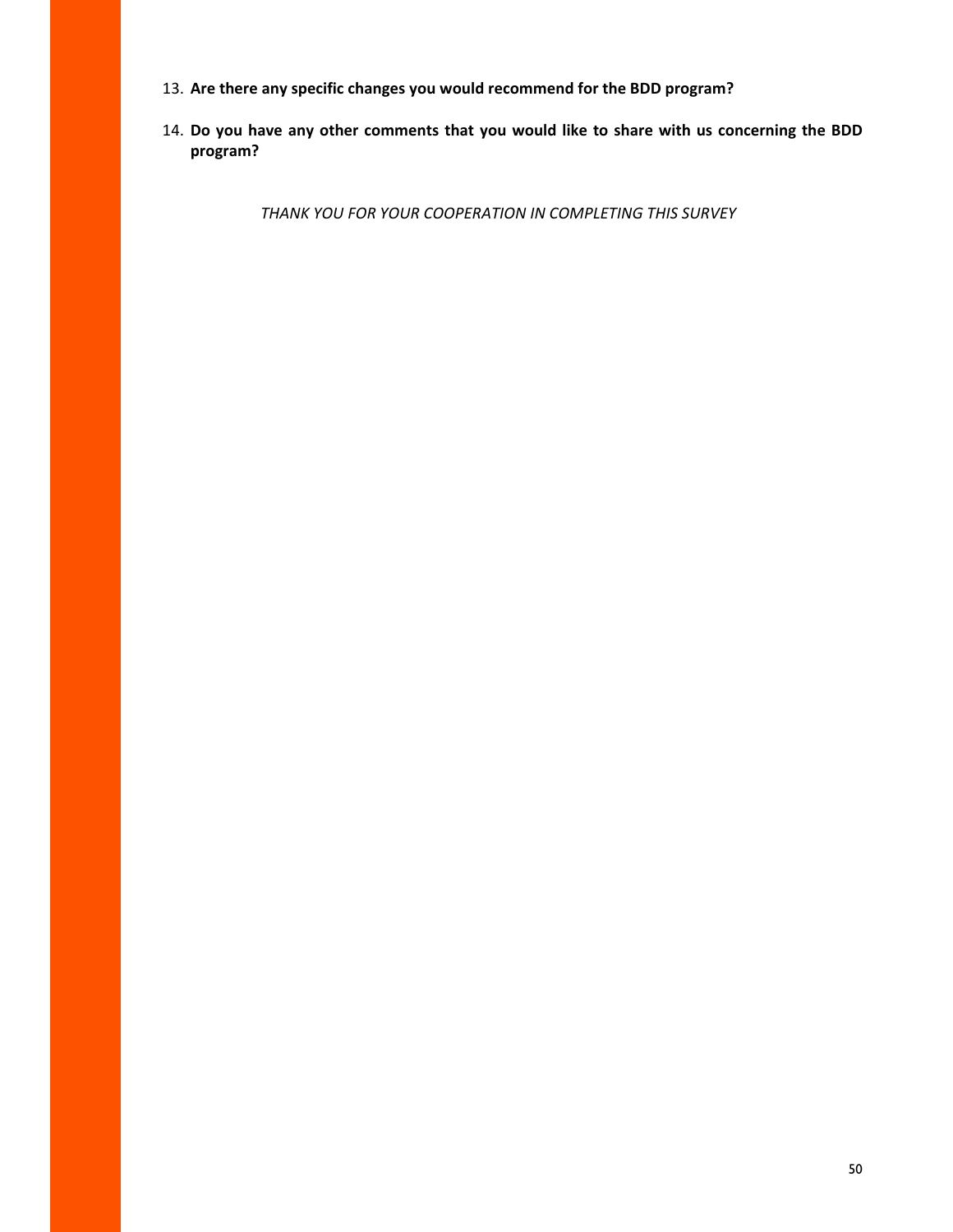# **Appendix E – Survey of Organizations in BDD Communities**

# **ORGANIZATIONAL INFORMATION Name of Organization**: **Name of BDD**: **Address of BDD Branch**: **Person Completing the Survey**: Title, email & telephone: Date Survey Completed:

- 1. **Please describe the type and frequency (i.e. monthly, quarterly, yearly) of interaction your organization has had with the BDD branch since it was established.**
	- a. If your organization has collaborated with the BDD branch to conduct financial literacy programs, please describe the nature of these events.
	- b. If your organization receives or received loans from the BDD branch to further the mission of your organization, please describe the nature of these loans.
	- c. Does branch staff provide volunteer hours at events sponsored by your organization? If so, please describe the nature of these events and the role that the branch played.
	- d. Has the branch provided grants or other monetary support for events sponsored by your organization? If so, please describe the nature of this support.
- 2. **In your opinion, how and what has the BDD branch contributed to residents, businesses and the overall community?**
- 3. **Based on your experience, please list the needs of the community and how, if applicable, the branch can assist with addressing these needs.**
- **4. Please describe the changes (aesthetic, socioeconomic, etc.) that have taken place within the BDD community since the branch was designated a BDD branch.**
- 5. **Are there any specific changes you would recommend for the BDD program?**
- 6. **Do you have any other comments that you would like to share with us concerning the BDD program?**

*THANK YOU FOR YOUR COOPERATION IN COMPLETING THIS SURVEY*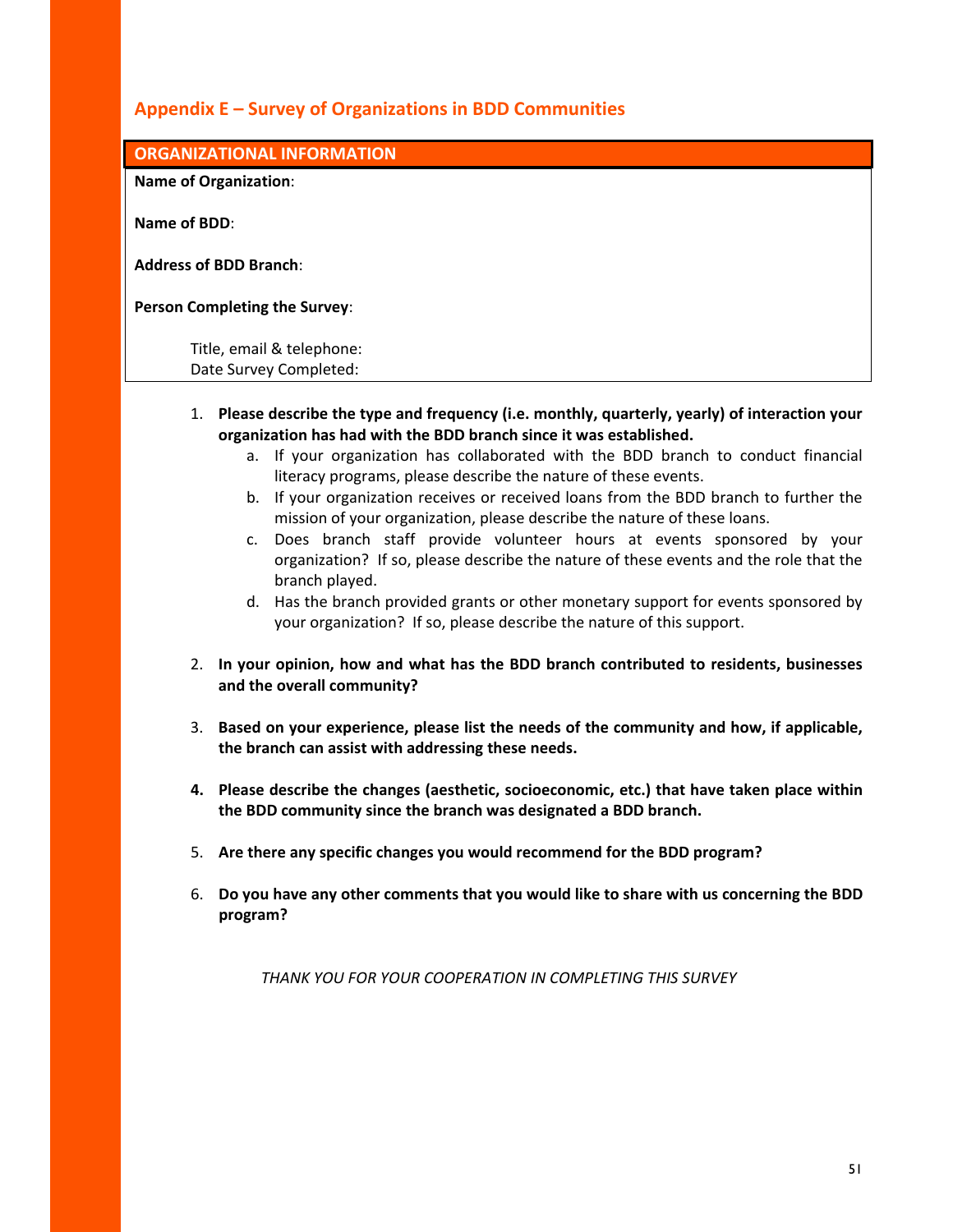# **Appendix F – Notice of Hearings**



STATE OF NEW YORK BANKING DEPARTMENT ONE STATE STREET NEW YORK, NY 10004–1417

March 3, 2009

# **NOTICE OF HEARING**

### **New York State's Banking Development District Program**

The New York State Banking Department ("NYSBD") is in the process of reviewing its Banking Development District ("BDD") program, which was created by the New York State Legislature in 1999 to encourage the establishment of bank branches in areas with a demonstrated need for banking services. BDD bank branches can help provide the services necessary to stimulate local economies by enhancing access to capital for local businesses, promoting long‐term economic development, fostering job creation and promoting community stabilization and revitalization.

The first phase of the assessment included surveying participating banks and the communities they served, and the second phase is a series of four public hearings to provide the NYSBD with additional insight on the effectiveness of the BDD program and to hear ideas on how the program might be improved.

Hearings are scheduled from 1:00 p.m. to 4:00 p.m. on the following days:

- *Thursday, April 2, 2009* at the Adam Clayton Powell Building[32](#page-51-0)
- *Monday, April 6, 2009* in Syracuse at the Oncenter Complex Center<sup>[33](#page-51-1)</sup>
- *Wednesday, April 8, 2009* in Saratoga at the Saratoga County Arts Council[34](#page-51-2)
- *Monday, April 13, 2009* in Buffalo at the True Bethel Baptist Church<sup>[35](#page-51-3)</sup>

The NYSBD seeks testimony on questions including, but not limited to:

- Should a newly proposed BDD be allowed to overlap geographically with a currently existing BDD?
- Should a bank purchasing a BDD branch be entitled to assume the BDD program benefits enjoyed by the previous bank owner?
- Should the initial subsidy of two years be extended?
- Should there be a limit on the number of times a BDD branch may seek to renew BDD deposits?
- Should banks already located in a BDD area receive below market rate deposits, and if so, under what circumstances and pursuant to what standards?
- Should there be a financial literacy component required for BDD branches?

 $\overline{a}$ 

<span id="page-51-0"></span><sup>&</sup>lt;sup>32</sup> Adam Clayton Powell Building – 163 West 125<sup>th</sup> Street, New York, NY<br><sup>33</sup> Oncenter Complex Center – 800 South State Street, Syracuse, NY<br><sup>34</sup> Saratoga County Arts Council – 320 Broadway, Saratoga Springs, NY<br><sup>35</sup> Tru

<span id="page-51-2"></span><span id="page-51-1"></span>

<span id="page-51-3"></span>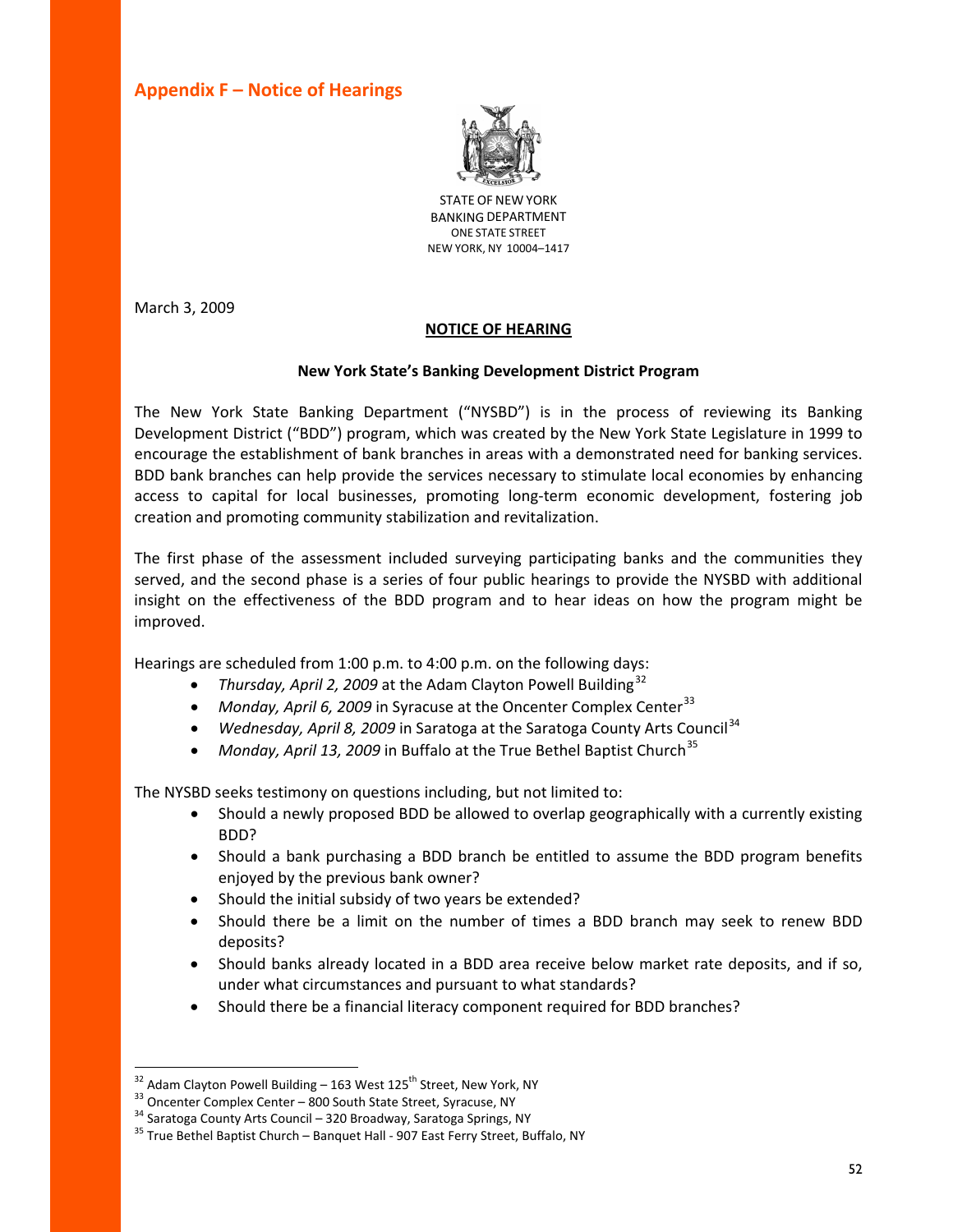- Should the BDD program be extended to credit unions, and if so, pursuant to what standards?
- Are BDDs meeting the financial needs of the underbanked and unbanked residents within the District?
- From the bank and community perspective, what are the benefits of having a BDD in the community?

The NYSBD also seeks suggestions on the following:

- How to improve the BDD program.
- How to expand bank participation in the BDD program.
- Ways to better meet the needs of the unbanked and underbanked.

The NYSBD will receive testimony during the hearing and will issue aggregated findings after all of the hearings have been conducted.

Those interested in testifying at the hearing must submit a request-to-testify form to the NYSBD by mail: 1 State Street, Consumer Services Division, New York, NY 10004‐1511; by email: ConsumerAffairs@banking.state.ny.us; or by fax: (212) 709‐3582. This Notice of Hearing and the Request to Testify Form are available on the NYSBD website at www.banking.state.ny.us.

Oral testimony will be limited to eight (8) minutes in duration. Persons testifying must submit an electronic copy of their written testimony to the NYSBD by the following dates:

- New York City hearing by March 25, 2009;
- Syracuse and Saratoga hearings by April 1, 2009, and;
- Buffalo hearing by April 7, 2009.

Persons testifying also must bring five copies of their testimony with them on the day of the hearing.

In order to further publicize this hearing, please inform interested parties and organizations of the NYSBD's interest in hearing testimony from all stakeholders.

Interested parties may direct questions to NYSBD by phone: 212-709-1621, or by email: [ConsumerAffairs@banking.state.ny.us.](mailto:ConsumerAffairs@banking.state.ny.us)

Richard H. Neiman

Richard H. Neiman Superintendent of Banks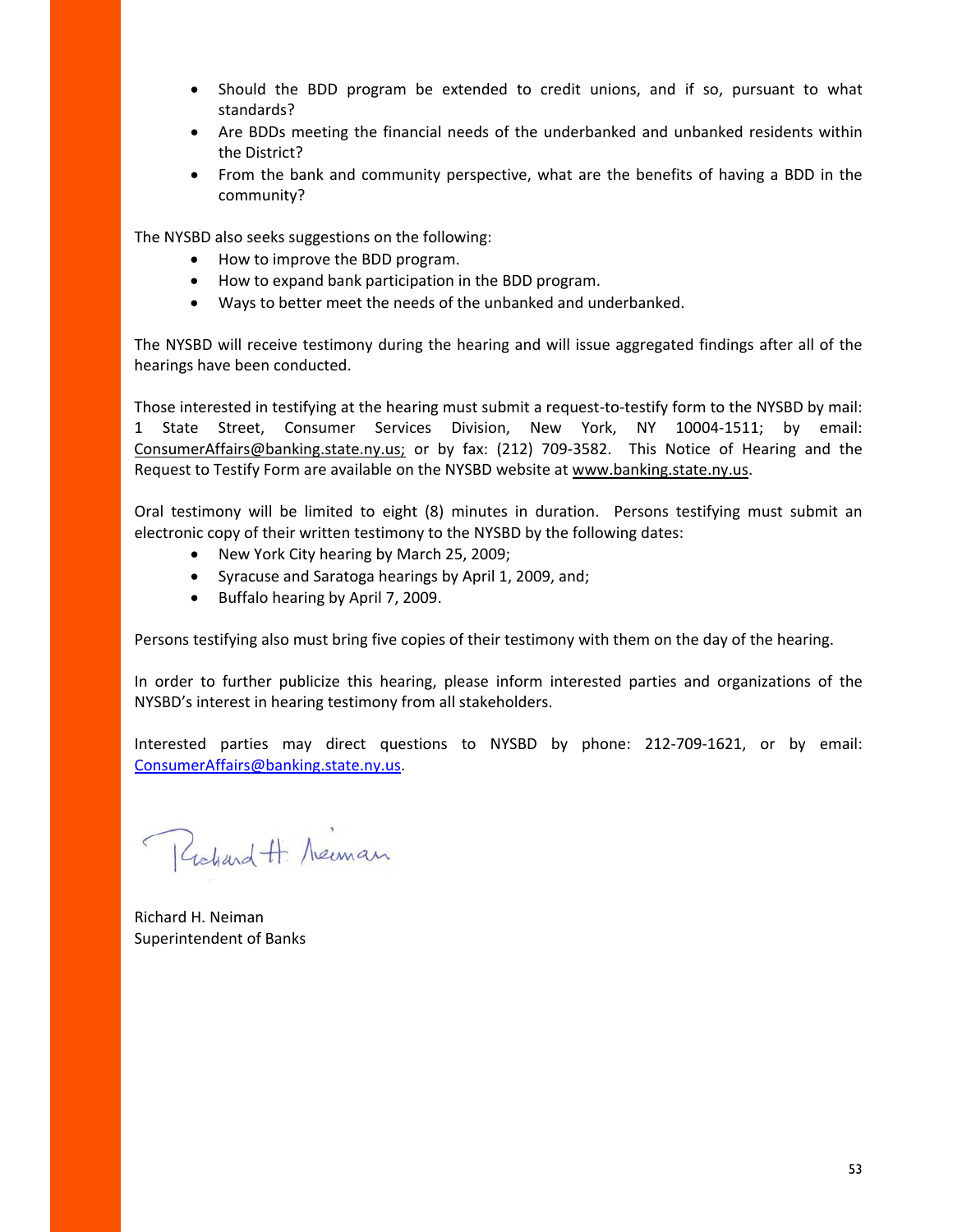# **Appendix G – Participants & Testimonies**

| <b>New York City Hearing</b> |                                                                                          |                                                                            |  |
|------------------------------|------------------------------------------------------------------------------------------|----------------------------------------------------------------------------|--|
|                              | <b>Affiliation</b>                                                                       | Representative                                                             |  |
| 1.                           | <b>Amalgamated Bank</b>                                                                  | Erik Shumar, VP Community<br>Development                                   |  |
| $\overline{2}$ .             | <b>Carver Federal Savings Bank</b>                                                       | Deborah C. Wright, President &<br><b>CEO</b>                               |  |
| 3.                           | <b>Coalition for Debtor Education</b>                                                    | Barbara Kent, President                                                    |  |
| 4.                           | <b>Cross Country Federal Savings Bank</b>                                                | J. Antonio Quesada<br>Assistant VP, CRA Officer                            |  |
| 5.                           | <b>Cypress Hills Local Development Corporation</b>                                       | Michelle Neugebauer, Executive<br>Director                                 |  |
| 6.                           | <b>Financial Service Centers of New York (The)</b>                                       | Jason Carballo, President                                                  |  |
| 7.                           | Lower East Side People's Federal Credit Union (Credit Union<br><b>Association of NY)</b> | Linda Levy, CEO                                                            |  |
| 8.                           | Neighborhood Economic Development Advocacy Project<br>("NEDAP")                          | Deyanara Del Rio, Associate<br>Director                                    |  |
| $\vert 9.$                   | Neighborhood Housing Services of New York City ("NHS of NYC")                            | Janelle Greene, Director of<br>Government & Community<br>Relation          |  |
| 10.                          | <b>NYC Comptroller's Office</b>                                                          | Comptroller William C. Thompson                                            |  |
| 11.                          | <b>NYC Department of Consumer Affairs</b>                                                | <b>Commissioner Jonathan Mintz</b>                                         |  |
| 12.                          | <b>New York Community Bancorp</b>                                                        | Andrew Kaplan, EVP & Director of<br><b>Financial Solutions Group</b>       |  |
| 13.                          | <b>New York National Bank</b>                                                            | Michael J. Gilfeather, Executive<br><b>Vice President</b>                  |  |
| 14.                          | NYS Assembly, 79th District                                                              | Assemblyman Michael Benjamin                                               |  |
| 15.                          | <b>NYS Bankers Association</b>                                                           | Karen L. Jannetty, VP of<br>Communications and Community<br><b>Affairs</b> |  |
| 16.                          | <b>Ridgewood Savings Bank</b>                                                            | Walter Reese, Senior VP                                                    |  |
| 17.                          | <b>Victory State Bank</b>                                                                | Ralph Branca, President & CEO                                              |  |
| 18.                          | Pratt Area Community Council (PACC)*                                                     | Deb Howard, Executive Director                                             |  |
|                              | <b>Buffalo Hearing</b>                                                                   |                                                                            |  |
|                              | <b>Affiliation</b>                                                                       | Representative                                                             |  |
| 1.                           | Buffalo Urban League*                                                                    | Brenda McDuffie, President & CEO                                           |  |
| 2.                           | <b>Empire Justice Center</b>                                                             | Kevin Purcell, Attorney                                                    |  |
| 3.                           | <b>Lyons National Bank</b>                                                               | Robert Schick, President & CEO                                             |  |
| 4.                           | Niagara's Choice Federal Credit Union                                                    | Al Frosolone, Manager & CEO                                                |  |
| 5.                           | Savannah Bank                                                                            | Joseph Vitale, Vice President                                              |  |
| 6.                           | <b>West Side &amp; Black Rock NHS</b>                                                    | Linda Chiarenza, Executive<br>Director                                     |  |